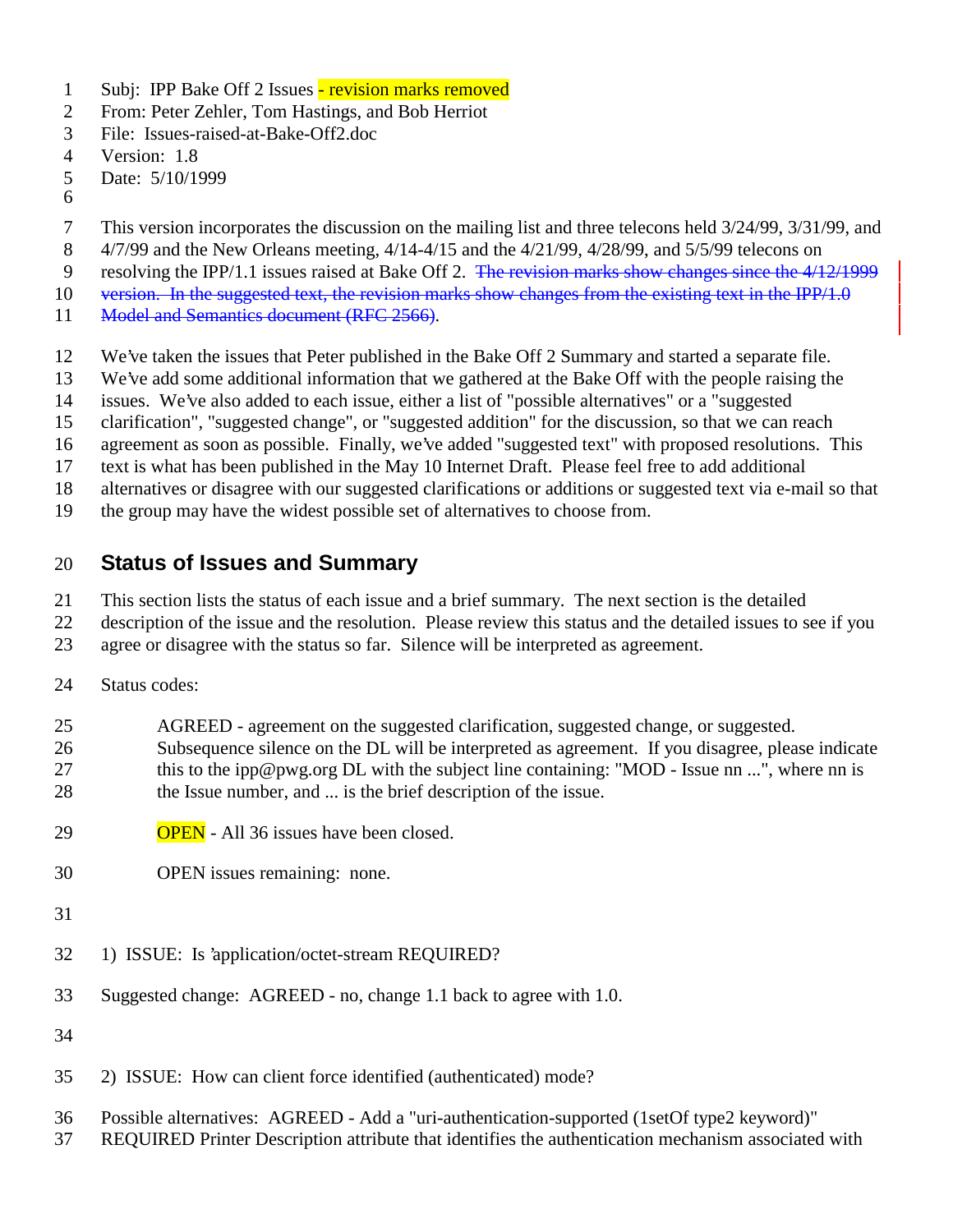- each URI listed in the "printer-uri-supported" attribute. Also add this attribute as a RECOMMENDED directory schema attribute in the Directory Appendix E.
- IIG: Add examples that show using suffixes to the URL to make multiple URLs, when distinct URLs are needed..
- 
- 3) ISSUE: How reject down stream auto-sensed unsupported PDL?
- Suggested addition (similar addition for "compression" in Issue 6): AGREED add 'unsupported-
- document-format' and 'document-format-error' job state reasons.
- IIG: Add an example showing a PostScript Level 3 job being aborted by a PostScript Level 2 printer.

- 4) ISSUE: Client (desktop or server) closes slow channel
- Suggested clarification (same as Issues 5 and 20): AGREED that client SHOULD NOT close channel, unless the layer that initiated the submission does the close.
- IIG: Suggest that a client implementer avoid using synchronous writes, since they automatically close
- the channel. Use asynchronous writes instead, so that the lower layer doesn't time out the channel.
- 
- 5) ISSUE: Client (desktop or server) closes stopped device
- Suggested clarification (same as Issues 4 and 20): AGREED that client SHOULD NOT close channel, unless user indicates or policy..
- IIG: Add examples.
- 
- 6) ISSUE: What error if wrong compressed data supplied?
- Suggested addition (similar addition for document-format in Issue 3; see related Issue 28): AGREED -
- add 'client-error-compression-error' status code and 'compression-error' and 'unsupported-compression' job state reasons.
- 
- 7) ISSUE: Please implement Manufacturer make and model printer attribute and send the .INF file model name of the printer.
- AGREED Leave the description of "make" ambiguous in the Model.
- Suggested clarification for the IIG: Document what Microsoft does with "printer-make-and-model". Document what any other platform does with this or similar attributes as suggested by participants.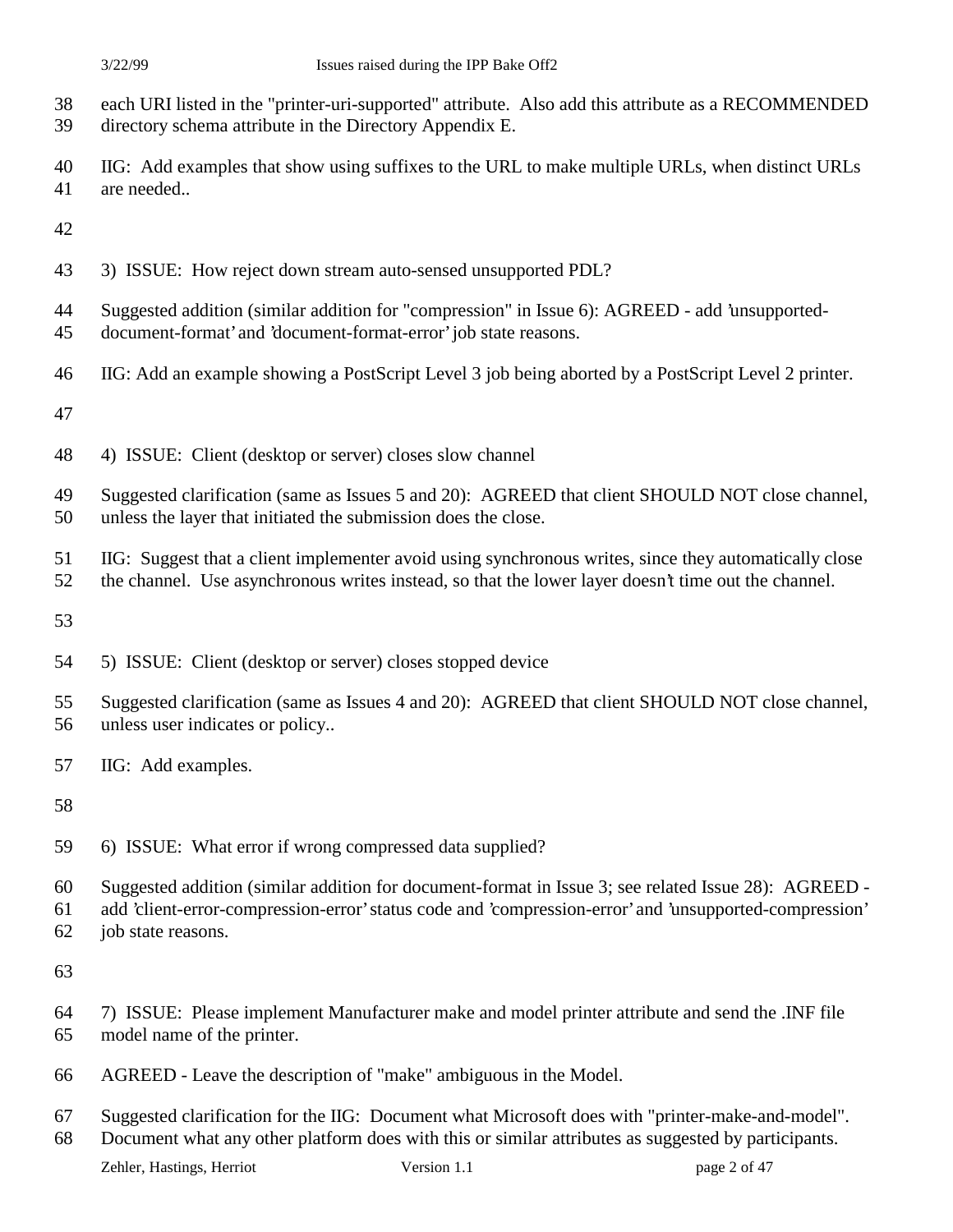8) ISSUE: In Model and Semantics 3.2.6.1, the definition for "limit", "which-jobs" and "my-jobs" is contradicting each other.

 Suggested clarification: AGREED - clarify the "limit" limits the number so that the other two don't have to return ALL.

- 9) ISSUE: Customers become very unhappy when they go to the printer to pick up their job and a ream of PostScript source code is sitting in the output bin.
- Suggested clarification: AGREED clarify that application/octet-stream (auto-sense) can happen at
- submit time and/or processing time, depending on implementation. If auto-sense detects an unsupported
- document format at submit time, it returns the 'client-error-document-format-not-supported' error status
- code and rejects the create request.

- 10) ISSUE: How distinguish between submit vs processing auto-sense?
- Suggested clarification in [ipp-mod] and [ipp-iig]: AGREED clarify in [ipp-mod] that auto-sense
- 84 MAY happen at either submit-time and/or processing-time. In IIG explain that with compression, it is
- much harder to auto-sense at submit time, since some compression methods require processing the entire
- file. Do NOT add a way for the client to determine whether auto-sensing happens at submit time or
- processing time.
- 
- 11) ISSUE: Return what attributes with 'client-error-document-format-not-supported'?
- Suggested clarification (see also Issues 18 and 23): AGREED IPP/1.1 NEED NOT return "document-
- 91 format=xxx" in Unsupported Attribute Group even though a special error status code, to make this error
- consistent with the rules for unsupported attributes.
- 
- 12) ISSUE: length fields for the "UNSUPPORTED" tag
- Suggested clarification (same as Issue 15): AGREED clarify [ipp-mod] to agree with [ipp-pro] that the length MUST be 0 and no value is returned.

- 13) ISSUE: What job-state value should be returned in the Create-Job response?
- Suggested clarification: AGREED can be 'pending-held', 'pending', or 'processing' (the latter for a non-spooling printer that doesn't implement the 'pending' job state). Add 'job-data-insufficient' job-state-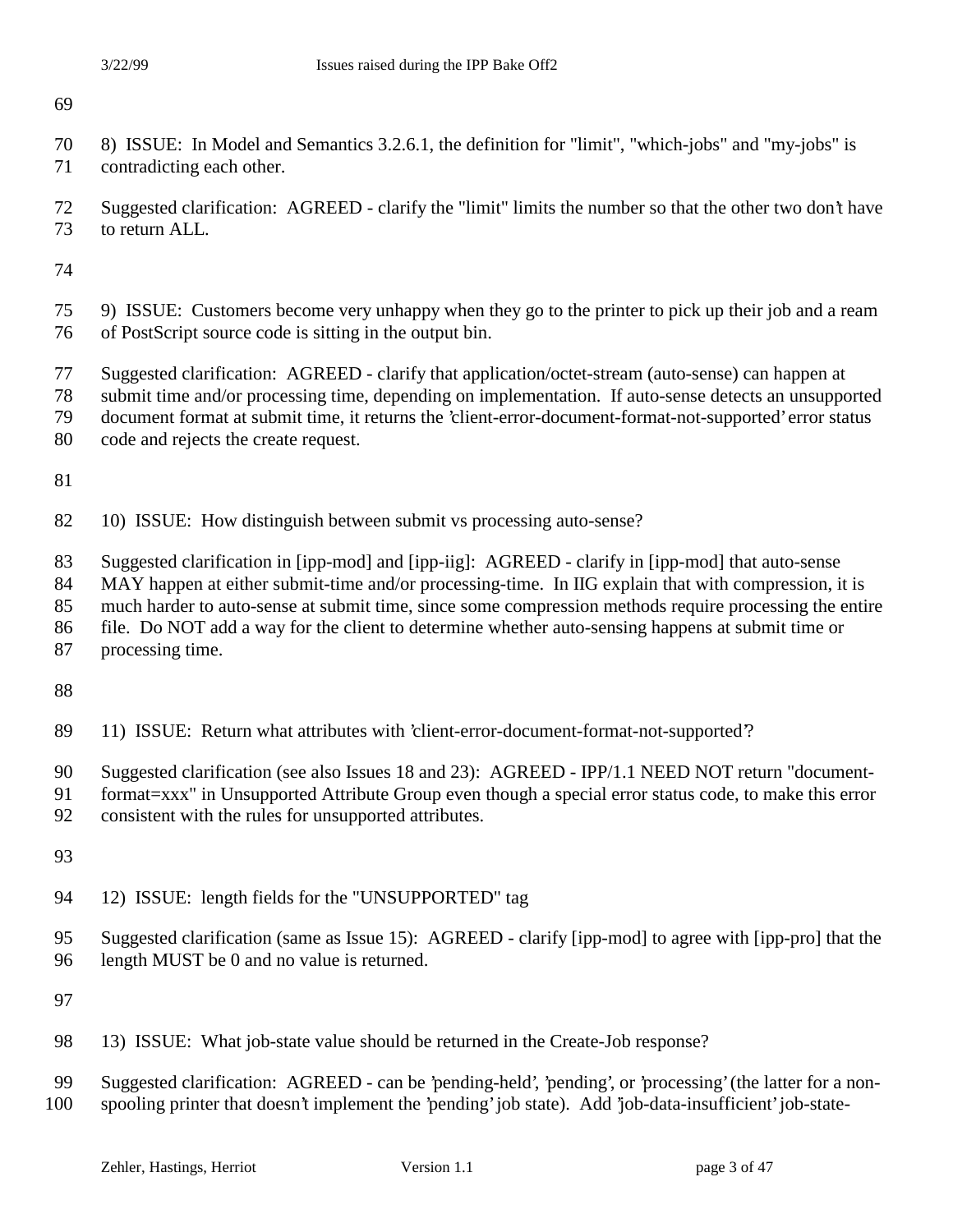- reason for use in any of the three job states if actual ripping or marking cannot begin until sufficient data has arrived.
- Suggested clarification to IIG: AGREED Explain the difference between the two job state reasons 'job-
- incoming' and 'job-data-insufficient', since both are likely to be meaningful for a spooling server.

- 14) ISSUE: Job-state for a forwarding server that can't get status from the device or system?
- Suggested clarified and addition: AGREED 'completed' is ok, but also add 'queued-in-device' job state 108 reason which MUST be supported.

- 15) ISSUE: 'unknown' and 'unsupported' Out of band values.
- Suggested clarification (same clarification as Issue 12): AGREED clarify [ipp-mod] to agree with [ipp-
- pro] that the length MUST be 0 and no value is returned.

- 16) ISSUE: Get-Printer-Attributes Polling
- Suggested clarification in the IIG: AGREED Add to IIG that clients SHOULD request only the
- attributes needed, rather than always asking for all.

- 17) ISSUE: Client display of absolute time for job attributes?
- Suggested change: Change "time-at-processing (integer(0:MAX))", "time-at-processing
- (integer(0:MAX))", and "time-at-processing (integer(0:MAX))" Job Description attributes from
- OPTIONAL to REQUIRED. Change their range from 0:MAX to MIN:MAX so that negative times (or
- 0) MAY be used to indicate job events that happened before the most recent power-up. REQUIRE the
- Printer to reset its "printer-up-time" to 1 on power-up and change all persistent job time attributes to 0 or
- negative, eliminating the option to keep the uptime monotonically increasing across restarts so that the
- job attribute event times did not need to be changed. Also add the 'dateTime' as a second attribute
- syntax that MAY be supported in version 1.1 requests and responses only.
- """"""""""""
- IIG: Indicate how any network printer can get time from NTP Time server. See RFC 1305. Also DHCP option 32 in RFC 2132 returns the IP address of the NTP server.
- 
- 18) ISSUE: Return all Job Template errors on Print-Job fidelity=true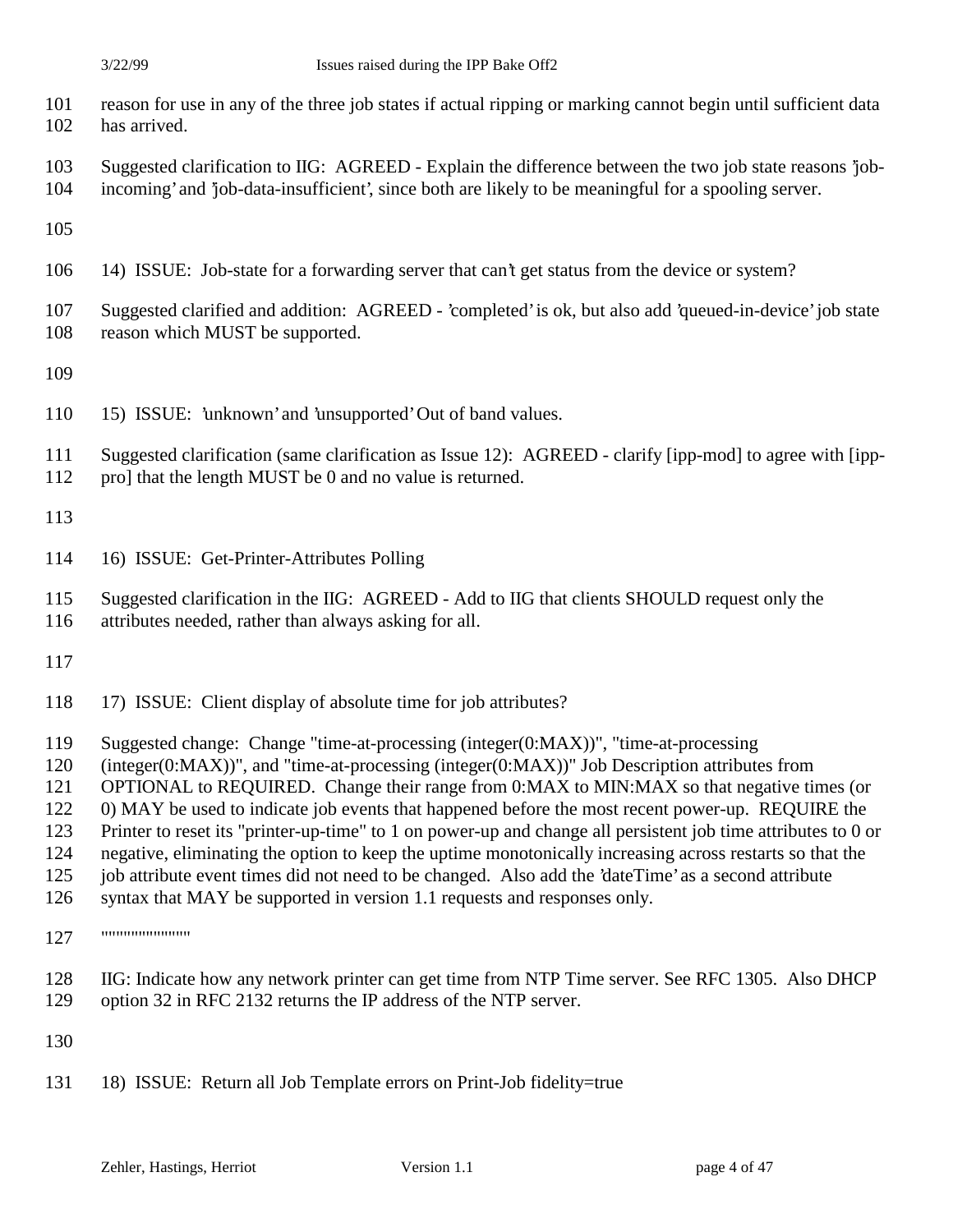- Suggested clarification (same clarification as Issue 27): AGREED all unsupported Job Template
- attributes MUST be returned, not just the first, to agree with June IPP/1.0 draft. (In the November draft
- this requirement was moved to the IIG, which seems to have been a mistake).

- 19) ISSUE: User Performing the Send-Document Operation
- Suggested clarification: AGREED same user MUST do Send-Document as did Create-Job. Same
- security level or higher for subsequent operations on the job. Introduce the terms: "job owner" and
- "authenticated user".
- 
- 20) ISSUE: Non-spooling printers accept/reject additional jobs
- Suggested clarification (same as Issues 4 and 5): AGREED that IPP object MAY accept an
- implementation-defined number of subsequent create operations, including NONE.
- IIG: Add warning to clients that an IPP Printer MAY either reject subsequent jobs and/or may accept
- some, but flow control them down.

- 21) ISSUE: Does 'none' "uri-security-supported" mean Basic/Digest?
- Suggested clarification: AGREED "uri-security-supported" does not cover this kind of HTTP
- authentication. Also add a note to refer to [ipp-pro] for authentication since some authentication is
- transport-dependent. And the new "uri-authentication-supported" attribute covers authentication. See
- Issue 2.

- 22) ISSUE: Status code on variable-length attributes that are 'too short'
- Suggested clarification in the IIG: AGREED clarify in IIG that no special processing is needed if a
- client supplied a keyword with 0 length, since the keyword will not match any "xxx-supported" keywords.

- 23) ISSUE: There seems to be some misunderstanding about the unsupported-attributes group.
- Suggested clarification (related to Issues 11 and 18): AGREED clarify that the IPP object MUST
- return only requested attributes that are unsupported.
- 
- 24) ISSUE What status does Get-Jobs return when no jobs?
- Zehler, Hastings, Herriot Version 1.1 page 5 of 47 Suggested clarification: AGREED - MUST return 'successful-ok'.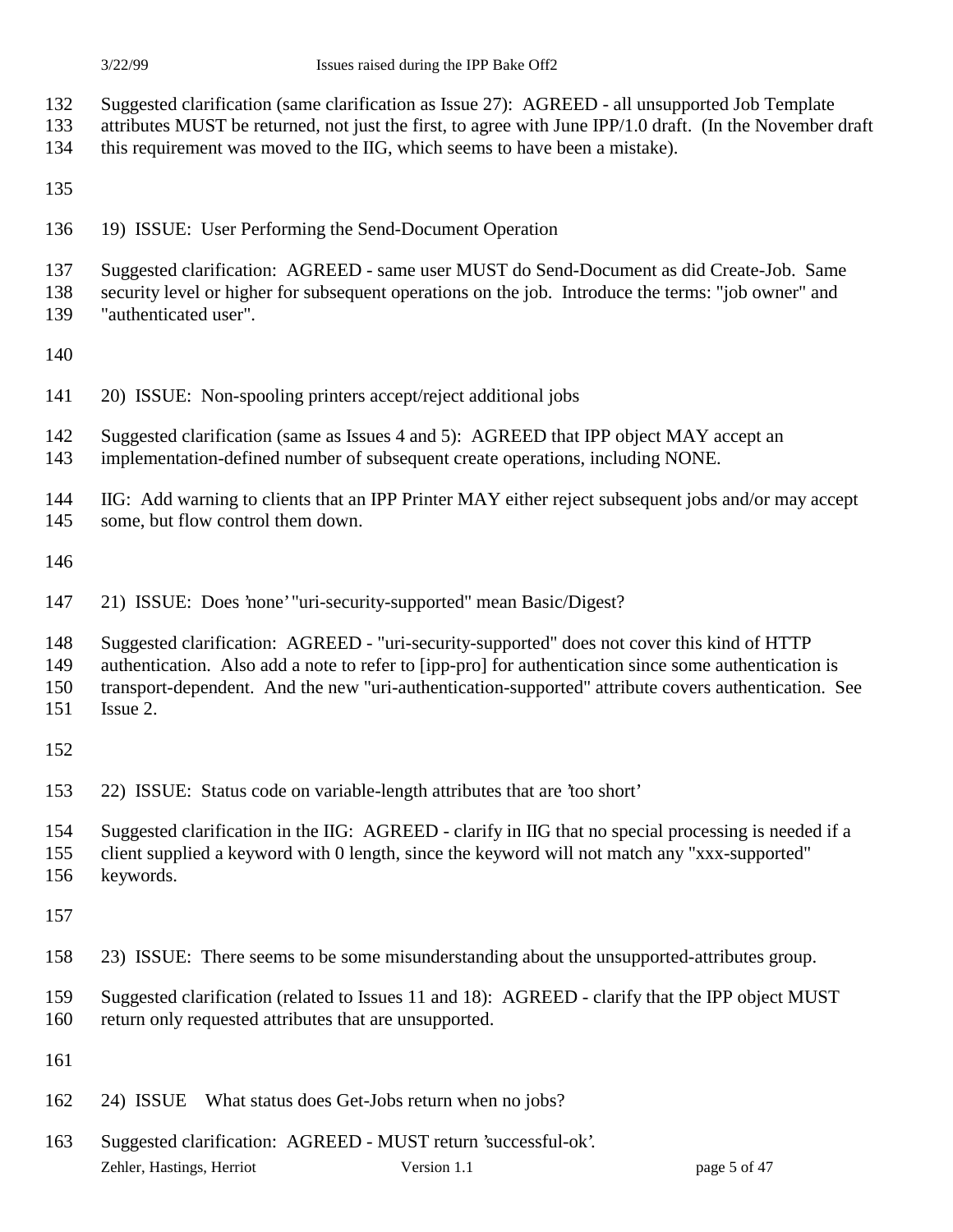| 164                                           |                                                                                                                                                                                                                                                                                                                                                                                                                                                                                                                                                                                                                                                                                                                                             |
|-----------------------------------------------|---------------------------------------------------------------------------------------------------------------------------------------------------------------------------------------------------------------------------------------------------------------------------------------------------------------------------------------------------------------------------------------------------------------------------------------------------------------------------------------------------------------------------------------------------------------------------------------------------------------------------------------------------------------------------------------------------------------------------------------------|
| 165                                           | 25) ISSUE - MAY an IPP object return more Operation attributes?                                                                                                                                                                                                                                                                                                                                                                                                                                                                                                                                                                                                                                                                             |
| 166<br>167                                    | Suggested clarification: AGREED - client MUST process or ignore additional operation attributes<br>returned.                                                                                                                                                                                                                                                                                                                                                                                                                                                                                                                                                                                                                                |
| 168                                           |                                                                                                                                                                                                                                                                                                                                                                                                                                                                                                                                                                                                                                                                                                                                             |
| 169                                           | 26) ISSUE: MAY an IPP object return additional groups?                                                                                                                                                                                                                                                                                                                                                                                                                                                                                                                                                                                                                                                                                      |
| 170<br>171                                    | Suggested clarification: AGREED - Yes, and a client MUST process or ignore additional attribute<br>groups returned in any order.                                                                                                                                                                                                                                                                                                                                                                                                                                                                                                                                                                                                            |
| 172                                           |                                                                                                                                                                                                                                                                                                                                                                                                                                                                                                                                                                                                                                                                                                                                             |
| 173                                           | 27) ISSUE: Return first or all unsupported Job Template attributes in Unsupported Group?                                                                                                                                                                                                                                                                                                                                                                                                                                                                                                                                                                                                                                                    |
| 174<br>175<br>176                             | Suggested clarification (same clarification as Issue 18): AGREED - all unsupported Job Template<br>attributes MUST be returned, not just the first, to agree with June IPP/1.0 draft. (In the November draft<br>this requirement was moved to the IIG, which seems to have been a mistake).                                                                                                                                                                                                                                                                                                                                                                                                                                                 |
| 177                                           |                                                                                                                                                                                                                                                                                                                                                                                                                                                                                                                                                                                                                                                                                                                                             |
| 178                                           | 28) ISSUE: What if compression is supplied but not supported?                                                                                                                                                                                                                                                                                                                                                                                                                                                                                                                                                                                                                                                                               |
| 179<br>180<br>181<br>182<br>183<br>184<br>185 | Suggested IPP/1.1 Change (related to Issues 3 and 6): AGREED - "compression" and "compression-<br>supported" is REQUIRED for IPP/1.1 (with at least the 'none' value), even though it is OPTIONAL for<br>IPP/1.0. Add the 'client-error-document-format-error' for error detected at request time with a supported<br>document format, such as PostScript Level 3 not supported by a PostScript level 2 printer. Describe the<br>priority between 'client-error-document-format-not-supported', 'client-error-compression-not-supported',<br>'client-error-document-format-error', and 'client-error-compression-error' status codes. Also add<br>"compression-supported" to the Appendix E on directory schema as a RECOMMENDED attribute. |
| 186<br>187<br>188                             | IIG only: IPP/1.0 implementations SHOULD at least check for the "compression" attribute being<br>present and reject the create request, if they don't support "compression". Not checking is a bug, since<br>the data will be unintelligible.                                                                                                                                                                                                                                                                                                                                                                                                                                                                                               |
| 189<br>190<br>191                             | It was brought up that we need to check what compression HTTP supports and whether that would allow<br>us to drop the "compression" attribute in IPP altogether (or use it only in Print-URI and Send-URI). The<br>HTTP compression would have to work on POST.                                                                                                                                                                                                                                                                                                                                                                                                                                                                             |
| 192                                           |                                                                                                                                                                                                                                                                                                                                                                                                                                                                                                                                                                                                                                                                                                                                             |
| 193                                           | 29) ISSUE: Should "queued-job-count" be REQUIRED?                                                                                                                                                                                                                                                                                                                                                                                                                                                                                                                                                                                                                                                                                           |
| 194<br>195                                    | Suggested change: AGREED - The "queued-job-count" is REQUIRED for IPP/1.1; it is a SHOULD in<br>the IPP/1.0 document.                                                                                                                                                                                                                                                                                                                                                                                                                                                                                                                                                                                                                       |
| 196                                           |                                                                                                                                                                                                                                                                                                                                                                                                                                                                                                                                                                                                                                                                                                                                             |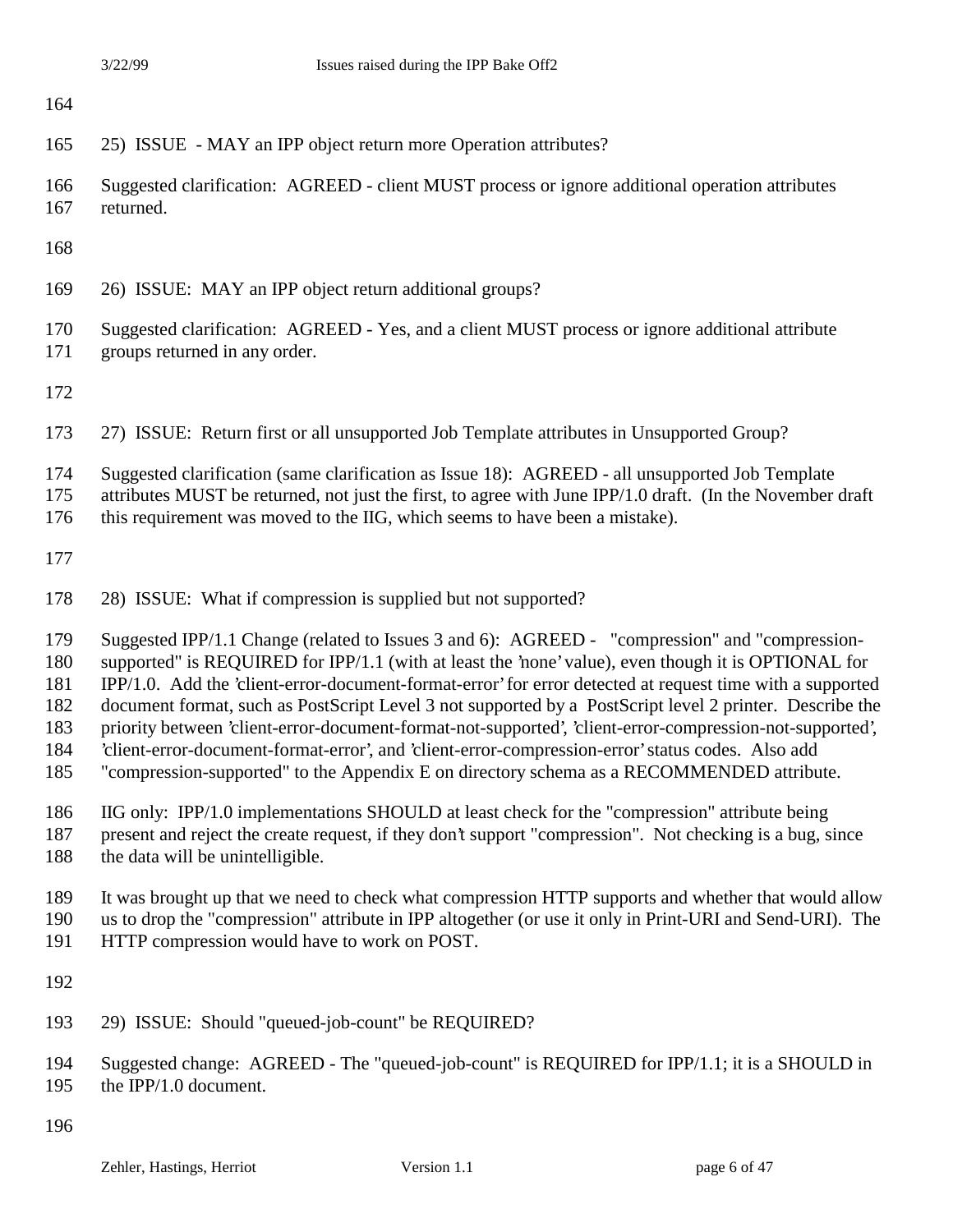- 30) ISSUE: Should "job-state-reasons" and "printer-state-reasons" be REQUIRED for an IPP/1.1 Printer?
- Suggested change: AGREED The "job-state-reasons" and "printer-state-reasons" will be REQUIRED 200 for IPP/1.1; OPTIONAL in IPP/1.0.""

31) ISSUE: How indicate a ripped job that is waiting for the marker?

 Suggested addition: AGREED - An implementation MAY use any of the following: job stays in 'processing', job moves to 'pending', job moves to 'pending-held' job states. Any of the alternatives MAY use a new 'queued-for-marker' job state reason to indicate that the job has been ripped but is waiting for the marker in a high end system. The 'pending-held' state is used by systems where the Operator explicitly does a Release-Job to schedule the next job to be marked, while the 'pending' or 'processing' state is used by systems that choose the next job to mark automatically. The 'processing'

- state is typically used by systems that tend not to have much time between ripping and marking.
- Also need to clarify that more than one job can be in the 'processing' state at the same time when some
- are being ripped while one is being marked.

- 32) ISSUE: Is Digest REQUIRED for an IPP client and an IPP Printer to support?
- Suggested change to Encoding and Transport document: AGREED -
- 215 1) Require an IPP Printer to at least implement either or both of:
- a) HTTP Basic over a TLS secured channel (implementing TLS authentication is NOT
- 217 REQUIRED), OR,
- b) the client authentication part of HTTP Digest
- 2) Require clients to implement at least both of the above.
- 
- 33) ISSUE: Include the IPP/1.0 conformance requirements in the IPP/1.1 document?
- Suggested change: AGREED No. The IPP/1.1 Model and Semantics document and the IPP/1.1
- Encoding and Transport document will only cover IPP/1.1. They will NOT obsolete the experimental
- RFC that describes IPP/1.0.
- The IPP/1.1 documents will say that for interoperability with IPP/1.0 clients, that an IPP Printer
- SHOULD accept IPP/1.0 requests and respond with IPP/1.0 responses.
- The IPP/1.1 documents will NOT describe IPP/1.0 at all. However, the IPP/1.1 documents will contain
- an appendix that summarizes each difference from IPP/1.0 by section number and a brief description (see February 1999 I-Ds).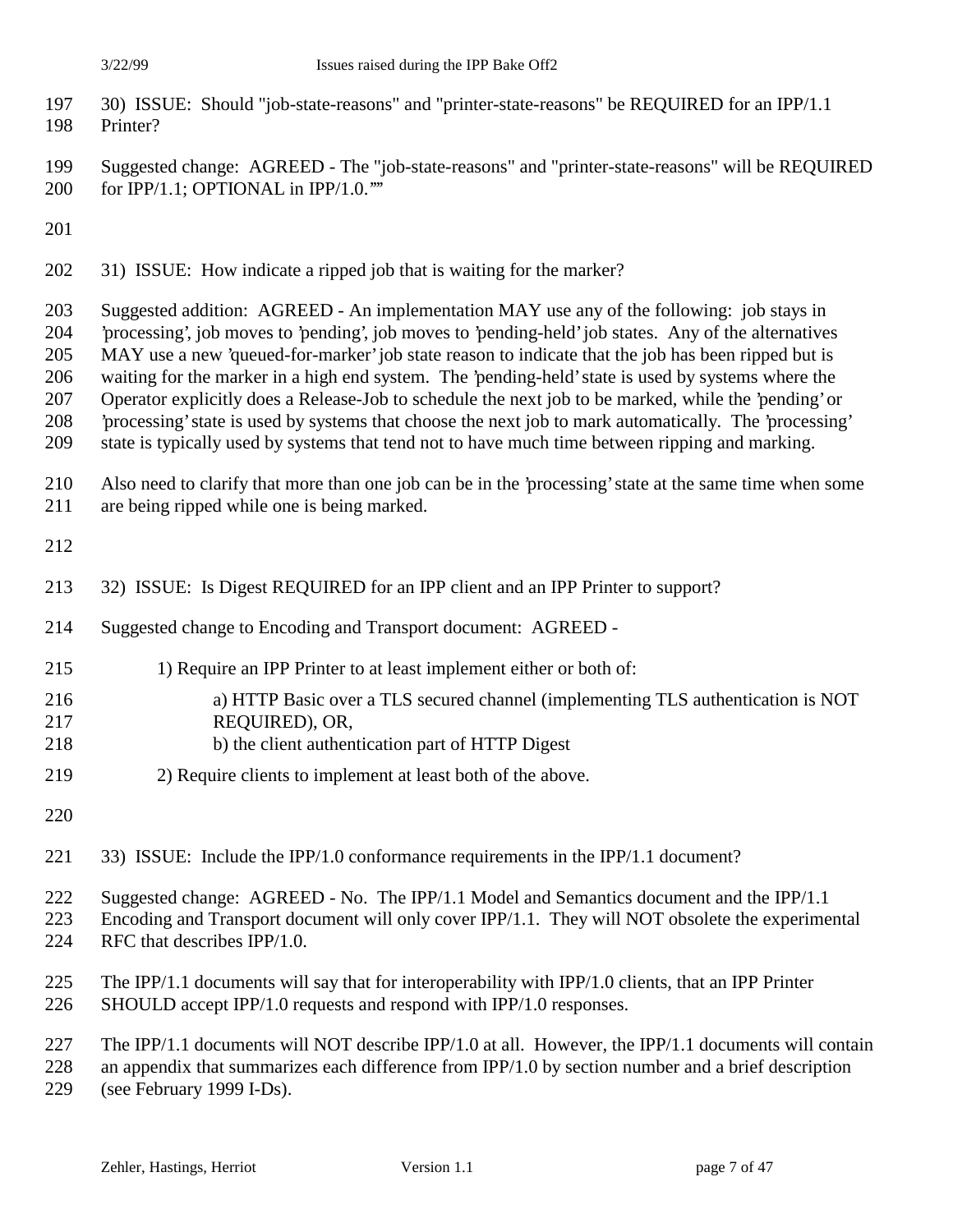- IIG: The IIG will discuss the advantages of a Printer supporting both IPP/1.0 and IPP/1.1 to maximize
- interoperability with clients. Also discuss the advantage of a client supporting both IPP/1.0 and IPP/1.1
- to maximize interoperability with IPP Printers.""
- 34) ISSUE: Ok to REQUIRE "multiple-document-handling if Create-Job is supported?
- Suggested change: Allow Create-Job and Send-Document to be supported even when only one
- document jobs are supported. Add a new "multiple-document-jobs-supported (boolean) Printer
- Description attribute to indicate whether or not multiple documents are supported.
- 35) ISSUE: What error code to return on Print-URI or Send-URI if document not accessible?
- Suggested addition: Add both a new 'client-error-document-access-error' status code and a 'document-
- access-error' value for "job-state-reasons", just like we have done for compression and document format
- errors for Issue 3, 6, and 28.
- 36) ISSUE: Don't require 1.0 support and add REQUIRED "version-numbers-supported" attribute
- Suggested addition: RECOMMEND, rather than REQUIRE, conforming IPP/1.1 clients and the IPP/1.1
- Printers to support IPP/1.0 requests and responses. Therefore, add an "ipp-versions-supported" Printer
- Description attribute. Also add this attribute as RECOMMENDED in the directory schema list in the
- Appendix.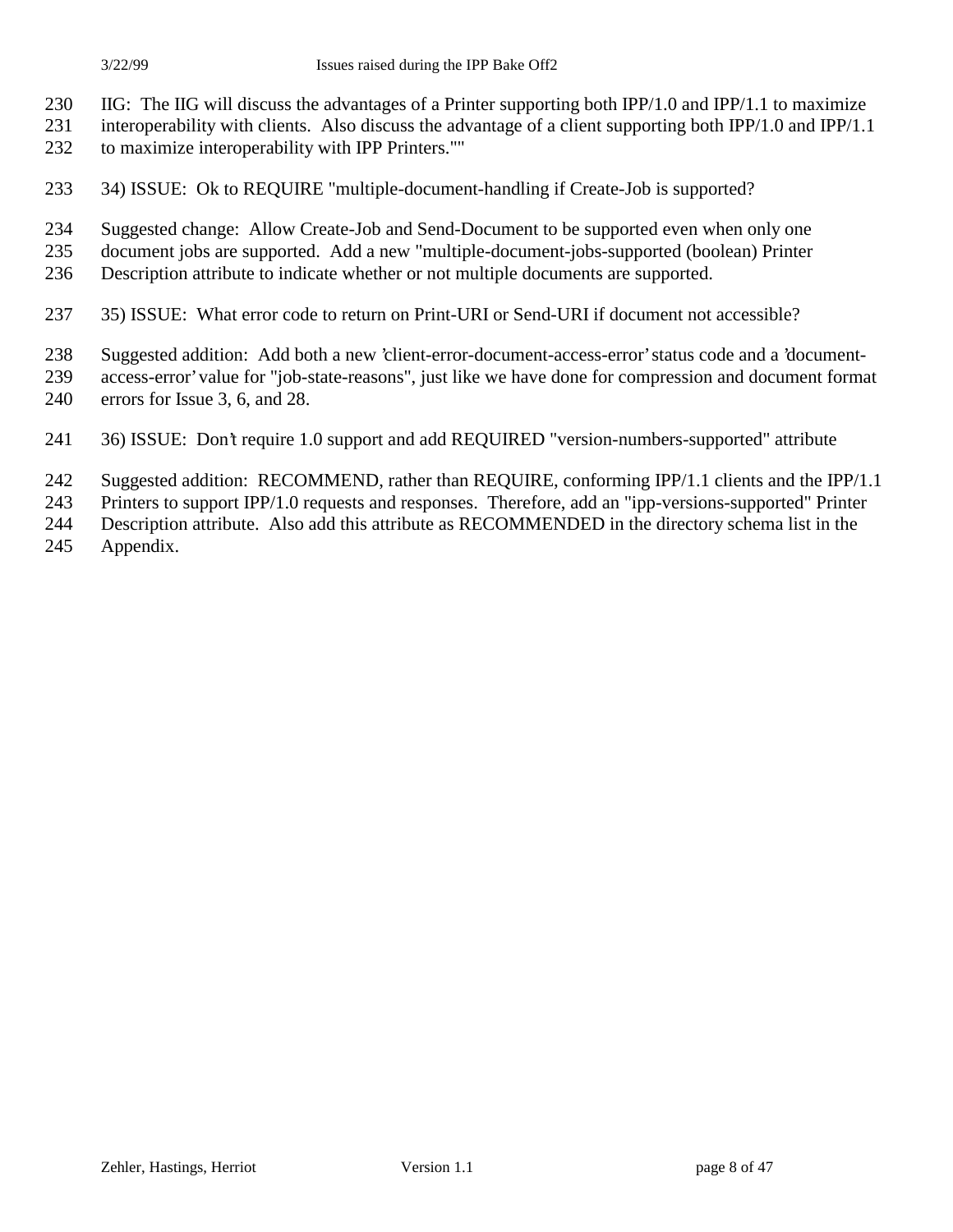## **Detailed Descriptions of Issues and Resolutions or Alternatives.**

## **1) ISSUE: Is 'application/octet-stream REQUIRED?**

 Is application/octet-stream REQUIRED. IPP/1.0 appears not to require it, while IPP/1.1 indicates "REQUIRED".

### **Suggested change:**

Change IPP/1.1 Model and Semantics document back to agree with IPP/1.0 not to require support of the

'application/octet-stream' document format.

## **2) ISSUE: How can client force identified mode?**

If an IPP Printer supports both authenticated and unauthenticated access, there is no way for a client to

force itself to be authenticated, i.e., be in identified mode, since it is the server that forces authentication

by issuing a challenge to the client. It is very useful for a client to be able to get into identified mode as

soon as possible. Today you have to wait to be challenged by the server, which may never happen – or

happens at an unpredictable time. The security conformance requires that the authentication for

operations be the same for all operations. So for authenticated Cancel-Job, the Print-Job has to be

authenticated as well. We would like to add another operation that forces the server to generate a 401

authentication challenge which the client would submit before submitting the print job in the first place.

Unless somebody has a different solution (Microsoft)

### **Possible alternatives:**

- 1. Add the operation as an OPTIONAL operation to IPP/1.0 and IPP/1.1 that forces the IPP object to issue a challenge to the client.
- 2. Use two URLs for the same IPP Printer object, one requires authentication and the IPP server always issues a challenge and the other never does. So the client that wants to be authenticated submits requests to the URL that requires authentication. ISSUE: How does the client discover which URL to use, since "uri-security-supported" is about security, not authentication?
- 3. Use two IPP Printer objects that fan-in to the same device. One IPP Printer object requires authentication and always issues the challenge and the other never does. ISSUE: How does the client discover which IPP Printer to use for authenticated access?
- 4. Request that the HTTP WG add some kind of header that allows the client to request that the HTTP server issue a challenge. ISSUE: It is unlikely that the HTTP group would do such a thing, since it is not needed for the usual use of HTTP which is to access documents on a server.
- 5. Some say that it isn't a problem that the client cannot force authentication.

### **Suggested addition:**

Add the following REQUIRED Printer Description attribute (alternative #2 above):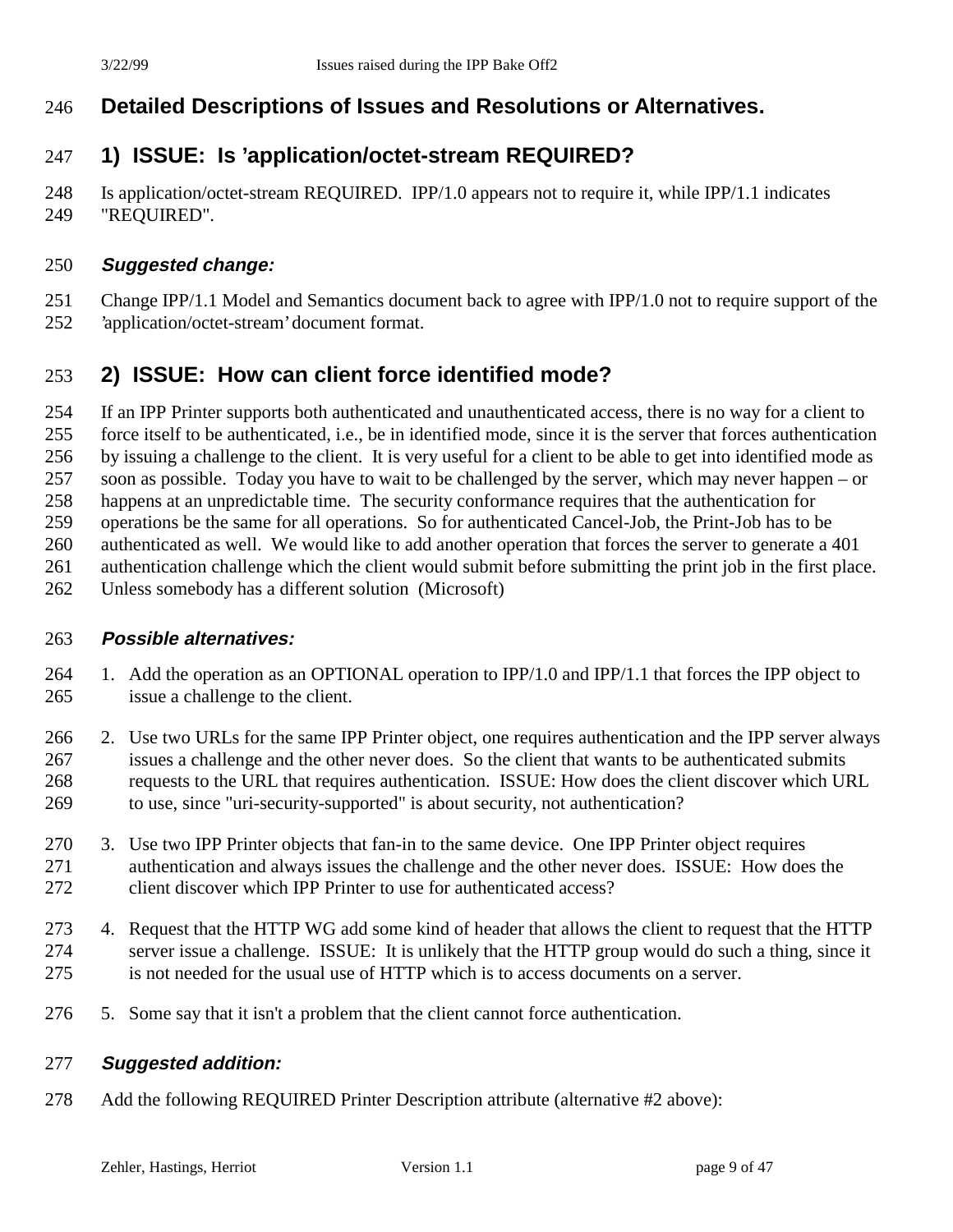4.4.2 uri-authentication-supported (1setOf type2 keyword)

This REQUIRED Printer attribute MUST have the same cardinality (contain the same number of values)

as the "printer-uri-supported" attribute. This attribute identifies the authentication mechanism associated

with each URI listed in the "printer-uri-supported" attribute. The Printer object uses the specified

mechanism to identify the authenticated user. The "i th" value in "uri-authentication-supported"

corresponds to the "i th" value in "printer-uri-supported" and it describes the authentication mechanisms

associated with the URI. See [IPP-PRO] for more details on Client Authentication.

The following standard keyword values are defined:

### 'none': There is no authentication mechanism associated with the URI. The Printer object assumes that the authenticated user is "anonymous".

- 'requesting-user-name': When a client performs an operation whose target is the associated URI, The Printer object assumes that the authenticated user is specified by the "requesting-user-name" Operation attribute. If this attribute is absent, the Printer object assumes that the authenticated user is "anonymous".
- 'basic': When a client performs an operation whose target is the associated URI, the Printer object challenges the client with HTTP basic authentication. The Printer object assumes that the authenticated user is the name received via the basic authentication mechanism.
- 'digest': When a client performs an operation whose target is the associated URI, the Printer object challenges the client with HTTP digest authentication. The Printer object assumes that the authenticated user is the name received via the digest authentication mechanism.
- 'certificate': When a client performs an operation whose target is the associated URI, the Printer object expects the client to provide a certificate. The Printer object assumes that the authenticated user is the textual name contained within the certificate.
- 

## **3) ISSUE: How reject down stream auto-sensed unsupported PDL?**

 If auto-sensing happens AFTER the job is accepted (as opposed to auto-sensing at submit time before returning the response), what does the implementation do?

Presumably, it is similar to encountering a mal-formed PDL. So the implementation aborts the job, puts

the job in the 'aborted' state and sets the 'aborted-by-system' value in the job's "job-state-reasons". ""The

'aborted-by-system' value seems appropriate, but it would be good to have a more specific reason to

indicate the reason that the job was aborted by the system.

## **Suggested addition (similar addition for "compression" in Issue 6):**

Add 'unsupported-document-format' as a "job-state-reasons" value for use when the job is aborted

because the document format that is auto-sensed is not a supported document format. Also add a

'document-format-error' as a "job-state-reasons" value for use when the job is aborted because any kind

of PDL error is encountered while processing the document.

### **Suggested text:**

 'unsupported-document-format': The job was aborted by the system because the document-data's document-format is not among those supported by the Printer. If the client specifies the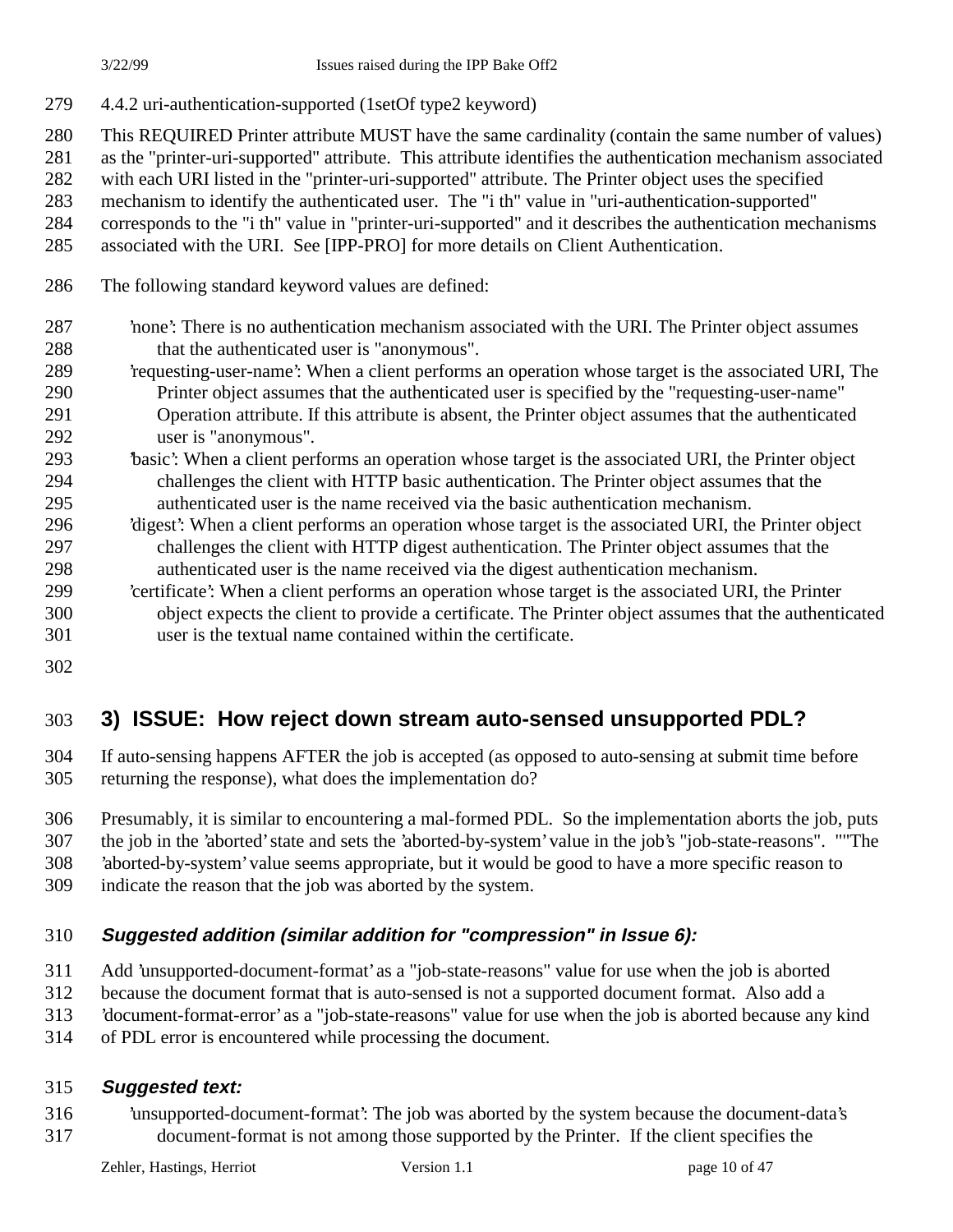- document-format as 'application/octet-stream', the printer MAY abort the job and post this reason even though the format is a member of the "document-format-supported" printer attribute, but
- not among the auto-sensed document-formats.
- 'document-format-error': The job was aborted by the system because the Printer encountered an error in the document-data while processing it. If the Printer posts this reason, the document-data has already passed any tests that would have led to the 'unsupported-document-format' job-state-reason.

## **4) ISSUE: Client (desktop or server) closes slow channel**

Some IPP Printer implementations, such as forwarding servers, want to accept an IPP job, even though

the down stream channel is being used at the moment by another job stream that the device supports.

Rejecting the job would mean that an IPP job might never get in, since these other protocols queue the

- request.
- However, some clients close the channel when it is flowed controlled off for too long a time?

#### **Suggested clarification (same as Issues 5 and 20):**

Clarify the IPP/1.1 Model and Semantics document that Clients (desktop or server) SHOULD NOT

close the channel when flowed controlled off, unless the layer that initiated the submission does the

close. Clients SHOULD do Get-Printer-Attributes and determine state of the device. Alert user if the

printer is stopped. Let user decide whether to abort the job transmission or not.

 IIG: Suggest that a client implementer avoid using synchronous writes, since they automatically close the channel. Use asynchronous writes instead, so that the lower layer doesn't time out the channel.

 Also clarify the IPP/1.1 Model and Semantics document that the following actions are conforming for non-spooling IPP Printer objects: After accepting a create job operation, a non-spooling IPP Printer MAY either:

- 1. Reject any subsequent create job operations while it is busy transferring and/or processing an accepted job request and return the 'server-error-busy (0x0507).
- 2. Accept up to some implementation-defined subsequent create job operations and flow control them to prevent buffer overflow. When the implementation-defined number of jobs is exceeded, the IPP Printer MUST return the 'server-error-busy' status code and reject the create job request as in 1 above.
- Client (desktop or server) SHOULD NOT close the channel when flow controlled off, unless the layer that initiated the submission does the close. Clients that are rejected with a 'server-error-busy' status code MAY retry periodically, try another IPP Printer, and/or subscribe for a 'ready-for-job' event when we have notification specified.
- Clarify that a client may be either in a desktop under control of a user or in a server that accepts some protocol (IPP or other) and uses IPP to controls printers.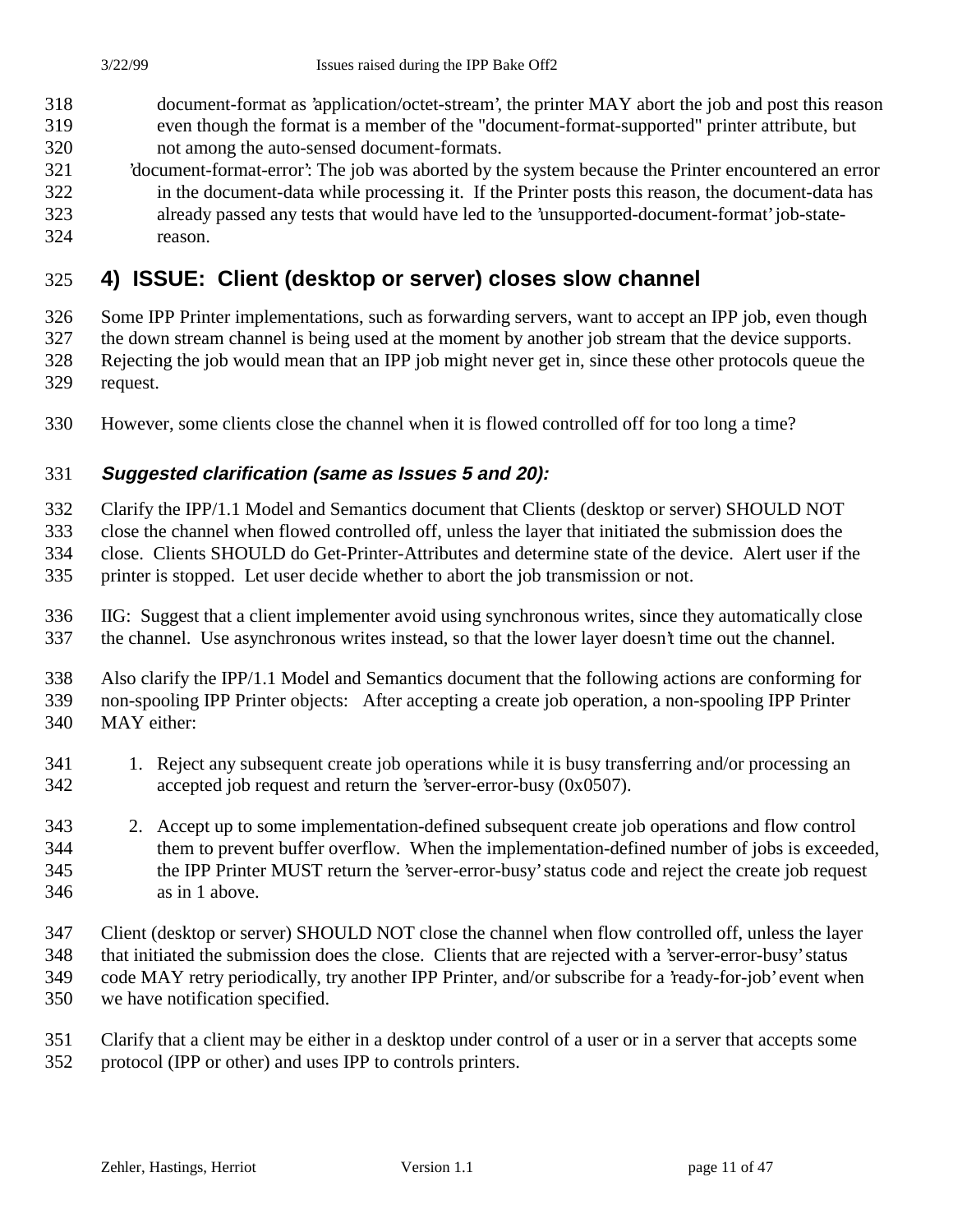#### **Suggested text for section 2.1 IPP Objects:**

- In this document the term "client" refers to a software entity that sends IPP operation request to an IPP Printer object and accepts IPP operation responses. A client MAY be:
- 1. contained within software controlled by an end user, e.g. activated by the "Print" menu item in an application and/or
- 2. a component of a print server that communicates (using IPP operations) with either an output device or another "downstream" print server.
- The term "IPP Printer" is a network entity that accepts IPP operation requests and returns IPP operation responses. As such, an IPP object MAY be:
- 1. (embedded) software that controls a device
- 2. part of a print server that accepts IPP operation requests and, in turn, sends operation requests using (the IPP or other) protocol to one or more networked device(s).

### **Suggested text for section 5.1 Client Conformance Requirements:**

- This section describes the conformance requirements for a client (see section **Error! Reference source not found.**), whether it be:
- 1. contained within software controlled by an end user, e.g. activated by the "Print" menu item in an application or
- 2. a component of a print server that communicates (using IPP operations) with either an output device or another "downstream" print server.
- While a client is sending data to a printer, it SHOULD do its best to prevent a channel from being closed
- by a lower layer when the channel is blocked (i.e. flow-controlled off) for whatever reason, e.g. 'out of paper' or 'job ahead hasn't freed up enough memory'. However, the layer that launched the print
- submission (e.g. an end user) MAY close the channel in order to cancel the job. When a client closes a
- channel, a Printer MAY print all or part of the received portion of the document. See the "Encoding and
- Transport" document [IPP-PRO] for more details.

### **Suggested text for section 5.2 IPP Object Conformance Requirements:**

- This section specifies the conformance requirements for conforming implementations with respect to
- objects, operations, and attributes whether they be (1) IPP objects that accept IPP requests and control
- one or more devices or are embedded in a single device or (2) servers that accept IPP requests and
- forward them to networked devices (using IPP or other protocol).

## **5) ISSUE: Client (desktop or server) closes stopped device**

- When a non-spooling printer is accepting data and putting it on media and runs into a problem, such as paper out or paper jam, what should it do?
- Zehler, Hastings, Herriot Version 1.1 page 12 of 47 Returning an error is not user friendly, if fixing the problem would allow the job to complete normally.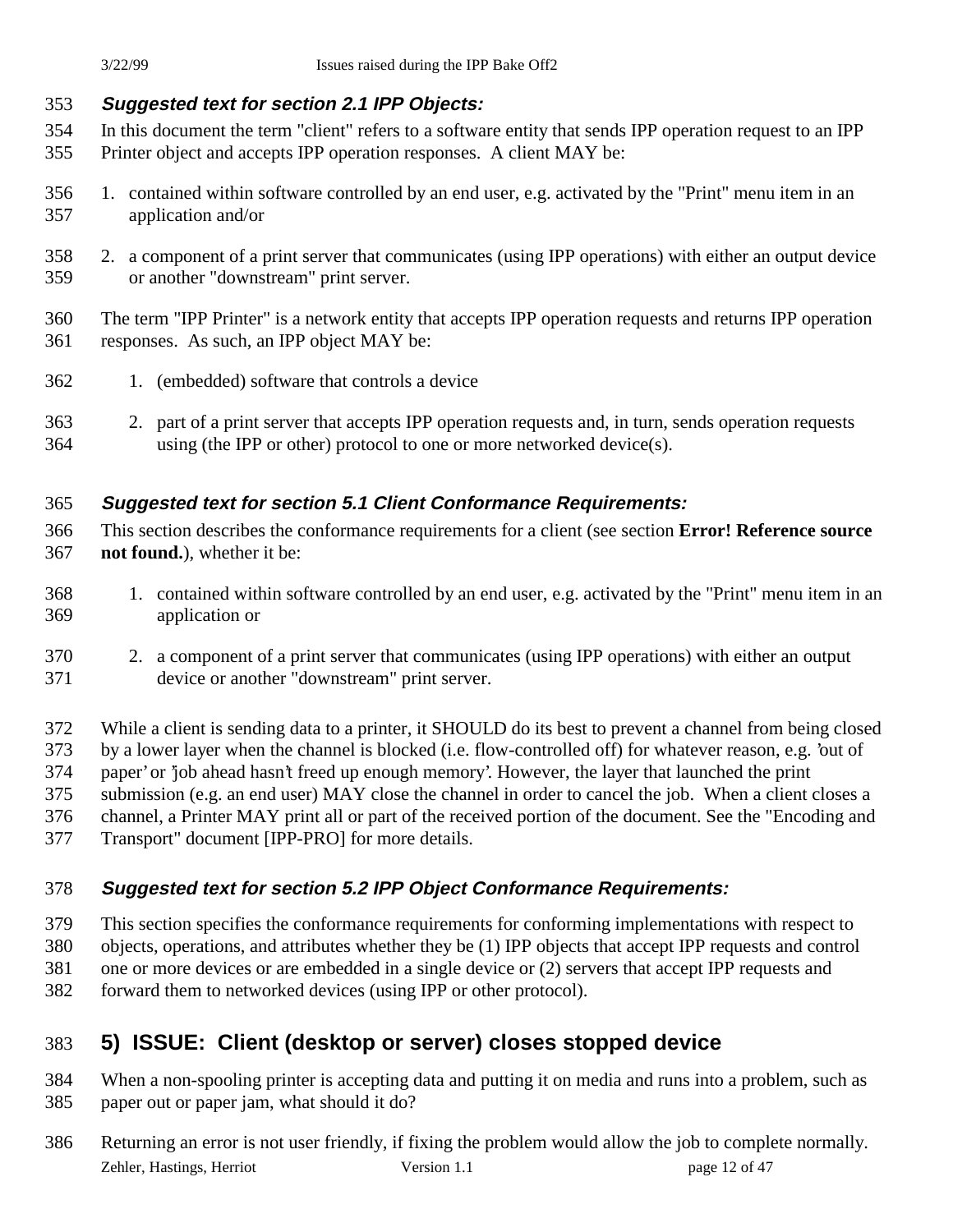#### **Suggested clarification (same as Issues 4 and 20):**

 Clarify the IPP/1.1 Model and Semantics document that IPP Printers MUST not return an error status code during a Print-Job operation when a device problem, such as jam or out of paper. Instead, the IPP Printer object flow controls the data off. Otherwise, only a partial job will be produced, when a whole job would be produced when the problem is attended to.

 Clients (desktop or server) SHOULD NOT close the channel when flow controlled off, unless the layer that initiated the submission does the close. Clients SHOULD do Get-Printer-Attributes and determine state of the device. Alert user if the printer is stopped. Let user decide whether to abort the job

- transmission or not.
- IIG: Add examples.

#### **Suggested text for section 5.1 Client Conformance Requirements:**

While a client is sending data to a printer, it SHOULD do its best to prevent a channel from being closed

by a lower layer when the channel is blocked (i.e. flow-controlled off) for whatever reason, e.g. 'out of

paper' or 'job ahead hasn't freed up enough memory'. However, the layer that launched the print

submission (e.g. an end user) MAY close the channel in order to cancel the job. When a client closes a

channel, a Printer MAY print all or part of the received portion of the document. See the "Encoding and

Transport" document [IPP-PRO] for more details.

### **6) ISSUE: What error if wrong compressed data supplied?**

Problem: IPP server supports 'deflate' and 'gzip'. If client sets "compression attribute" = 'deflate' but

sends gziped data, what error does IPP server return to client? Cannot use the existing 'client-error-

attributes-or-values-not-supported' (0x040B). But returning the operation attribute with the value that

was sent ('deflate') would be incorrect, because 'deflate' is supported!

### **Suggested addition (similar addition for document-format in Issue 3; see related Issue 28):**

- Add a new error status code: 'client-error-compression-error' that the IPP object can return if the
- compression error is detected before the create job response is returned. Also add 'compression-error' as
- a "job-state-reason" value for use when the job is aborted because any kind of compression error is
- detected while decompressing the data after the create job response has been returned to the client.
- The new 'client-error-compression-error' (0x0410) status code definition is:
- The IPP object is refusing to service the request because the document data cannot be decompressed
- when using the algorithm specified by the "compression" operation attribute. This error is returned
- independent of the client-supplied "ipp-attribute-fidelity". The Printer object MUST return this status
- code, even if there are other attributes that are not supported as well, since this error is a bigger problem
- than with Job Template attributes.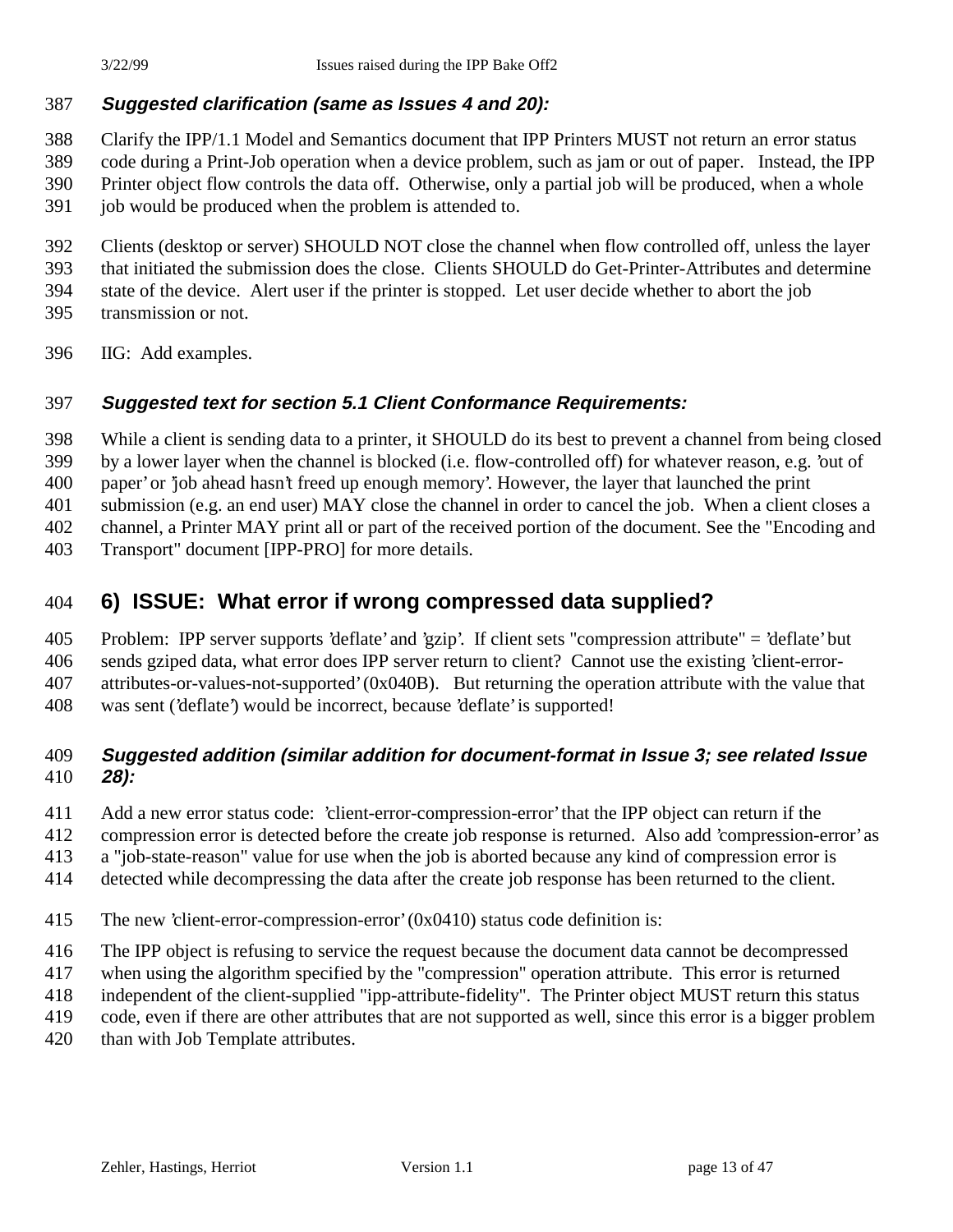### **The suggested new job state reason definitions are:**

- 'unsupported-compression': The job was aborted by the system because the Printer determined while attempting to decompress the document-data's that the compression is actually not among those supported by the Printer.
- 'compression-error': The job was aborted by the system because the Printer encountered an error in the document-data while decompressing it. If the Printer posts this reason, the document-data has already passed any tests that would have led to the 'document-access-error' or 'unsupported-compression' job-state-reasons.

# **7) ISSUE: Please implement Manufacturer make and model printer**

- **attribute and send the .INF file model name of the printer.**
- If you do this we will automatically install the correct driver (if we have it) (Microsoft)

## **Suggested clarification for the IIG:**

At the front of the Implementer's Guide, indicate that implementation considerations that relate to

particular operating system and NOS will be incorporated as they become known. Add recommendation

to the IPP/1.1 Implementer's Guide that printer vendors are encouraged to configure the IPP Printer's

"printer-make-and-model" attribute with the make and model name that matches the .INF file on

Microsoft platforms. When so configured, the Microsoft driver install program will skip asking the user

- for the make and model of the printer being installed and use the value of the "printer-make-and-model"
- attribute.
- ""Do not attempt to clarify the "printer-make-and-model" attribute as to whether it includes a vendor name or not.

## **8) ISSUE: In IPP/1.0 Model and semantics 3.2.6.1, the definition for "limit", "which-jobs" and "my-jobs" is contradicting each other.**

- The problem is that the definition for "which-jobs" and "my-jobs" states that "all" jobs MUST be
- returned, while "limit" restricts the number of jobs to be returned. (Stefan Andersson Axis
- Communication AB)

## **Suggested clarification:**

 Clarify IPP/1.1 Model and Semantics "which-jobs" and "my-jobs" operation attributes to indicate that the number of jobs returned is limited by the "limit" attribute if supplied by the client.

## **Suggested text for section 3.2.6.2 Get-Jobs Response**

- In the first sentence add the phrase:
- up to the number specified by the "limit" attribute
- to give: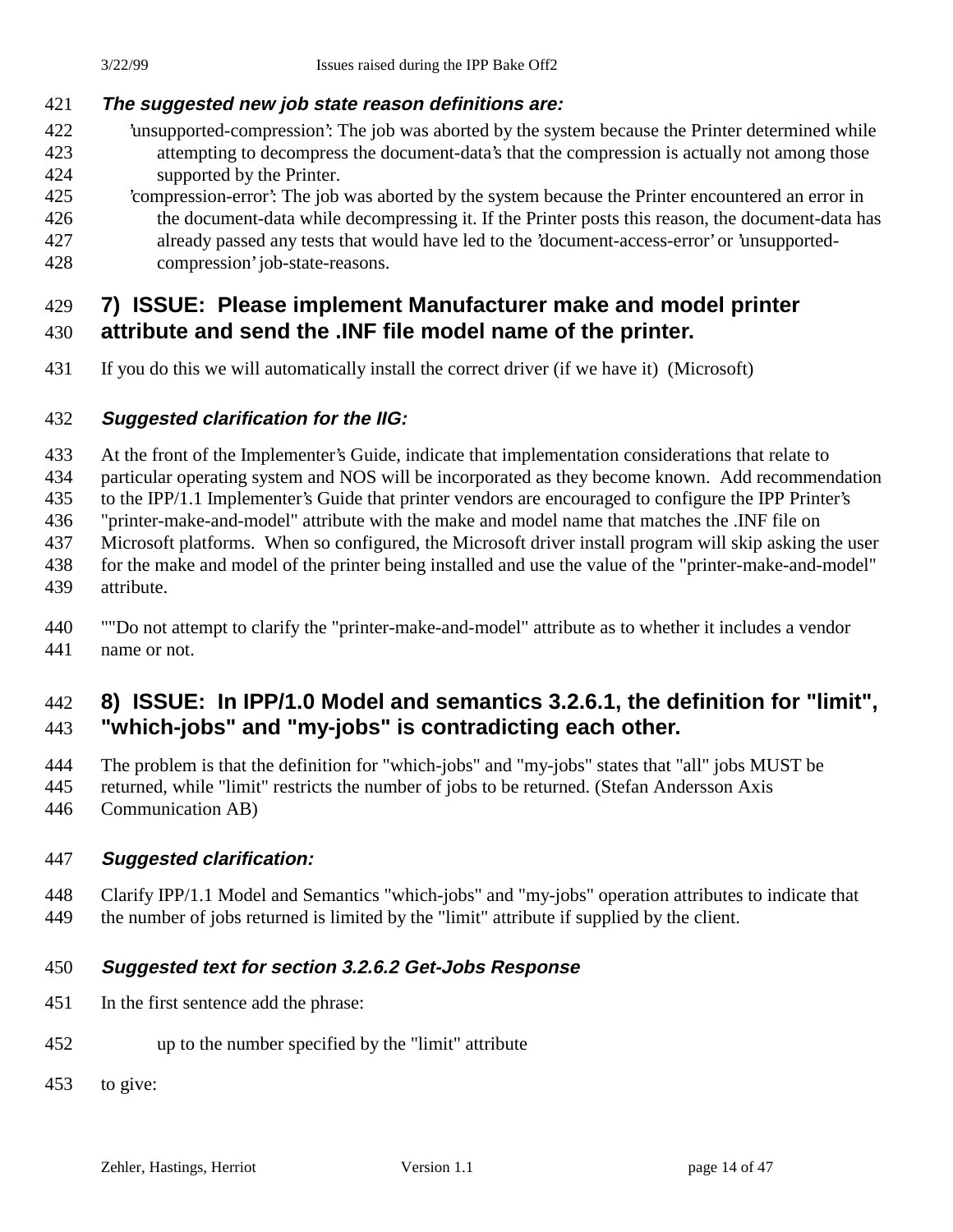The Printer object returns all of the Job objects up to the number specified by the "limit" attribute that match the criteria as defined by the attribute values supplied by the client in the request.

## **9) ISSUE: Customers become very unhappy when they go to the printer to**

## **pick up their job and a ream of PostScript source code is sitting in the output bin.**

- Cause: A PostScript datastream is accidentally sent to a PCL printer.
- IPP Issue: IPP needs to clarify the standard in section 3.2.1.1 of the Model and Semantics document. Lines 1219-1221 defining the "document-format" operation attribute state that:
- If the client does not supply the [document format] attribute, the Printer object assumes that the document data is in the format defined by the Printer object's "document-format-default" attribute.
- I would like to see the following clarification:
- If the client does not supply the [document format] attribute and the Printer object is not able to auto-sense the document format at print-job request time, the Printer object assumes that the document data is in the format defined by the Printer object's "document-format-default" attribute.
- If the Printer object senses that the document format is PostScript, then job should be rejected if it is
- being sent to a PCL-only printer. The 'application/octet-stream' mechanism discussed in section 4.1.9
- does not seem to be helpful in this case, because it appears to assume that the auto-sensing occurs at
- document processing time. Until the document is actually "ripped", the document format remains
- unknown. So it seems to me that lines 2453-2476 do not address the problem described above where the
- wrong document format is submitted. These lines, rather, seem to apply to the case of a printer that
- handles multiple document formats and assumes that the submitted document is in one of the supported
- formats.

## **Suggested clarification:**

 Add the suggested clarification that auto-sensing MAY be done at either job-submission time and/or job processing time to the IPP/1.1 Model and Semantics documents.

### **Suggested text for a new section 4.1.9.1 Application/octet-stream -- Auto-Sensing the document format:**

- During auto-sensing, a Printer may determine that the document-data has a format that the Printer doesn't
- recognize. If the Printer determines this problem before returning an operation response, it rejects the
- request and returns the 'client-error-document-format-not-supported' status code. If the Printer
- determines this problem after accepting the request and returning an operation response with one of the
- successful status codes, the Printer adds the 'unsupported-document-format' value to the job's "job-state-
- reasons" attribute.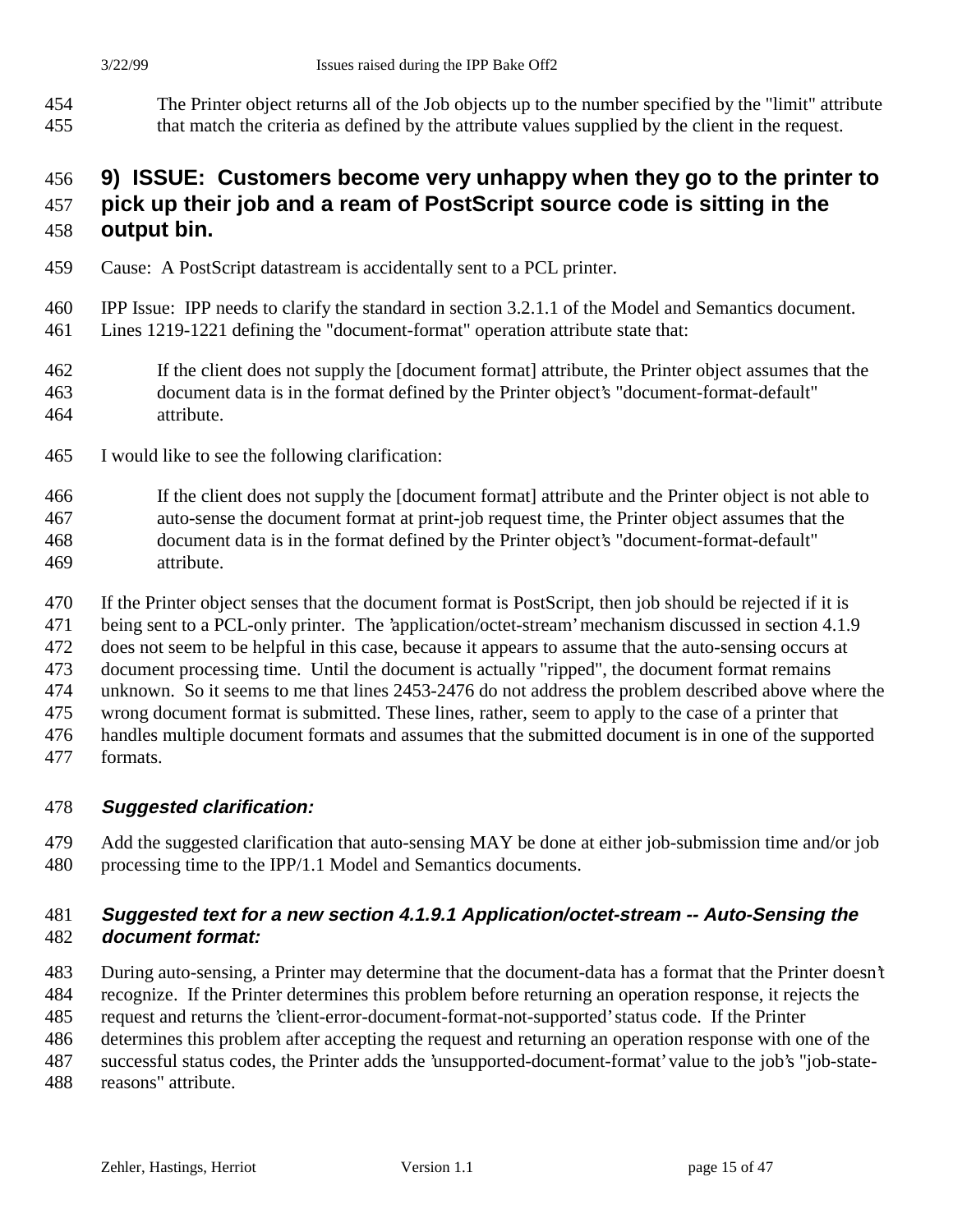### **10) ISSUE: How distinguish between submit vs processing auto-sense?**

- There are two different implementations of auto-sensing:
- at print submit time BEFORE the Print-Job or Send-Document responds
- at document processing (ripping) time AFTER the Print-Job or Send-Document has accepted the job and returned the response.

 The description of 'application/octet-stream' doesn't clarify whether one, the other or both is meant. How can a client determine which is supported?

### **Suggested clarification in [ipp-mod] and [ipp-iig]:**

 Clarify IPP/1.1 Model and Semantics document that 'application/octet-stream' means either auto-sensing at job submission time and/or job processing time depending on implementation. Do NOT add a way

for the client to determine whether auto-sensing happens at submit time or processing time.

 Add to Implementer's Guide a discussion about the advantages of auto-sensing at job submit time, rather than waiting until job processing time, so that an IPP Printer can reject an unsupported document format

instead of accepting the job and then aborting the job sometime later. Also discuss for print by reference

that an IPP Printer may want to examine the file, at least the first few octets, in order to check that the

document-format is supported. On the other hand, network delays may make such a strategy take too

long. Alternatively, the client may want to supply the "document-format" explicitly when doing print-

by-reference either using the file extension as a hint, or actually accessing the first few octets of the data

an implementing an auto-sensing in the client.

### **Suggested text for section 4.1.9 mimeMediaType:**

One special type is 'application/octet-stream'. If the Printer object supports this value, the Printer object

MUST be capable of auto-sensing the format of the document data, either as part of the create operation

and/or at document processing time.

## **11) ISSUE: Return what attributes with document-format-not-supported?**

If a server receives a request with a document format which is not supported, it returns the client-error-

document-format-not-supported (0x040A) status code. Is it also necessary to include document format

- in the unsupported attribute group?
- We suggest adding text which says it NEED NOT be supplied in the unsupported group.

### **Suggested clarification (see also Issues 18 and 23):**

- Clarify IPP/1.1 Model and Semantics document that when returning the 'client-error-document-format-
- not-supported' in a create response or a Send-Document response, that IPP/1.1 NEED NOT return
- "document-format=xxx" in Unsupported Attribute Group since there is a special error status code.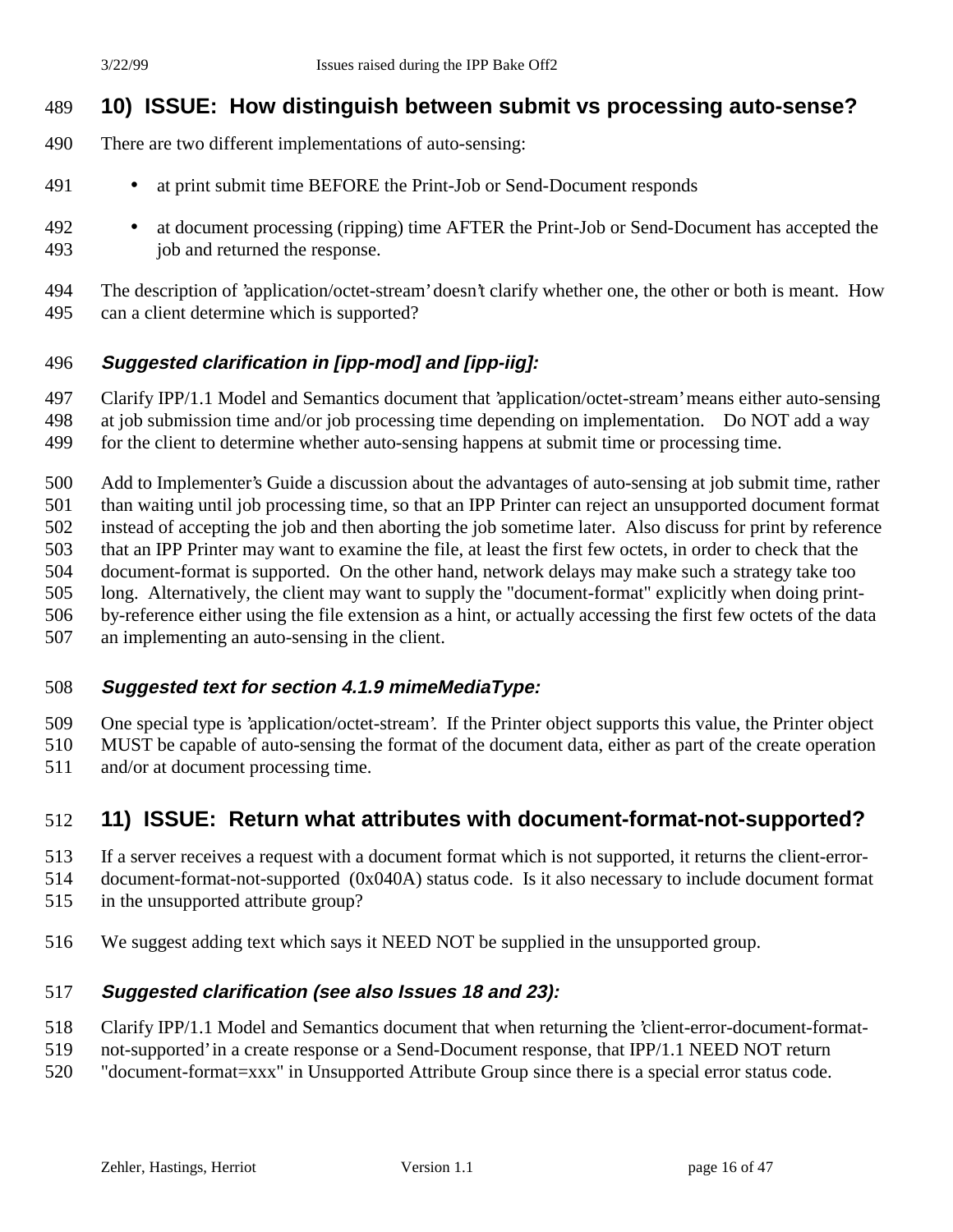#### **Suggested clarification for section 13.1.4.11 client-error-document-format-not-supported**

- 13.1.4.11 client-error-document-format-not-supported (0x040A)
- The IPP object is refusing to service the request because the document data is in a format, as specified in
- the "document-format" operation attribute, that is not supported by the Printer object. This error is
- returned independent of the client-supplied "ipp-attribute-fidelity". The Printer object MUST return this
- status code, even if there are other Job Template attributes that are not supported as well, since this error
- 528 is a bigger problem than with Job Template attributes. See section 0. **Issue 11**

## **12) ISSUE: length fields for the "UNSUPPORTED" tag**

IPP/1.0: Model and Semantics, 16 Nov 1998, 3.2.1.2, Group 2 (unsupported attributes) -- states that in

the case of an unsupported attribute name, the printer object should return a substituted out of band value

of "unsupported". This impression is strengthened by the reference to section 4.1, where it gives the legal

- out of band values, none of which is an empty string.
- This appears to conflict with Internet Printing Protocol/1.0: Encoding and Transport, 16 Nov 1998,

section 3.10, where it states that the value length must be 0 and the value empty. (Claudio Cordova,

Wade Mergenthal Xerox Corp.)

## **Suggested clarification (same as Issue 15):**

Clarify the IPP/1.1 Model and Semantics document so that it does not appear to contradict the Encoding

 and Transport document. However, whether each of the "out-of-band" values are encoded as distinct attribute syntaxes with no value or as a single attribute syntax with a value that indicates which out-of-

band value, is purely an encoding matter and cannot be indicated in the Model and Semantics document.

Therefore, indicate in the IPP/1.1 Model and Semantics document that the reader is to refer to the

IPP/1.1 Encoding and Transport document for the encoding of the out-of-band values.

## **Suggested text for section 3.1.7:**

This value's syntax type is "out-of-band" and its encoding is defined by special rules for "out-of-band"

 values in the "Encoding and Transport" specification [IPP-PRO]. Its value indicates no support for the attribute itself (see the beginning of section 4.1).

## **Suggested text for section 4.1:**

In addition, the value of an attribute in a response (but not in a request) MAY be one of the "out-of-

- band" values whose special encoding rules are defined in the "Encoding and Transport" specification
- [IPP-PRO].

## **13) ISSUE: What job-state value should be returned in the Create-Job response?**

Pending, pending-held, or either depending on implementation?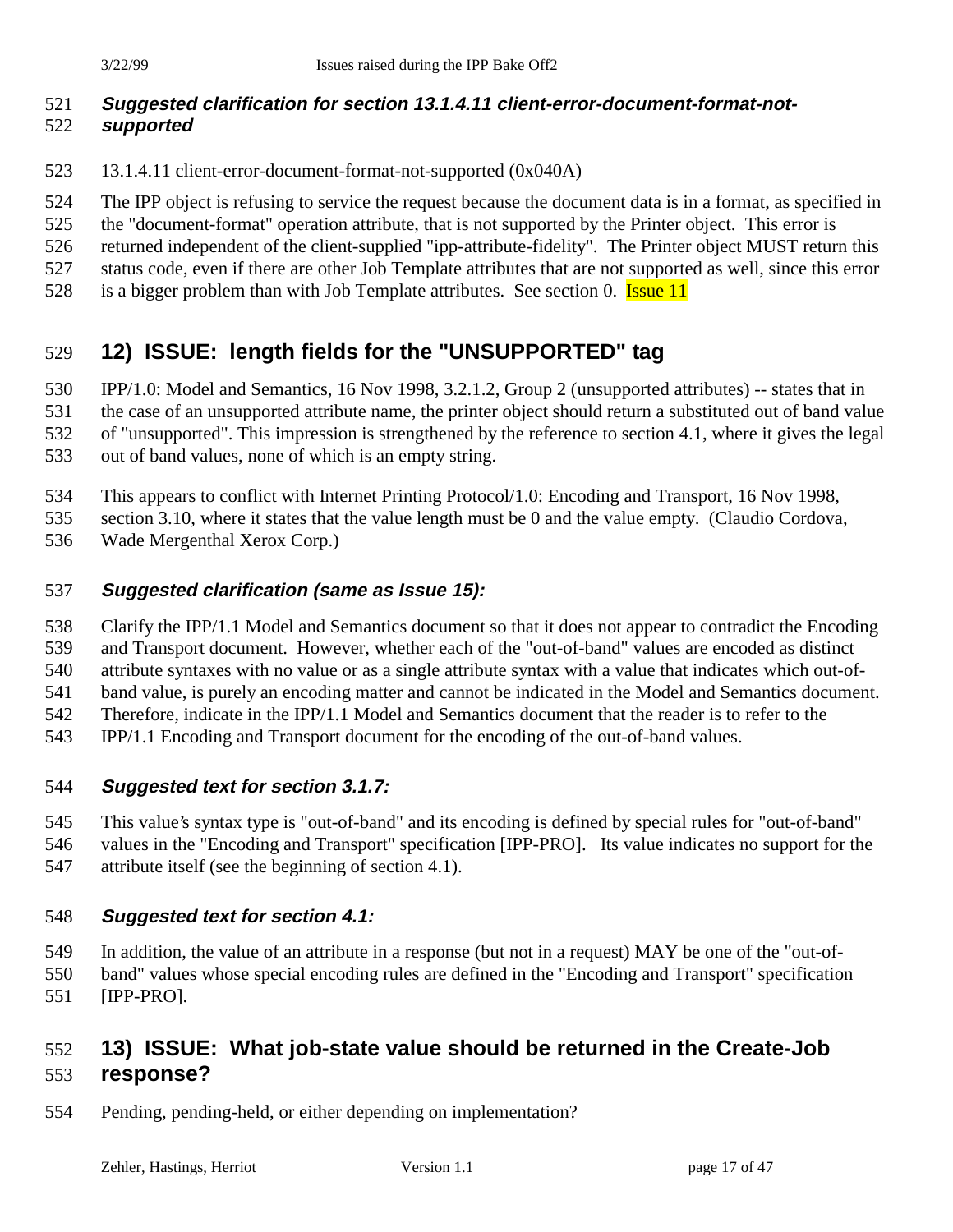- The problem with 'pending' is that the job is not a "candidate to start processing" as the definition states. The 'pending-held' state seems more reasonable. Its definition is:
- 'pending-held': The job is not a candidate for processing for any number of reasons but will return to the 'pending' state as soon as the reasons are no longer present. The job's "job-state-reason" attribute MUST indicate why the job is no longer a candidate for processing.
- Also there is a "job-state-reason" value 'job-incoming' which states:
- 'job-incoming': The Create-Job operation has been accepted by the Printer, but the Printer is expecting additional Send-Document and/or Send-URI operations and/or is accessing/accepting document data.

#### **""Suggested clarification:**

 Clarify the IPP/1.1 Model and Semantics document that an IPP Printer MAY put the job into the 'pending', 'pending-held', or 'processing' states after a Create-Job, depending on implementation as follows:

- 'pending' if the job is a candidate for processing whether all of the document data is present or not. Add the 'waiting-for-data' "job-state-reasons" value to the job as an indication why this 'pending' job is not being processed OR
- 'pending-held' if the job is not a candidate for processing until the last Send-Document or Send- URI operation has been performed with the "last-document" set to 'true' and the document data transferred. Here the implementation SHOULD set ""the 'job-incoming' value of the "job-state- reasons" attribute until the last data has arrived. The IPP Printer removes the 'job-incoming' value when the last data has arrived, and transitions the job from the 'pending-held' to the 'pending' job state OR
- 'processing' if the IPP Printer is a non-spooling printer that does not implement the 'pending' 578 state, i.e., it either accepts a job and processes it or rejects the job if it already processing a job. However, if a non-spooling printer does accept additional jobs while processing a job, then the additional jobs MUST NOT be put into the 'processing' state immediately. See Issue 20 resolution for non-spooling printers.

### **Suggested text addition to section 3.2.4 Create-Job operation:**

 After the Create-Job operation has completed, the value of the "job-state" attribute is similar to the "job- state" after a Print-Job, even though there is no document-data. A Printer MAY set the 'job-data- insufficient' value of the job's "job-state-reason" attribute to indicate that processing cannot begin until sufficient data has arrived and set the "job-state" to either 'pending' or 'pending-held'. A non-spooling printer that doesn't implement the 'pending' job state MAY even set the "job-state" to 'processing', even though there is not yet any data to process.

### **Suggested text addition to section 4.3.8 job-state-reasons:**

Add the 'job-data-insufficient' value to be used with "job-state-reasons" with the following definition: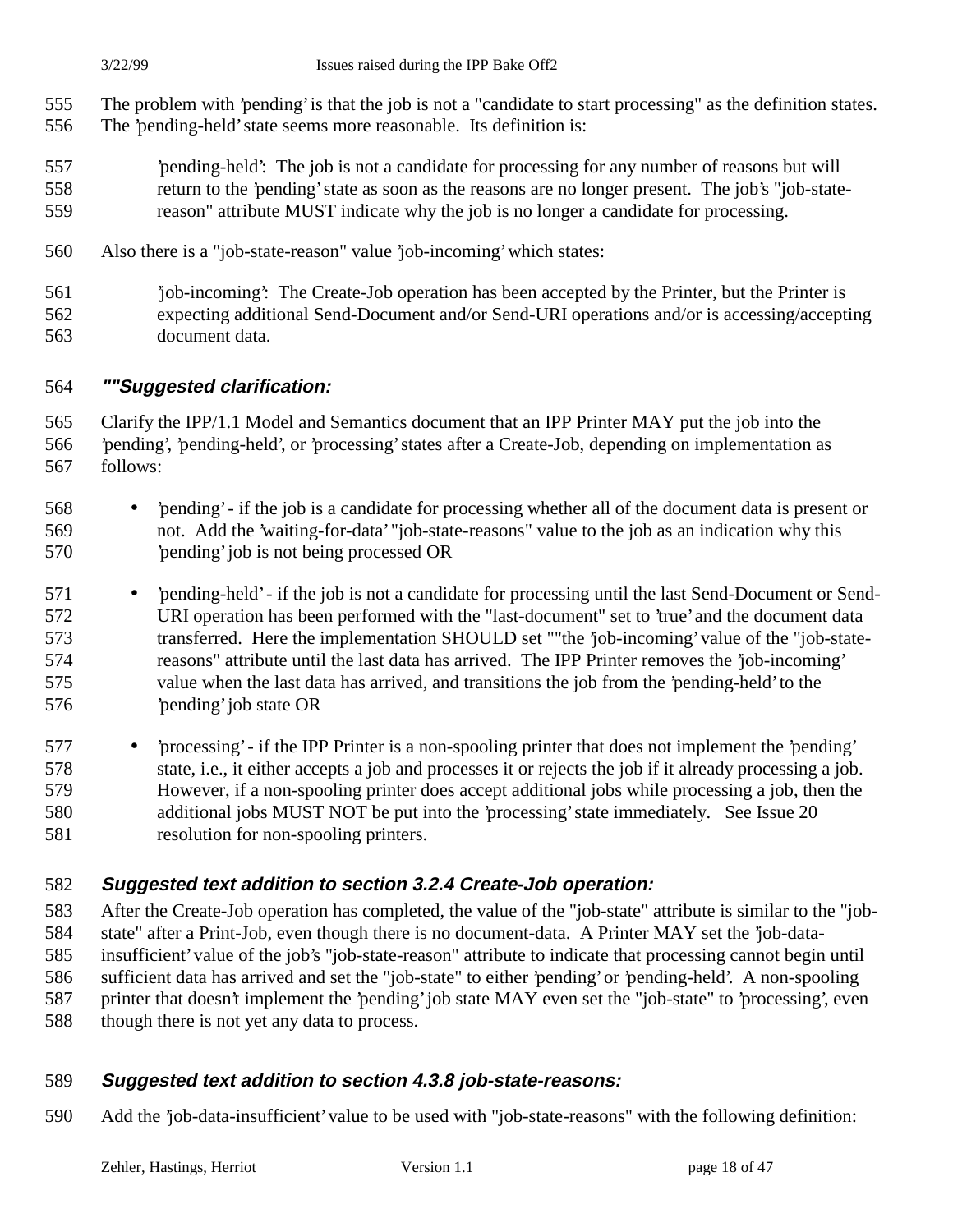- 'job-data-insufficient': The Create-Job operation has been accepted by the Printer, but the Printer is expecting additional document data before it can move the job into the 'processing' state. If a Printer starts processing before it has received all data, the Printer removes the 'job-data- insufficient' reason, but the 'job-incoming' remains. If a Printer starts processing after it has received all data, the Printer removes the 'job-data-insufficient' reason and the 'job-incoming' at the same time.
- Suggested clarification to IIG: AGREED Explain the difference between the two job state reasons 'job-incoming' and 'job-data-insufficient', since both are likely to be meaningful for a spooling server.
- Note: Change the Bake Off 2 bo38.test script so that the 'pending-held', the 'pending', or 'processing' job state is expected after a Create-Job operation.

## **14) ISSUE: Job-state for a forwarding server?**

What job-state value should be returned in the Print-Job response for an IPP object that forwards the

- data over a one-way interface, such as a parallel port or LPD? pending, processing, completed, or unknown?
- Unknown is the strict interpretation of section 4.3.7 "job-state", but it isn't very user friendly. The "job-
- state" SHOULD reflect the actual job state, but these implementations have no idea when the job
- actually starts or finishes.
- How about a new "job-state-reasons" value: 'queued-in-device' (from PWG Job Monitoring MIB)?

### **Suggested addition:**

Add to the IPP/1.1 Model and Semantics document the 'queued-in-device' value for use with the "job-

- state-reasons" attribute. REQUIRE that an IPP/1.1 implementation that forwards jobs, but does not have
- any means to query the state of the down stream job, MUST support the ""the new 'queued-in-device'
- value of the REQUIRED "job-state-reasons" attribute when returning the job in the 'completed' state. ""''

## **Suggested text for section 4.3.7 job-state:**

- Add the following qualification to the "job-state" description:
- Note: As with all other IPP attributes, if the implementation can not determine the correct value for this
- attribute, it SHOULD respond with the out-of-band value 'unknown' (see section 4.1) rather than try to
- guess at some possibly incorrect value and give the end user the wrong impression about the state of the
- Job object. For example, if the implementation is just a gateway into some printing system from which
- it can normally get status, but temporarily is unable, then the implementation should return the
- 'unknown' value. However, if the implementation is a gateway to a printing system that never provides
- detailed status about the print job, the implementation MAY set the IPP Job object's state to 'completed',
- provided that it also sets the 'queued-in-device' value in the job's "job-state-reasons" attribute (see
- section 4.3.8).

### **Suggested text for section 4.3.8 job-state-reasons:**

 'queued-in-device': The job has been forwarded to a device or print system that is unable to send back status. The Printer sets the job's "job-state " attribute to 'completed' and adds the 'queued-

Zehler, Hastings, Herriot Version 1.1 page 19 of 47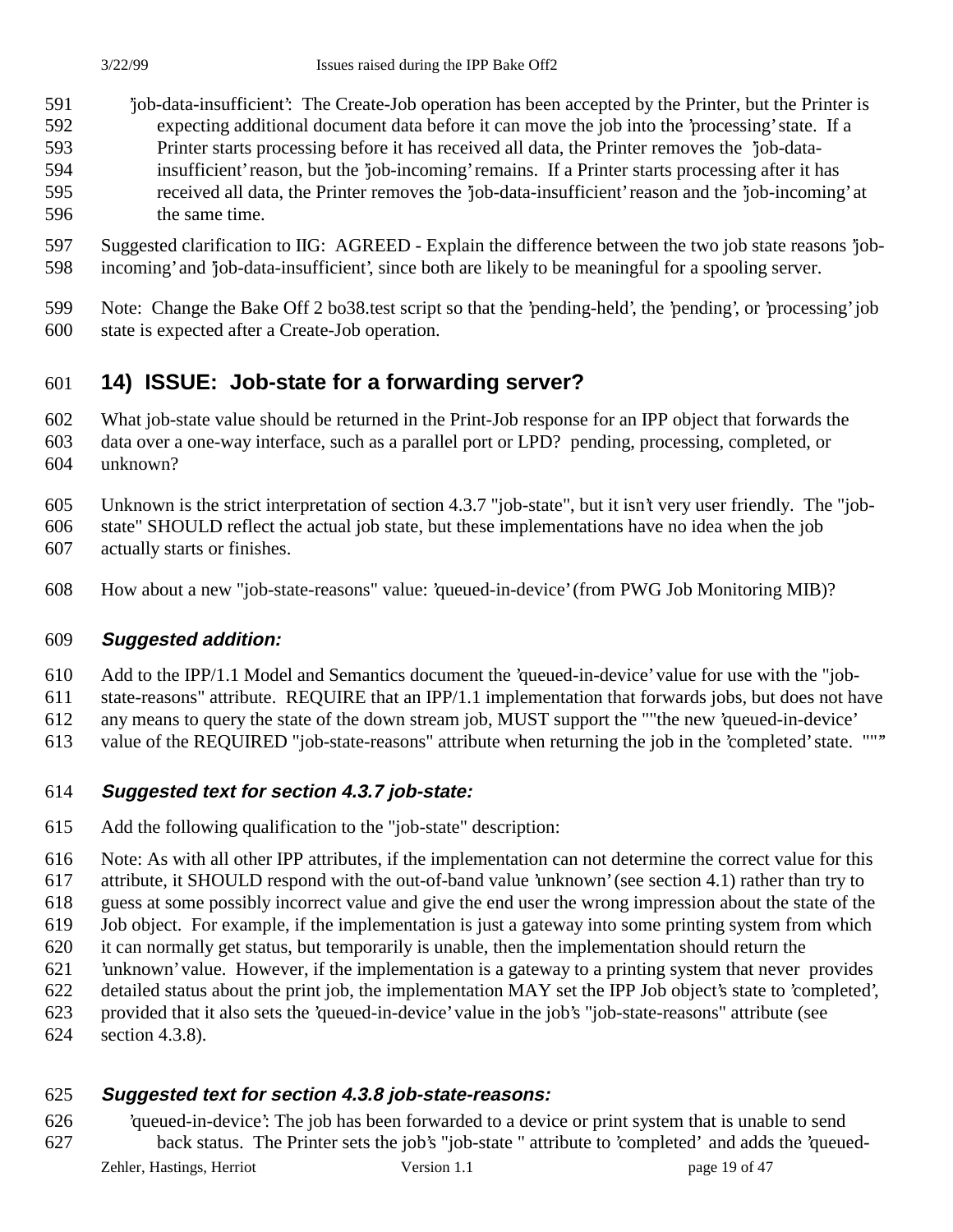in-device' value to the job's "job-state-reasons" attribute to indicate that the Printer has no additional information about the job and never will have any better information.

## **15) ISSUE: 'unknown' and 'unsupported' Out of band values.**

- It is very unclear from the spec as to whether or not you should use the word 'unknown' (or unsupported in that case) as the value for attributes that are unknown.
- You can read it that you set the length equal to zero and set the type to 'unknown'. You can also read it as saying you set the value to the string 'unknown'.
- This is not helped by the Transport and Encoding spec saying you must set the length to zero and then telling a client what to do with a non-zero length. (Microsoft)

### **Suggested clarification (same clarification as Issue 12):**

- Clarify the IPP/1.1 Model and Semantics document so that it does not appear to contradict the Encoding
- and Transport document. However, whether each of the "out-of-band" values are encoded as distinct
- attribute syntaxes with no value or as a single attribute syntax with a value that indicates which out-of-
- band value, is purely an encoding matter and cannot be indicated in the Model and Semantics document.
- Therefore, indicate in the IPP/1.1 Model and Semantics document that the reader is to refer to the
- IPP/1.1 Encoding and Transport document for the encoding of the out-of-band values.

#### **Suggested text for section 3.1.7:**

- This value's syntax type is "out-of-band" and its encoding is defined by special rules for "out-of-band"
- values in the "Encoding and Transport" specification [IPP-PRO]. Its value indicates no support for the attribute itself (see the beginning of section 4.1).

### **Suggested text for section 4.1:**

- In addition, the value of an attribute in a response (but not in a request) MAY be one of the "out-of-
- band" values whose special encoding rules are defined in the "Encoding and Transport" specification [IPP-PRO].

## **16) ISSUE: Get-Printer-Attributes Polling**

 Some client polls printer periodically by Get-Printer-Attributes without specifying "requested-attributes". So printer has to reply all attributes. It consumes printer resource.

### **Suggested clarification in the IIG:**

 RECOMMEND in the IPP/1.1 Implementer's Guide that Clients should specify "requested-attributes", if it wants to get just the printer status.

## **17) ISSUE: Client display of absolute time for job attributes?**

- What are clients doing with printers that don't support absolute time? How can client display an absolute
- Zehler, Hastings, Herriot Version 1.1 page 20 of 47 time that a job was submitted, started processing, and completed (which is what is useful for a user)?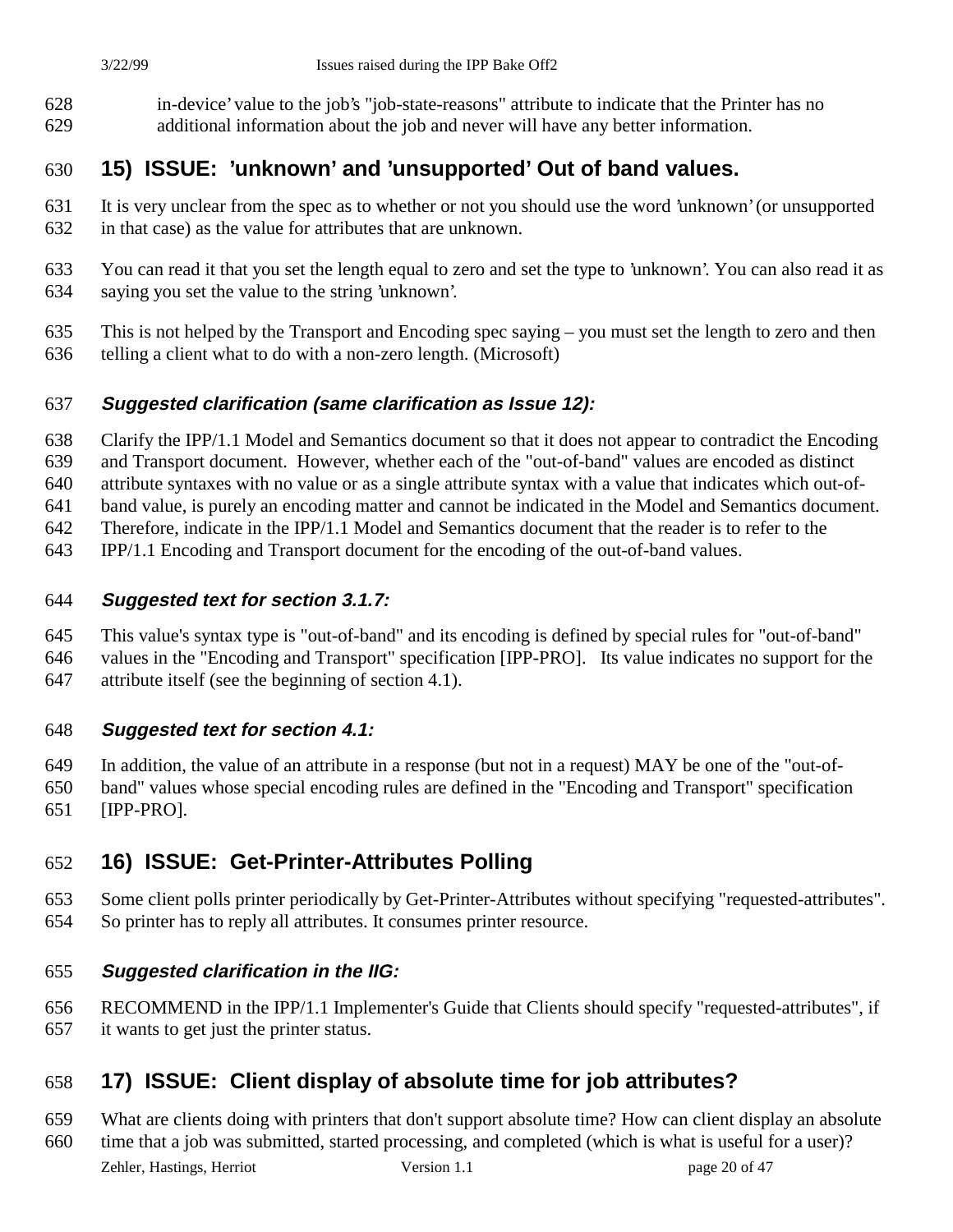- Possible Solution
- Get Uptime from printer ("printer-up-time" time system has been up in seconds)
- Get Job(s)
- Calculate Display time = job tick time ("time-at-xxx" in seconds that system has been up) uptime
- ("printer-up-time") + local client absolute date and time. The down side is that the client has to get the
- "printer-up-time" every time with a separate Get-Printer-Attributes operation.
- Alternatively: Add OPTIONAL job attributes: "date-time-at-creation (dateTime)", "date-time-at-processing (dateTime)", and "date-time-at-completion (dateTime)"
- (Microsoft)

#### **Possible alternatives:**

- ""One of the following alternatives:
- 1. Allow the job time attributes of jobs that persist across power-ups to be negative, so that they could represent the time of an event that happened before the most recent power up: "time-at-creation (integer(MIN:MAX))", "time-at-processing (integer(MIN:MAX))", and "time-at-completion ((MIN:MAX))"
- 2. Add to the IPP/1.1 Model and Semantics document OPTIONAL job description attributes: "date- time-at-creation (dateTime)", "date-time-at-processing (dateTime)", and "date-time-at-completion (dateTime)".
- 3. Add to the IPP/1.1 Model and Semantics document OPTIONAL job description attributes: "date- time-at-creation (integer | dateTime)", "date-time-at-processing (integer | dateTime)", and "date-time-at-completion (integer | dateTime)".
- 4. Instead of adding new job attributes, just add the dateTime attribute syntax as a second choice for the existing job attributes changing them to:
- "time-at-creation (integer | dateTime)", "time-at-processing (integer | dateTime)", and "time-at-completion (integer | dateTime)"
- 5. Same as 1, but make the job attributes be REQUIRED for IPP/1.1.
- 6. Same as 2, but make the job attributes be REQUIRED for IPP/1.1, but keep support of the dateTime OPTIONAL.
- 7. Same as 2, but make the job attributes be REQUIRED for IPP/1.1, and REQUIRE a Printer
- implementation attempt to get the dateTime from somewhere (person or the network) at startup time.
- The implementation MUST use the integer form when the date cannot be obtained from a person or the network at startup time.
- 8. Same as 3, but make support of the dateTime REQUIRED for IPP/1.1.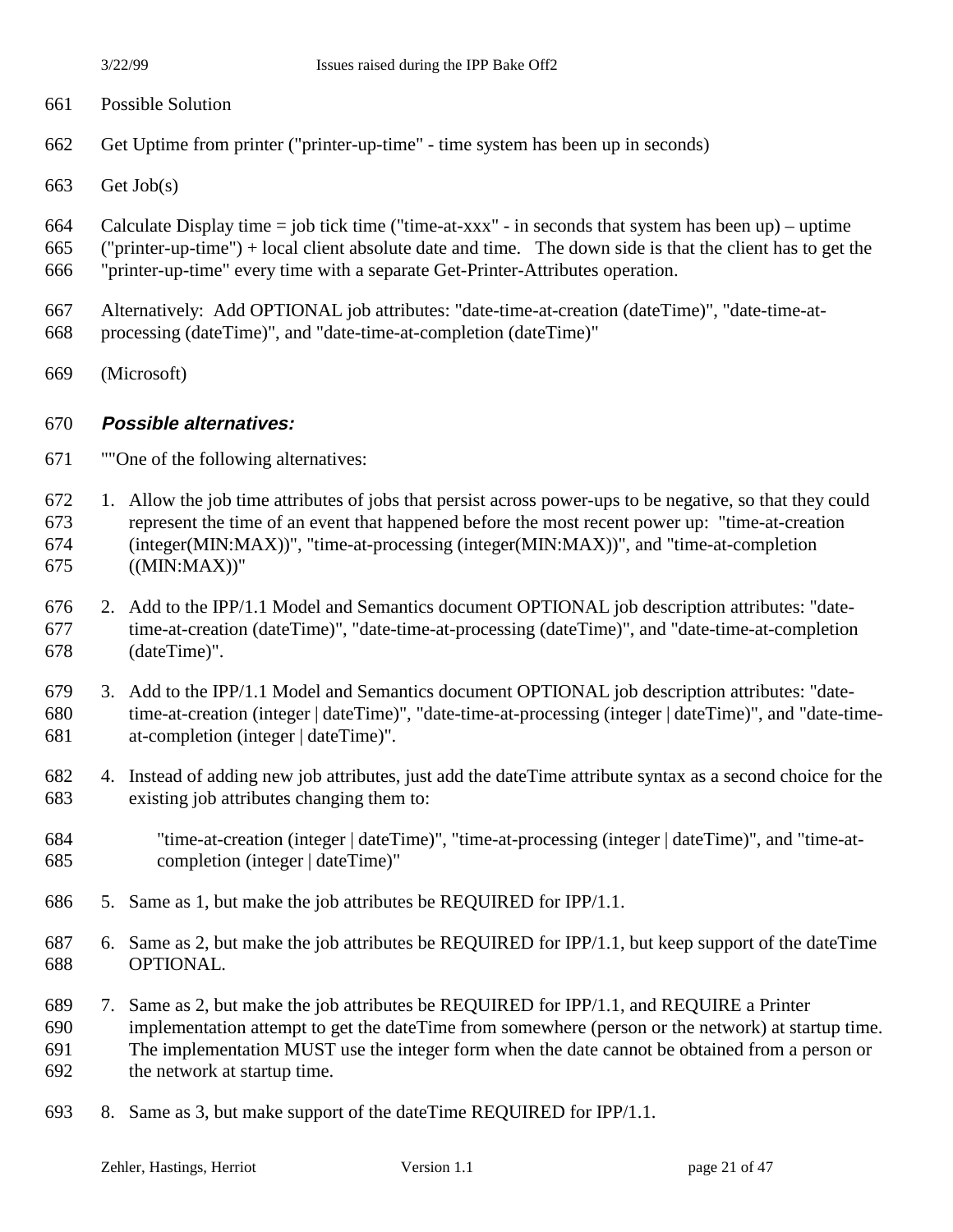- 9. Add three new "delta-time-at-xxx(integer)" where the value is the number of seconds in the past that the event occurred. In other words, the server does the subtract of:
- 696 job tick time ("time-at-xxx" in seconds that system has been up) uptime ("printer-up-time")
- at query time, so that the client doesn't have to also query the Printer Description "printer-up-time" at all. Then the client just subtracts the value from the client's current local absolute date and time.
- 10. Return "printer-up-time" (in seconds) as an operation attribute in Get-Jobs and Get-Job-Attributes response.
- 11. Make the "printer-up-time" Printer Description attribute also be a Job Description attribute. Clients that request the "time-at-xxx" job attributes should also request the "printer-up-time" job attribute, so that they can avoid requesting it using a separate Get-Printer-Attributes request.
- 12. Add a REQUIRED "job-printer-up-time" Job Description attribute which is a copy of the IPP/1.0 REQUIRED "printer-up-time" Printer Description attribute.

### **Suggested resolution:**

 1. Change the range on the 3 "time-at-xxx" job time attributes from 0:MAX as it is in IPP/1.0 to MIN:MAX:

- 709 time-at-creation(integer(MIN:MAX))
- time-at-processing(integer(MIN:MAX))
- 711 time-at-completed(integer(MIN:MAX))

A negative value indicates an event that happened that many seconds before the most recent power-up of

the Printer; a 0 value means that the event occurred at some unspecified time before the printer was

powered up most recently. Describe the 0 and negative values once in the time-at-xxx section.

2. Change the current section 4.4.26 printer-up-time(integer(1:MAX)) with respect to restarts. Eliminate

- the IPP/1.0 Printer option to NOT reset the "printer-up-time" on power-up. REQUIRE IPP/1.1 Printer's
- to reset the "printer-up-time" to 1 on power-up. Then this attribute tracks the MIB-II sysUpTime
- attribute and the Printer MIB prtAlertTime (except "printer-up-time" is in seconds, instead of 100th of a
- second). In order to solve the problem of time attributes for jobs that persist across the power-up, either

the implementation MUST:

- (a) return "time-at-xxx" Job time attributes using the dateTime form or
- (b) reset the "time-at-xxx" Job time attributes for any persistent jobs back to 0 to indicate that the event took place sometime before the most recent power-up or to a negative value that represents the number of seconds before the most recent power-up that the event took place
- 3. Problem: Make it easier for clients to get clock time for job events, make it easier for clients to

correlate job events with notifications which need to use date and time (since there may not be

intermediate servers to translate relative tick time to absolute date/time), allow the Printer to not have to

- adjust the time attribute values of all the persistent jobs on power-up, avoid the need for intermediate
- IPP servers to translate relative tick time as responses are cascaded back to original client.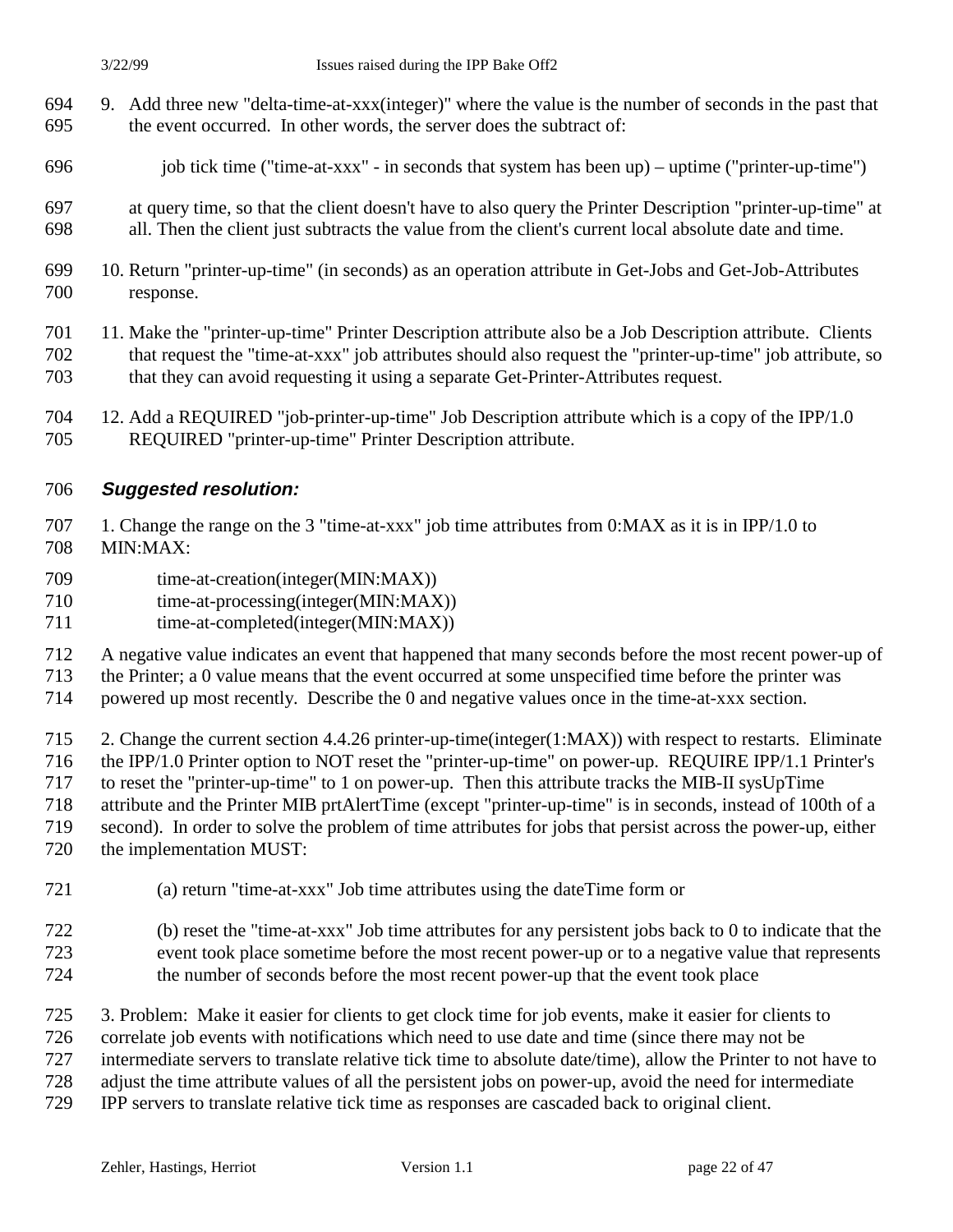- Solution: add a dateTime attribute syntax choice to the three (now REQUIRED) job time attributes, so
- that they become:
- time-at-creation(integer(MIN:MAX) | dateTime)
- time-at-processing(integer(MIN:MAX) | dateTime)
- time-at-completed(integer(MIN:MAX) | dateTime)

Thus the value returned is either the value of the Printer's REQUIRED "printer-up-time(integer)" or the

- Printer's "printer-current-time(dateTime)" when the event occurred, depending on implementation. Now
- the client simply requests these attributes and deal with which ever value it gets back.
- For compatibility with IPP/1.0, indicate that an IPP/1.1 Printer MUST return the integer value if the version number of the request is '1.0'.
- Clarify that the date and time does not have to be very accurate. The time does not have to be that precise in order to work in practice.
- If an implementation cannot get the dateTime, that it MUST return the integer value that corresponds
- with its REQUIRED "printer-up-time(integer)", rather than returning the out-of-band 'no-value' value
- that corresponds to its OPTIONAL "printer-current-time(dateTime)".
- 4. To solve the problem of the client having to make two trips to the printer when displaying jobs:
- first to get the "time-at-xxx" job attributes with Get-Jobs or Get-Job-Attributes, and
- second to get the "printer-up-time" with Get-Printer-Attributes,
- we'll add a REQUIRED job attribute:
- 749 job-printer-up-time(integer(1:MAX))
- which is an alias of the Printer's "printer-up-time(integer(1:MAX))".
- 5. To help clients being able to depend on getting time, change the 3 "time-at-xxx(integer)" job time
- attributes from OPTIONAL to REQUIRED. This shouldn't be a burden, since the corresponding printer
- attribute: "printer-up-time" is already REQUIRED in IPP/1.0. Also the draft Printer MIB and MIB-II
- require that a device have a clock tick capability.
- 6. Clarify that if an implementation supports the OPTIONAL "printer-current-time(dateTime)" attribute
- by getting the time from some source such as the network or an operator, but was unable to, that it
- MUST return the out-of-band 'no-value' which means not configured (yet). See the beginning of section
- 4.1 in the Model.
- 7. Clarify that the time zone NEED NOT be that used by people in the vicinity of the Printer or device and that clients SHOULD convert dateTime attributes to the time zone of the client before display to the user.
- IIG: Describe some of the many ways that implementations can get the date and time:
- 1. Any network printer can get time from NTP Time server. See RFC 1305. Also DHCP option 32 in RFC 2132 returns the IP address of the NTP server.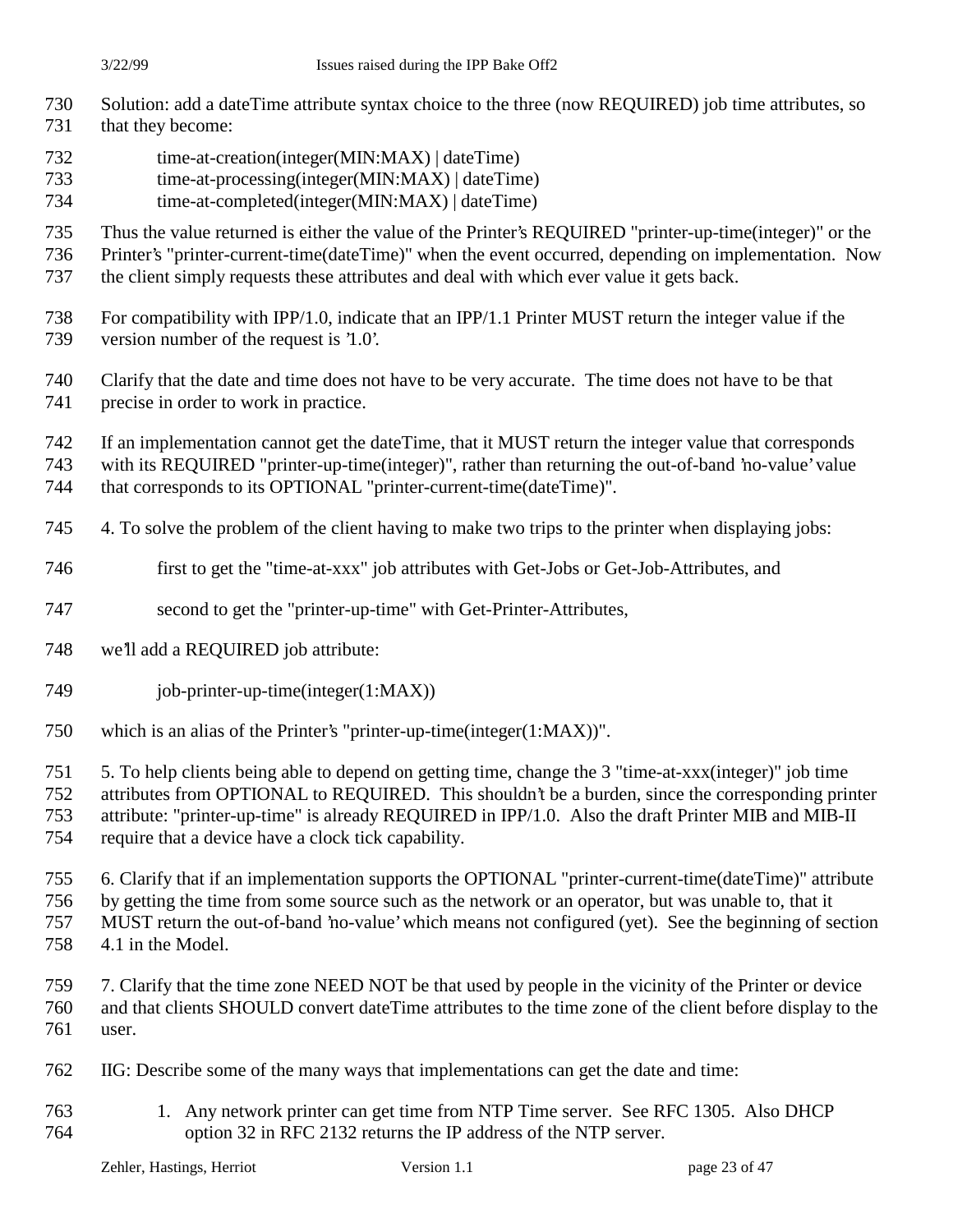|                                 | 3/22/99                                                                                                                                                                                                                                                                                                                                 |                                   | Issues raised during the IPP Bake Off2                    |  |                                                                                                                                                                                                                                                                                                                                                                                                                                       |  |
|---------------------------------|-----------------------------------------------------------------------------------------------------------------------------------------------------------------------------------------------------------------------------------------------------------------------------------------------------------------------------------------|-----------------------------------|-----------------------------------------------------------|--|---------------------------------------------------------------------------------------------------------------------------------------------------------------------------------------------------------------------------------------------------------------------------------------------------------------------------------------------------------------------------------------------------------------------------------------|--|
| 765                             |                                                                                                                                                                                                                                                                                                                                         |                                   | 2. Get the date and time at startup from a human operator |  |                                                                                                                                                                                                                                                                                                                                                                                                                                       |  |
| 766                             | 3. Have an operator set the date and time using a web administrative interface                                                                                                                                                                                                                                                          |                                   |                                                           |  |                                                                                                                                                                                                                                                                                                                                                                                                                                       |  |
| 767<br>768<br>769               |                                                                                                                                                                                                                                                                                                                                         | spoofing.                         |                                                           |  | 4. Get the date and time from incoming HTTP requests, though the problems of spoofing need<br>to be considered. Perhaps comparing several HTTP requests could reduce the chances of                                                                                                                                                                                                                                                   |  |
| 770                             |                                                                                                                                                                                                                                                                                                                                         |                                   | 5. Internal date time clock battery driven.               |  |                                                                                                                                                                                                                                                                                                                                                                                                                                       |  |
| 771                             | 6.                                                                                                                                                                                                                                                                                                                                      |                                   | Query "http://tycho.usno.navy.mil/cgi-bin/timer.pl"       |  |                                                                                                                                                                                                                                                                                                                                                                                                                                       |  |
| 772                             | <b>Suggested text:</b>                                                                                                                                                                                                                                                                                                                  |                                   |                                                           |  |                                                                                                                                                                                                                                                                                                                                                                                                                                       |  |
| 773<br>774                      |                                                                                                                                                                                                                                                                                                                                         | semantics can be said once:       |                                                           |  | Group the three "time-at-xxx" Job Description time attributes into a single section so that the common                                                                                                                                                                                                                                                                                                                                |  |
| 775                             | 4.3.12 Event Time Job Description Attributes                                                                                                                                                                                                                                                                                            |                                   |                                                           |  |                                                                                                                                                                                                                                                                                                                                                                                                                                       |  |
| 776<br>777<br>778<br>779<br>780 |                                                                                                                                                                                                                                                                                                                                         | Error! Reference source not found |                                                           |  | This section defines the Job Description attributes that indicate the time at which certain events occur for<br>a job. The attribute syntax MUST be either 'integer' or 'dateTime' for any response in which the<br>"version-number" parameter is supplied as '1.1', but MUST be an 'integer' for any response in which the<br>"version-number" parameter is supplied as '1.0', for compatibility with IPP/1.0 [RFC2566]. See section |  |
| 781                             | In order to populate these Event Time Job Description Attributes, the Printer object copies either:                                                                                                                                                                                                                                     |                                   |                                                           |  |                                                                                                                                                                                                                                                                                                                                                                                                                                       |  |
| 782<br>783<br>784               |                                                                                                                                                                                                                                                                                                                                         | of-band 'no-value' value,         |                                                           |  | 1. the value in its "printer-current-time" attribute for the 'dateTime' value at the time the event<br>occurred if the printer supports the attribute "printer-current-time" and its value is not the out-                                                                                                                                                                                                                            |  |
| 785<br>786                      |                                                                                                                                                                                                                                                                                                                                         | otherwise                         |                                                           |  | 2. the value in its "printer-up-time" attribute for the 'integer' value at the time the event occurred                                                                                                                                                                                                                                                                                                                                |  |
| 787<br>788<br>789               |                                                                                                                                                                                                                                                                                                                                         |                                   |                                                           |  | Note: because the time MAY become known to the Printer some time after power-up, a client could<br>receive jobs that contain some Event Time Job Description Attributes that use the 'integer' time tick<br>representation while the later events use the 'dateTime' date/time representation.                                                                                                                                        |  |
| 790<br>791<br>792<br>793        | If the Printer implementation keeps jobs persistently across power cycles, then an implementation<br>MUST reset its "printer-up-time" attribute to 1 on each power-up. In addition, an implementation that<br>uses the 'integer' form MUST change all of its Event Time Job Description attributes for those persistent<br>jobs either: |                                   |                                                           |  |                                                                                                                                                                                                                                                                                                                                                                                                                                       |  |
| 794                             |                                                                                                                                                                                                                                                                                                                                         |                                   |                                                           |  | 1. to 0 to indicate that the event happened before the most recent power up                                                                                                                                                                                                                                                                                                                                                           |  |
| 795<br>796                      |                                                                                                                                                                                                                                                                                                                                         |                                   |                                                           |  | 2. to the negative of the number of seconds before the most recent power-up that the event took<br>place, though the negative number NEED NOT reflect the exact number of seconds                                                                                                                                                                                                                                                     |  |
|                                 |                                                                                                                                                                                                                                                                                                                                         | Zehler, Hastings, Herriot         | Version 1.1                                               |  | page 24 of 47                                                                                                                                                                                                                                                                                                                                                                                                                         |  |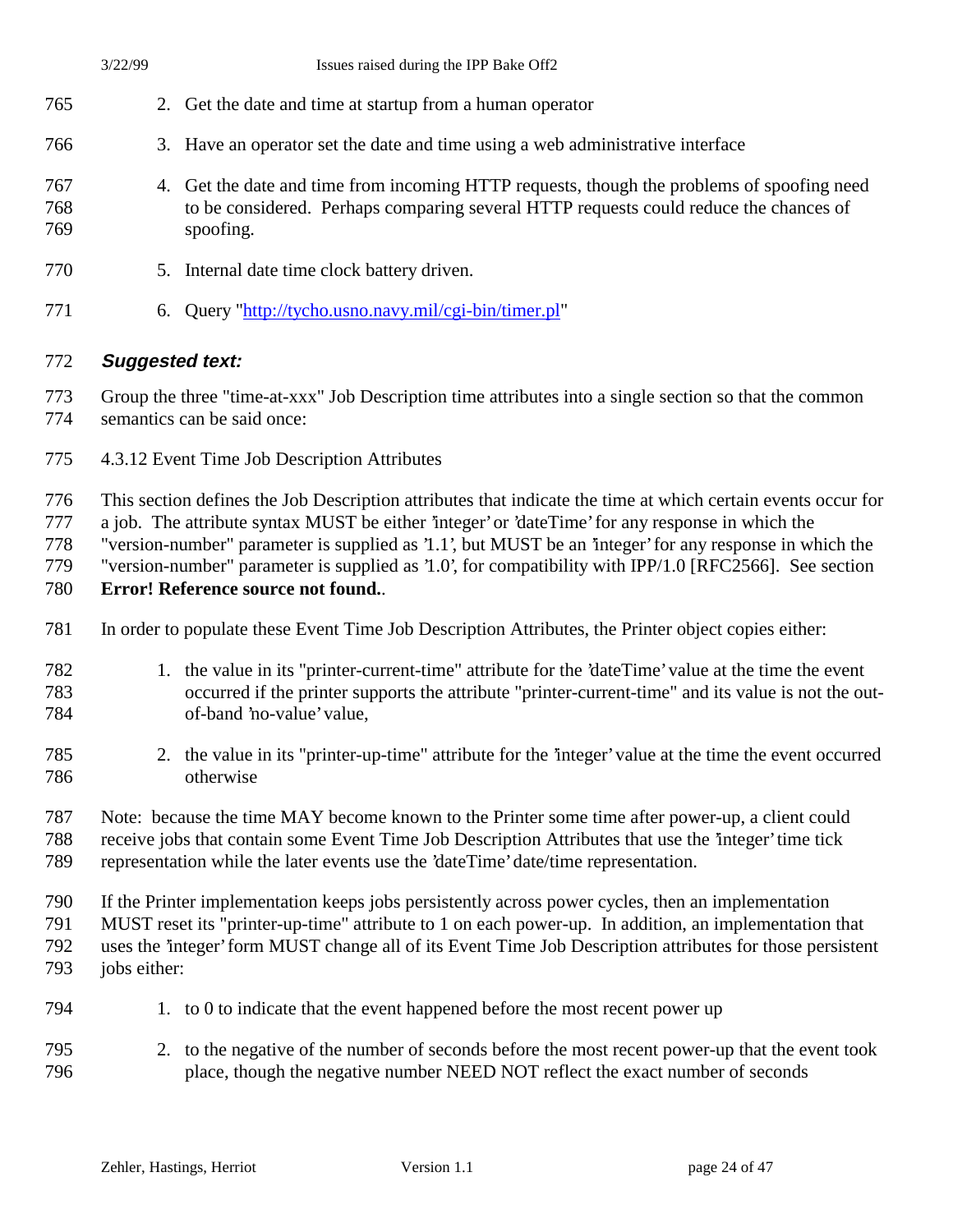- An implementation that uses the 'dateTime' form does not change the values of any of its Event Time
- Job Description Attributes for persistent jobs on power-up.
- 4.3.12.1 time-at-creation (integer(MIN:MAX))
- This REQUIRED attribute indicates the time at which the Job object was created.
- 4.3.12.2 time-at-processing (integer(MIN:MAX))

This REQUIRED attribute indicates the time at which the Job object began processing. The out-of-band

'no-value' value is returned if the job has not yet been in the 'processing' state (see the beginning of

- Section 4.1).
- 4.3.12.3 time-at-completed (integer(MIN:MAX))
- This REQUIRED attribute indicates the time at which the Job object completed (or was cancelled or
- aborted). The out-of-band 'no-value' value is returned if the job has not yet completed, been canceled, or
- aborted (see the beginning of Section 4.1).
- 4.3.12.4 job-printer-up-time(integer(1:MAX))

This REQUIRED Job Description attribute indicates the amount of time (in seconds) that the Printer

- implementation has been up and running. This attribute is an alias for the "printer-up-time" Printer
- Description attribute (see Section 4.4.27).
- Note: A client MAY request this attribute in a Get-Job-Attributes or Get-Jobs request and use the value

returned in combination with other requested Event Time Job Description Attributes in order to display

time attributes to a user. The difference between this attribute and the integer value of a "time-at-xxx"

attribute is the number of seconds ago that the "time-at-xxx" event occurred. A client can compute the

wall-clock time at which the "time-at-xxx" event occurred by subtracting this difference from the client's

wall-clock time.

## **Suggested text for section 4.4.27 printer-current-time**

4.4.27 printer-up-time (integer(1:MAX))

 This REQUIRED Printer attribute indicates the amount of time (in seconds) that this Printer instance has been up and running. The value is a monotonically increasing value starting from 1 when the Printer

- object is started-up (initialized, booted, etc.). This value or the value of "printer-current-time" is used to
- 824 populate the Job attributes "time-at-creation", "time-at-processing", and "time-at-completed", depending
- on implementation (see Section 4.3.12).
- If the Printer object software ceases running and restarts without knowing the last value for "printer-up-

time", the implementation MUST reset this value to 1. However, if the device or devices that the Printer

- object is representing are restarted or power cycled, the Printer object MAY continue counting this value
- or MAY reset this value to 1 depending on implementation. If this value is reset and the implementation
- has persistent jobs and the Event Time Job Description Attributes are represented using the 'integer' form
- (instead of the 'dateTime' form), they MUST be reset according to Section 4.3.13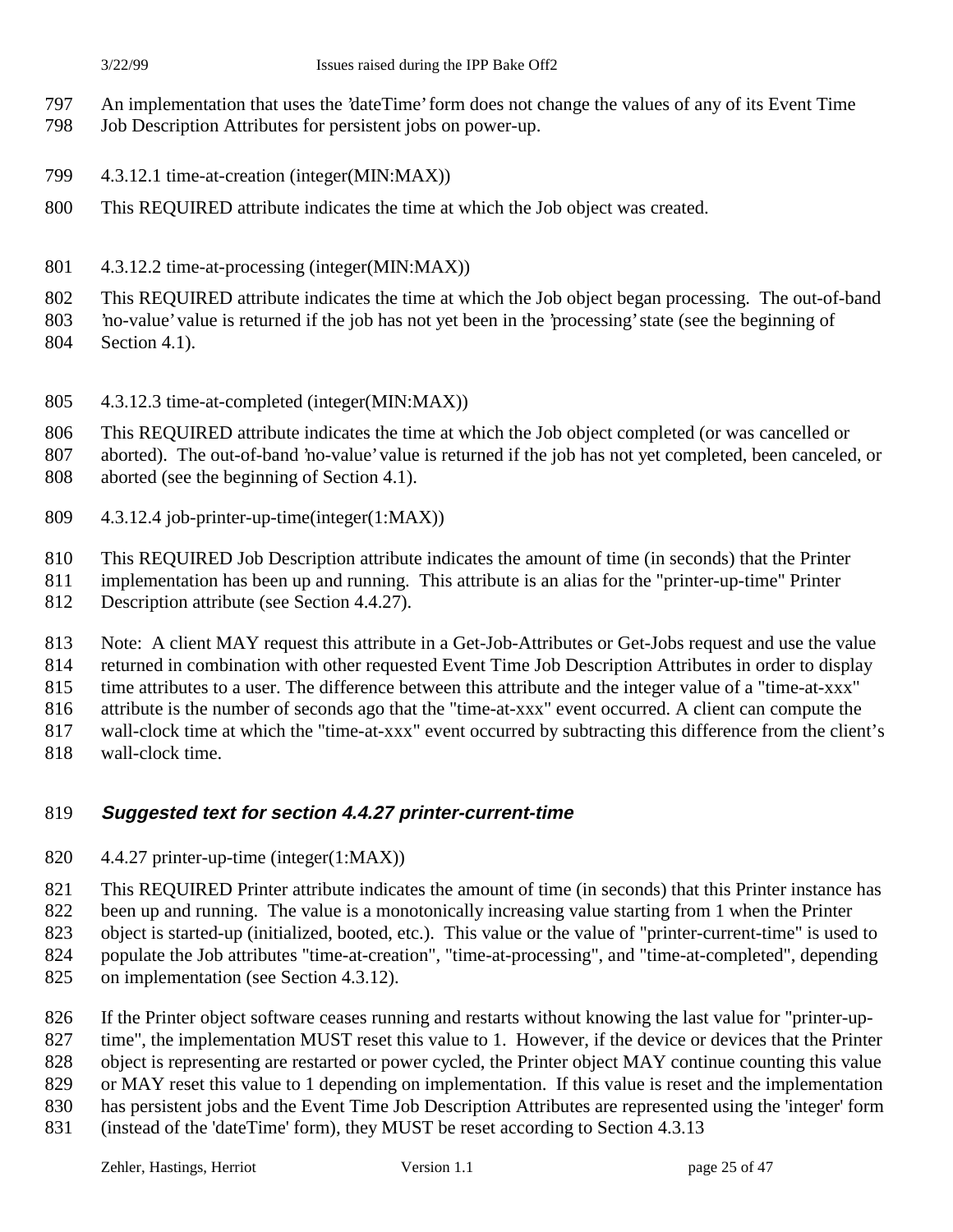### **Suggested text for section 4.4.28 printer-current-time:**

4.4.28 printer-current-time (dateTime)

This Printer attribute indicates the current wall-clock time. This value or the value of "printer-uptime-

time" is used to populate the Job attributes "time-at-creation", "time-at-processing", and "time-at-

completed", depending on implementation (see Section 4.3.12).

The date and time is obtained on a "best efforts basis" and does not have to be that precise in order to

work in practice. A Printer implementation sets the value of this attribute by obtaining the date and time

via some implementation-dependent means, such as getting the value from a network time server,

- initialization at time of manufacture, or setting by an administrator. See [ipp-iig] for examples. If an 841 implementation supports this attribute and the implementation knows that it has not yet been set to a
- correct value, then the implementation MUST return the value of this attribute using the out-of-band 'no-
- value' meaning not configured. See the beginning of section 4.1.
- The time zone of this attribute NEED NOT be the time zone used by people located near the Printer
- object or device. The client MUST NOT expect that the time zone of any received 'dateTime' value to
- be in the time zone of the client or in the time zone of the people located near the printer.

The client SHOULD display any dateTime attributes to the user in client local time by converting the

- 'dateTime' value returned by the server to the time zone of the client, rather than using the time zone
- returned by the Printer in attributes that use the 'dateTime' attribute syntax.

## **18) ISSUE: Return all Job Template errors on Print-Job fidelity=true**

If ipp-attributes-fidelity=true, MUST all Job Template attributes that are not supported, be returned, or

can just the first error be returned? Section 16.3 and 16.4 of the Model and Semantics document was

moved to the Implementer's Guide when creating the November 1998 draft from the June 1998 draft.

The following note was contained in section 16.4 that was moved:

Note: whether the request is accepted or rejected is determined by the value of the "ipp-attribute-fidelity"

attribute in a subsequent step, so that all Job Template attribute supplied are examined and all

unsupported attributes and/or values are copied to the Unsupported Attributes response group.

### **Suggested clarification (same clarification as Issue 27):**

Clarify in the IPP/1.1 Model and Semantics document that all operation attributes and all Job Template

- attributes MUST be returned in the Unsupported Attributes group, unless there is a specific error status
- 861 for the unsupported operation attribute, such as: server-error-version-not-supported, server-error-
- operation-not-supported, client-error-charset-not-supported, client-error-compression-not-supported,
- client-error-document-format-not-supported, and client-error-uri-scheme-not-supported''.

### **Suggested text for section 3.1.6 Status Codes and a new section 3.1.7:**

If the Printer performs an operation with no errors and it encounters no problems, it MUST return the

- status code 'successful-ok' in the response. See section 14.
- Zehler, Hastings, Herriot Version 1.1 page 26 of 47 If the client supplies unsupported values for the following parameters or Operation attributes, the Printer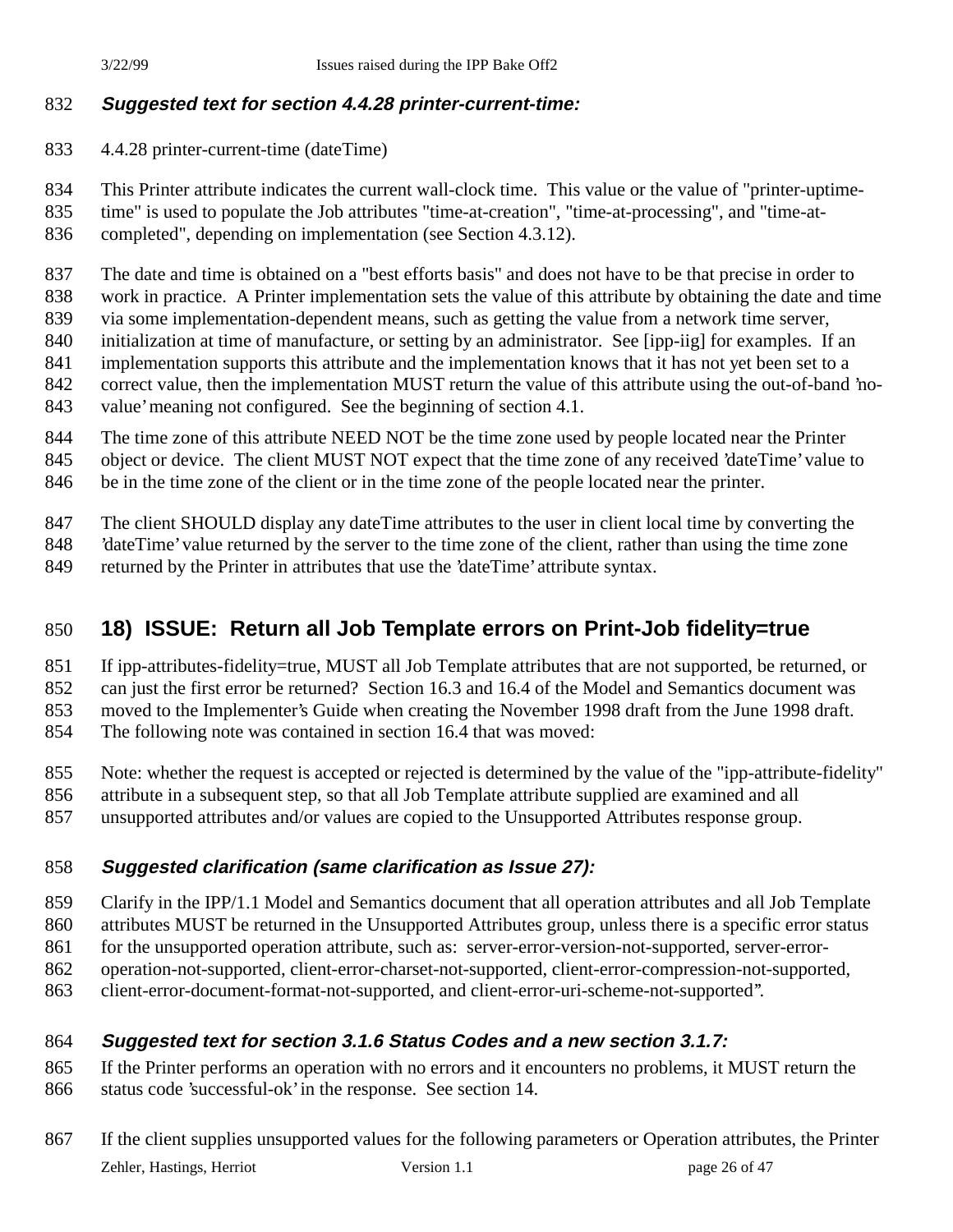- 868 object MUST reject the operation, NEED NOT return the unsupported attribute value in the
- 869 Unsupported Attributes group, and MUST return the indicated status code:

| Parameter/Attribute | Status code                                                   |
|---------------------|---------------------------------------------------------------|
| version-number      | server-error-version-not-supported                            |
| operation-id        | server-error-operation-not-supported                          |
| attributes-charset  | client-error-charset-not-supported                            |
| compression         | client-error-compression-not-supported                        |
| document-format     | client-error-document-format-not-supported                    |
| document-uri        | client-error-uri-scheme-not-supported, client-error-document- |
|                     | access-error                                                  |

- 870 If the client supplies unsupported values for other attributes, or unsupported attributes, the Printer returns
- 871 the status code defined in the next section on Unsupported Attributes.
- 872 3.1.7 Unsupported Attributes
- 873 The Unsupported Attributes group contains attributes that are not supported by the operation. This group 874 is primarily for the job creation operations, but all operations can return this group.
- 875 A Printer object MUST include an Unsupported Attributes group in a response if the status code is one
- 876 of the following: 'successful-ok-ignored-or-substituted-attributes', 'successful-ok-conflicting-attributes',
- 877 'client-error-attributes-or-values-not-supported' or 'client-error-conflicting-attributes'.
- 878 If the status code is one of the four specified in the preceding paragraph, the Unsupported Attributes 879 group MUST contain all of those attributes and only those attributes that are:
- 880 a) an Operation or Job Template attribute supplied in the request, and
- 881 b) unsupported by the printer. See below for details on the three categories "unsupported" 882 attributes. **Issues 18, 23, and 27**
- 883

## 884 **19) ISSUE: User Performing the Send-Document Operation**

- 885 The Send-Document and Send-URI commands need the following clarification with regard to the user 886 performing the operation. In the requesting-user-name section of Send-Document add:
- 887 The user performing the Send-Document operation must be the same as for the Create- Job 888 operation that created the job. The printer determines the user performing the operation from the 889 requesting-user-name or the underlying authentication mechanism as described in Section 8.3 of 890 the model document.
- 891 The wording in the Send-URI section would imply that the above change applies to Send-URI as well.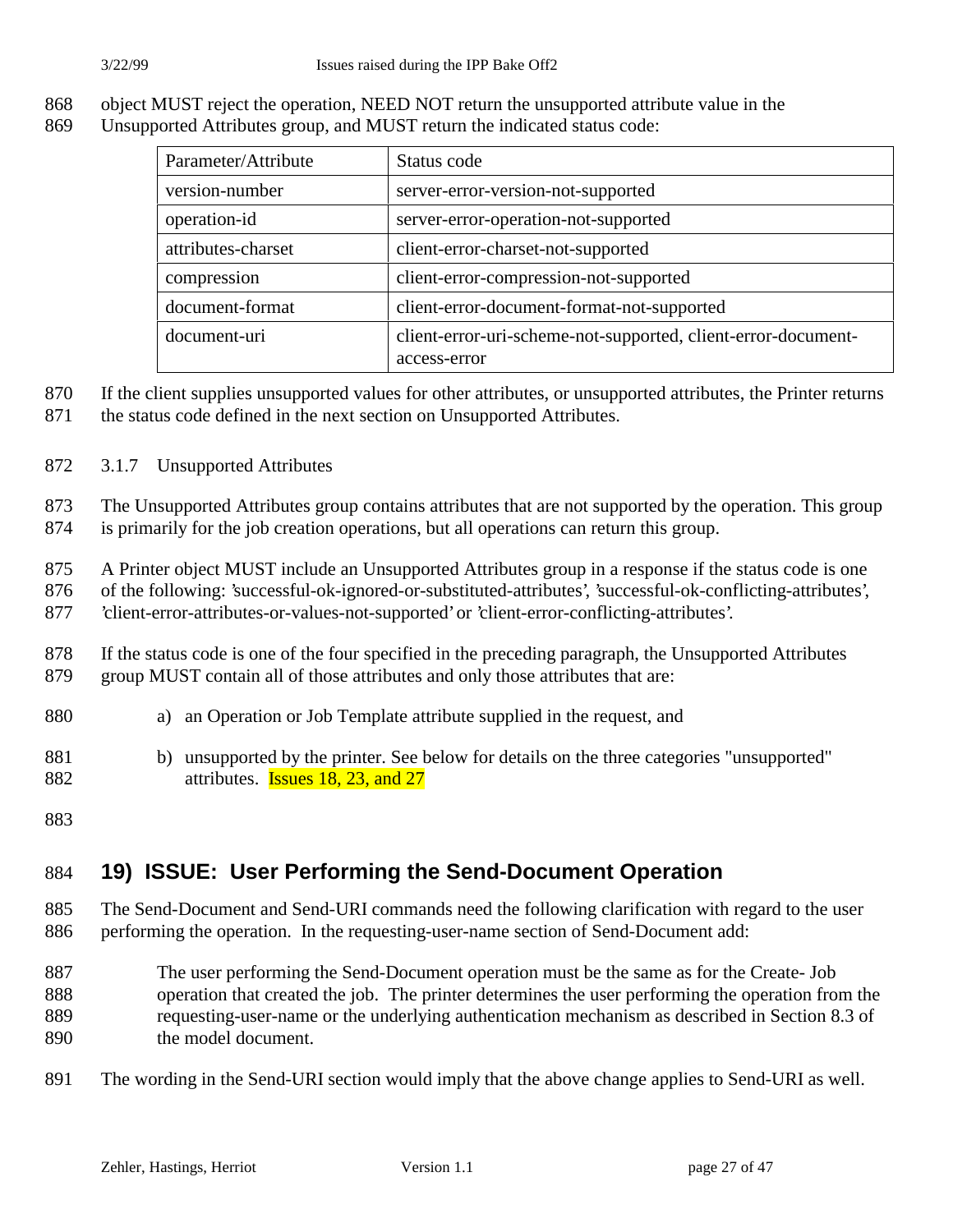#### **Suggested clarification:**

 Add the suggested clarification to the IPP/1.1 Model and Semantics document. Introduce the terms: "job owner" and "authenticated user". The new text for section 8.3 is:

#### **8.3 URIs for each authentication mechanisms**

Each URI has an authentication mechanism associated with it. If the URI is the ith element of "printer-

uri-supported", then authentication mechanism is the "i th" element of "uri-authentication-supported".

For a list of possible authentication mechanisms, see section 4.4.2.

 The Printer object uses an authentication mechanism to determine the name of the user performing an operation. This user is called the "authenticated user". The credibility of authentication depends on the 901 mechanism that the Printer uses to obtain the user's name. When the authentication mechanism is 'none', all authenticated users are "anonymous".

- During job creation operations, the Printer initializes the value of the "job-originating-user-name"
- attribute to be the authenticated user. The authenticated user is this case is called the "job-owner".

If an implementation can be configured to support more than one authentication mechanism, then it

- MUST implement rules for determining equality of authenticated user names which have been
- authenticated via different authentication mechanisms. One possible policy is that identical names that
- are authenticated via different mechanism are different. For example, a user can cancel his job only if he
- uses the same authentication mechanism for both Cancel-Job and Print-Job. Another policy is that
- identical names that are authenticated via different mechanism are the same if the authentication
- mechanism for the later operation is not less strong than the authentication mechanism for the earlier job
- creation operation. For example, a user can cancel his job only if he uses the same or stronger
- authentication mechanism for Cancel-Job and Print-Job. With this second policy a job submitted via
- 'requesting-user-name' authentication could be cancelled via 'digest' authentication. With the first policy,
- the job could not be cancelled in this way.
- A client is able to determine the authentication mechanism used to create a job. It is the ith value of the
- Printer's "uri-authentication-supported" attribute, where i is the index of the element of the Printer's "uri-
- printer-supported" attribute equal to the job's "job-printer-uri" attribute.
- *which replaces the following text:*

### **8.3 The "requesting-user-name" (name(MAX)) Operation attribute**

- Each operation MUST specify the user who is performing the operation in both of the following two ways:
- 923 1) via the REQUIRED "requesting-user-name" operation attribute that a client SHOULD supply in all operations. The client MUST obtain the value for this attribute from an environmental or network login name for the user, rather than allowing the user to supply any value. If the client does not supply a value for "requesting-user-name", the printer MUST assume that the client is supplying some anonymous name, such as "anonymous".
- 2) via an authentication mechanism of the underlying transport which may be configured to give no authentication information.
-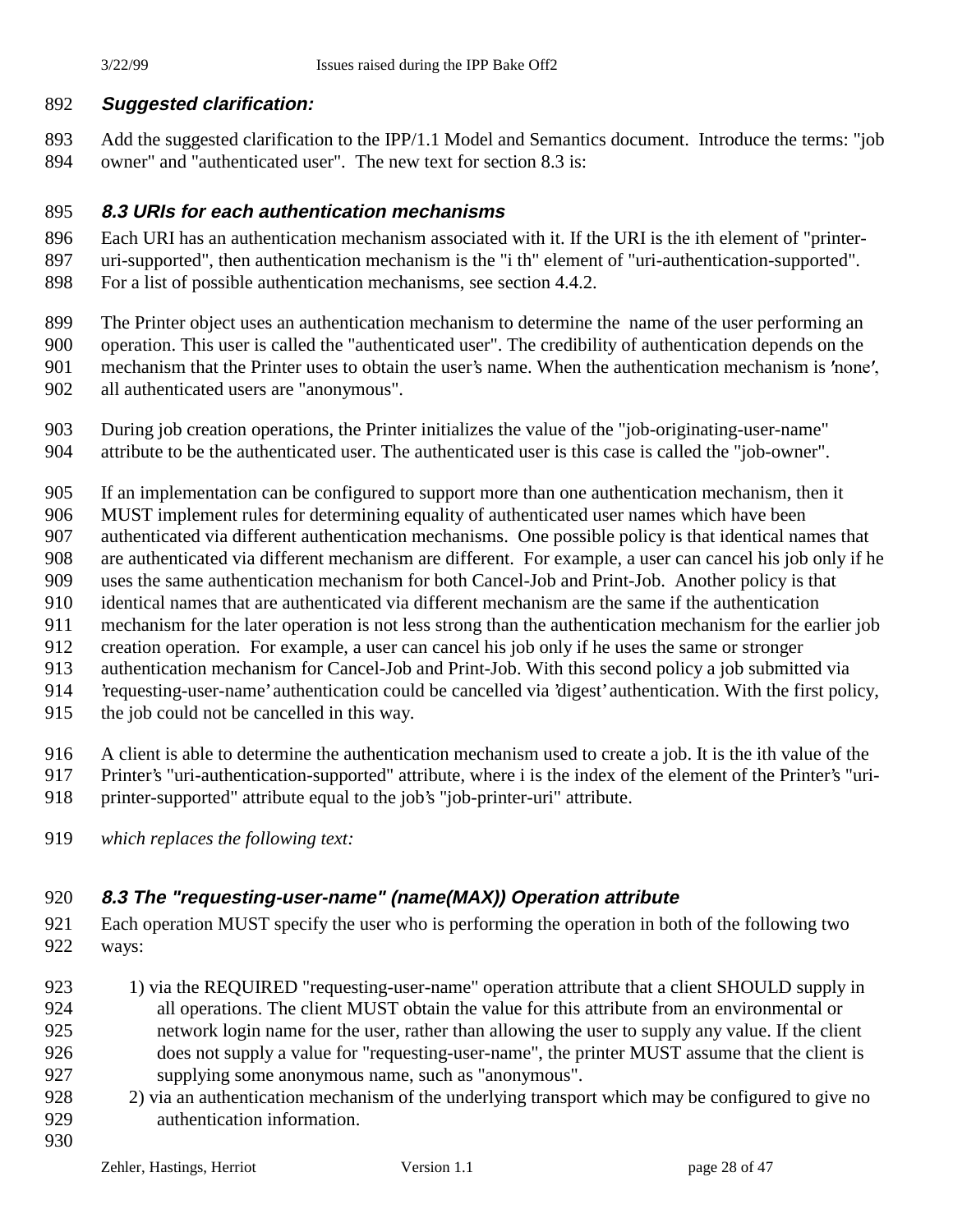931 There are six cases to consider:

| 932 | a) the authentication mechanism gives no information, and the client doesn't specify "requesting- |
|-----|---------------------------------------------------------------------------------------------------|
| 933 | user-name".                                                                                       |

- b) the authentication mechanism gives no information, but the client specifies "requesting-user-name".
- c) the authentication mechanism specifies a user which has no human readable representation, and 937 the client doesn't specify "requesting-user-name".
- d) the authentication mechanism specifies a user which has no human readable representation, but the client specifies "requesting-user-name".
- e) the authentication mechanism specifies a user which has a human readable representation. The Printer object ignores the "requesting-user-name".
- f) the authentication mechanism specifies a user who is trusted and whose name means that the value of the "requesting-user-name", which MUST be present, is treated as the authenticated name.
- 

Note: Case "f" is intended for a tightly coupled gateway and server to work together so that the "user"

name is able to be that of the gateway client and not that of the gateway. Because most, if not all, system

vendors will initially implement IPP via a gateway into their existing print system, this mechanism is

- necessary unless the authentication mechanism allows a gateway (client) to act on behalf of some other
- client.
- The user-name has two forms:
- 952 one that is human readable: it is held in the REQUIRED "job-originating-user-name" Job Description attribute which is set during the job creation operations. It is used for presentation only, such as returning in queries or printing on start sheets
- one for authorization: it is held in an undefined (by IPP) Job object attribute which is set by the job creation operation. It is used to authorize other operations, such as Send-Document, Send-URI, Cancel-Job, to determine the user when the "my-jobs" attribute is specified with Get-Jobs, and to limit what attributes and values to return with Get-Job-Attributes and Get-Jobs.
- 

The human readable user name:

- is the value of the "requesting-user-name" for cases b, d and f.
- comes from the authentication mechanism for case e
- is some anonymous name, such as "anonymous" for cases a and c.
- 

The user name used for authorization:

- is the value of the "requesting-user-name" for cases b and f.
- comes from the authentication mechanism for cases c, d and e
- is some anonymous name, such as "anonymous" for case a.
- 
- The essence of these rules for resolving conflicting sources of user-names is that a printer

implementation is free to pick either source as long as it achieves consistent results. That is, if a user

972 uses the same path for a series of requests, the requests MUST appear to come from the same user from<br>973 the standpoint of both the human-readable user name and the user name for authorization. This rule

the standpoint of both the human-readable user name and the user name for authorization. This rule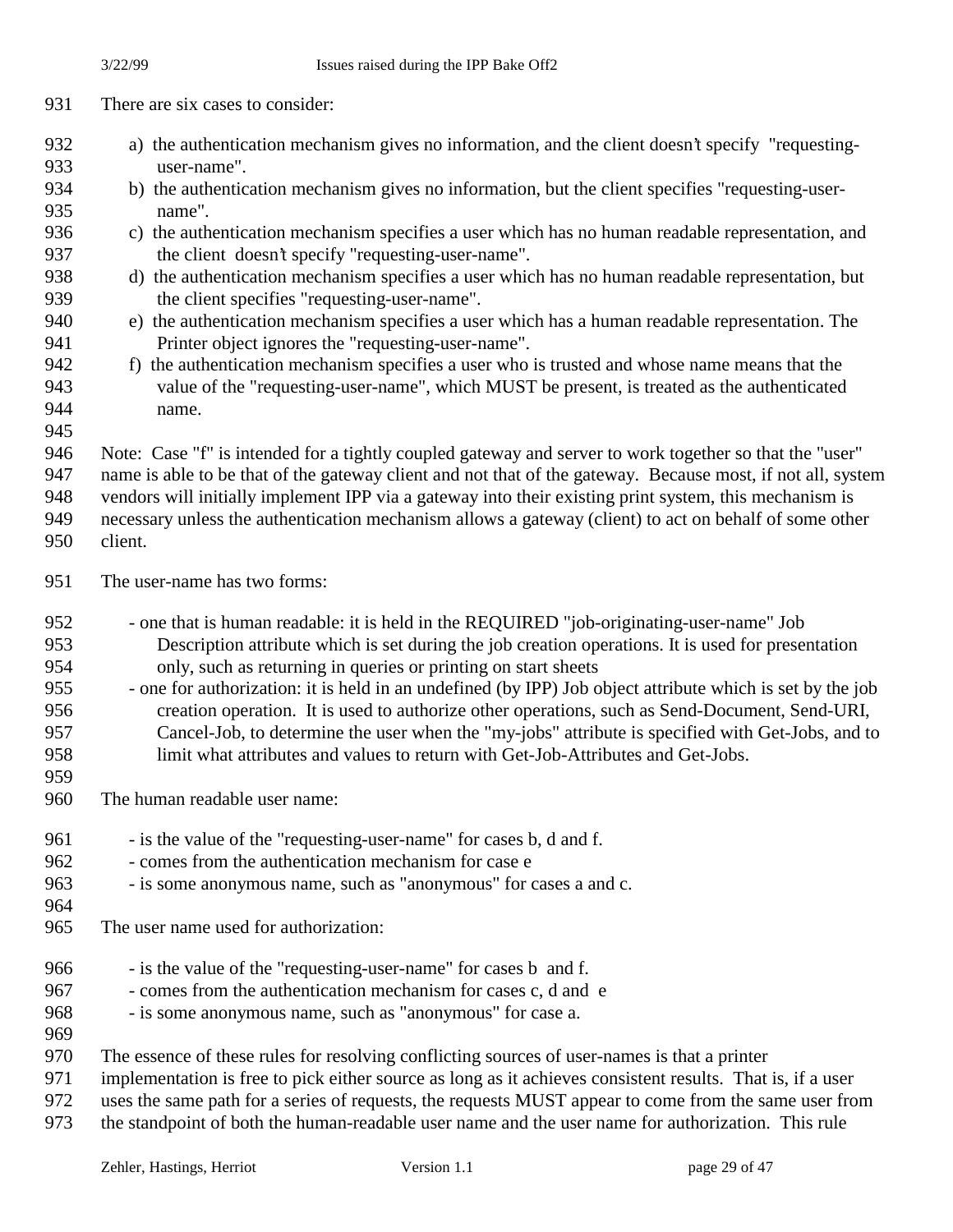- MUST continue to apply even if a request could be authenticated by two or more mechanisms. It doesn't
- matter which of several authentication mechanisms a Printer uses as long as it achieves consistent
- results. If a client uses more than one authentication mechanism, it is recommended that an
- administrator make all credentials resolve to the same user and user-name as much as possible.

## **20) ISSUE: Non-spooling printers accept/reject additional jobs**

Some IPP Printer implementations reject a second Print-Job (or Create-Job) while they are processing a

Print-Job. Other IPP Printer implementations, such as forwarding servers and non-spooling printers,

accept some number of subsequent jobs, but flow control them off until the first job is finished.

### **Suggested clarification (same as Issues 4 and 5):**

 Also clarify the IPP/1.1 Model and Semantics document that the following actions are conforming for non-spooling IPP Printer objects: After accepting a create job operation, a non-spooling IPP Printer MAY either:

- Reject any subsequent create job operations while it is busy transferring and/or processing an accepted job request and return the 'server-error-busy (0x0507).
- Accept up to some implementation-defined subsequent create job operations and flow control 989 them to prevent buffer overflow. When the implementation-defined number of jobs is exceeded, the IPP Printer MUST return the 'server-error-busy' status code and reject the create job request as in 1 above.

992 Client (desktop or server) SHOULD NOT close the channel when flow controlled off, unless the layer that initiated the submission does the close. Clients that are rejected with a 'server-error-busy' status that initiated the submission does the close. Clients that are rejected with a 'server-error-busy' status code MAY retry periodically, try another IPP Printer, and/or subscribe for a 'ready-for-job' event when we have notification specified.

 IIG: Suggest that a client implementer avoid using synchronous writes, since they automatically close the channel. Use asynchronous writes instead, so that the lower layer doesn't time out the channel.

### **Suggested text for section 3.1.9 Job Creation Operations:**

 At job submission time, a Printer object, especially a non-spooling Printer, MAY accept jobs that it does not have enough space for. In such a situation, a Printer object MAY stop reading data from a client for an indefinite period of time. A client MUST be prepared for a write operation to block for an indefinite period of time (See section 5.1 on client conformance).

 When a Printer object has too little space for starting a new job, it MAY reject a new create request. In this case, a Printer object MUST return a response (in reply to the rejected request) with a status-code of 'server-error-busy' (See section 14.1.5.8) and it MAY close the connection before receiving all bytes of the operation. When receiving a 'server-error-busy' status-code in an operation response, a client MUST be prepared for the Printer object to close the connection before the client has sent all of the data (especially for the Print-Job operation). A client MUST be prepared to keep submitting a create request

until the IPP Printer object accepts the create request.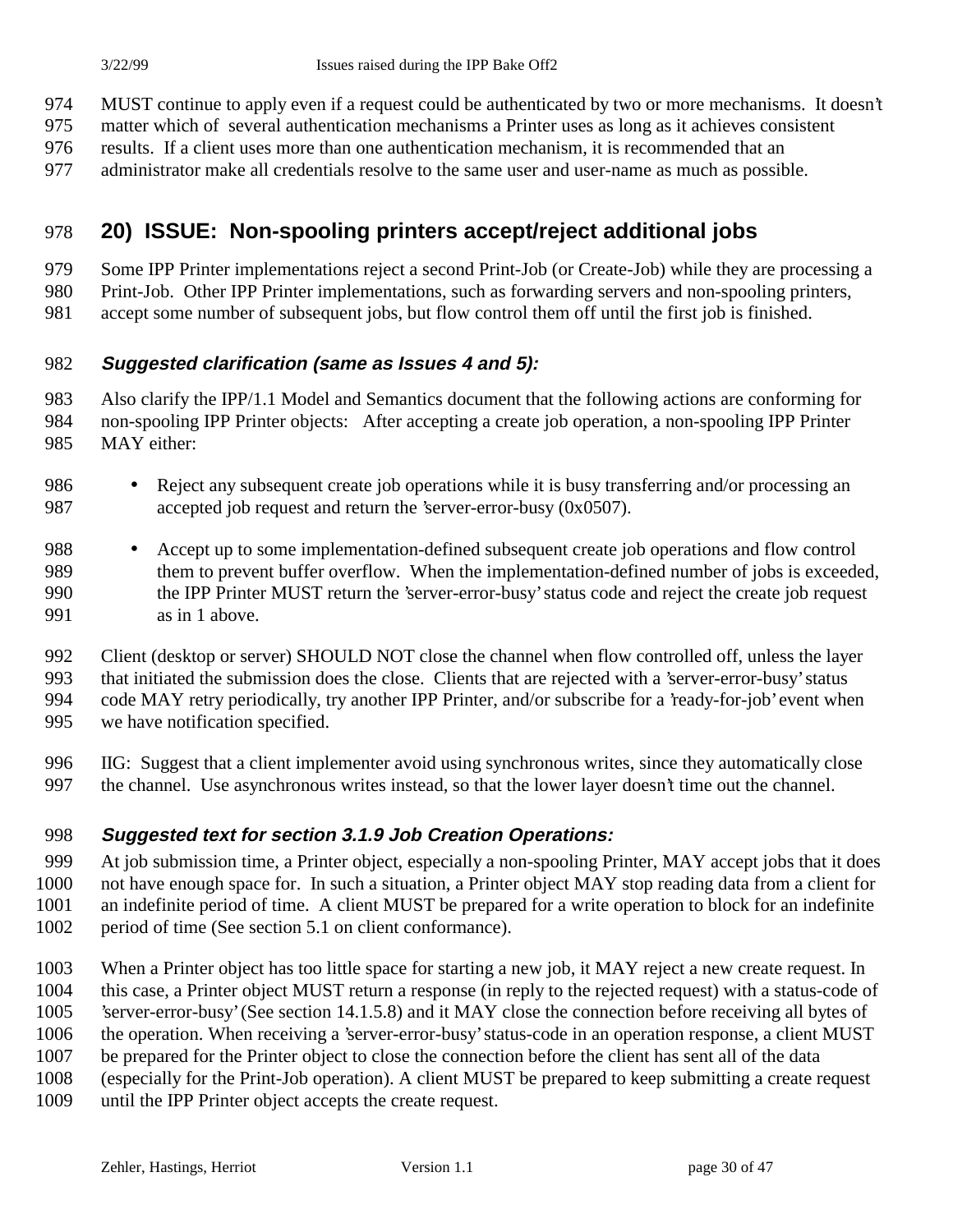### **Suggested text for section 5.1 Client Conformance Requirements:**

- While a client is sending data to a printer, it SHOULD do its best to prevent a channel from being closed
- by a lower layer when the channel is blocked (i.e. flow-controlled off) for whatever reason, e.g. 'out of
- paper' or 'job ahead hasn't freed up enough memory'. However, the layer that launched the print
- submission (e.g. an end user) MAY close the channel in order to cancel the job. When a client closes a
- channel, a Printer MAY print all or part of the received portion of the document. See the "Encoding and
- Transport" document [IPP-PRO] for more details.

## **21) ISSUE: Does 'none' "uri-security-supported" mean Basic/Digest?**

- Section 4.4.2 "uri-security-supported" 'none' values says:
- 'none': There are no secure communication channel protocols in use for the given URI.
- Should be clarified that the REQUIRED Basic and Digest are intended for the 'none' value. (Hugo Parra)

### **Suggested clarification:**

Instead, clarify that the "uri-security-supported" is only referring to the privacy part of security, not the

 authentication part, such as HTTP Basic and Digest authentication. Add a note to both the "uri-security-supported" attribute and Section 5.4 on Security Conformance Requirements in the IPP/1.1 Model and

Semantics that authentication conformance requirements are specific to a transport, such as HTTP Basic

and Digest, and are specified in the Encoding and Transport [ipp-pro] document.

### **Suggested text for (new) section 4.4.2 "uri-authentication-supported":**

- 'basic': When a client performs an operation whose target is the associated URI, the Printer object challenges the client with HTTP basic authentication. The Printer object assumes that the authenticated user is the name received via the basic authentication mechanism. This authentication mechanism SHOULD be used with a secure channel, that is, the corresponding
- value of "uri-security-supported" SHOULD NOT be 'none'.

### **Suggested text for section 4.4.3 "uri-security-supported":**

 This attribute is orthogonal to the specification of a client authentication mechanism. Specifically, 'none' does not exclude client authentication. See section 4.4.2.

## **22) ISSUE: Status code on variable-length attributes that are 'too short'**

 IPP defines a status code 'client-error-request-value-too-long' for a variable-length attribute that exceeds the maximum length allowed by the attribute. However, it is not clear what status code to use in the opposite case, i.e. the supplied attribute value is shorter than the requirement. In the current spec, this problem will arise when a 0-length value is supplied in 'keyword' attributes. In this case, should the request be rejected with status code 'client-error-request-value-too-long' or 'client-error-bad-request' ?

 Furthermore, if "ipp-attribute-fidelity" is 'false', should the request be rejected at all? (Jason Chien-Hung Chen)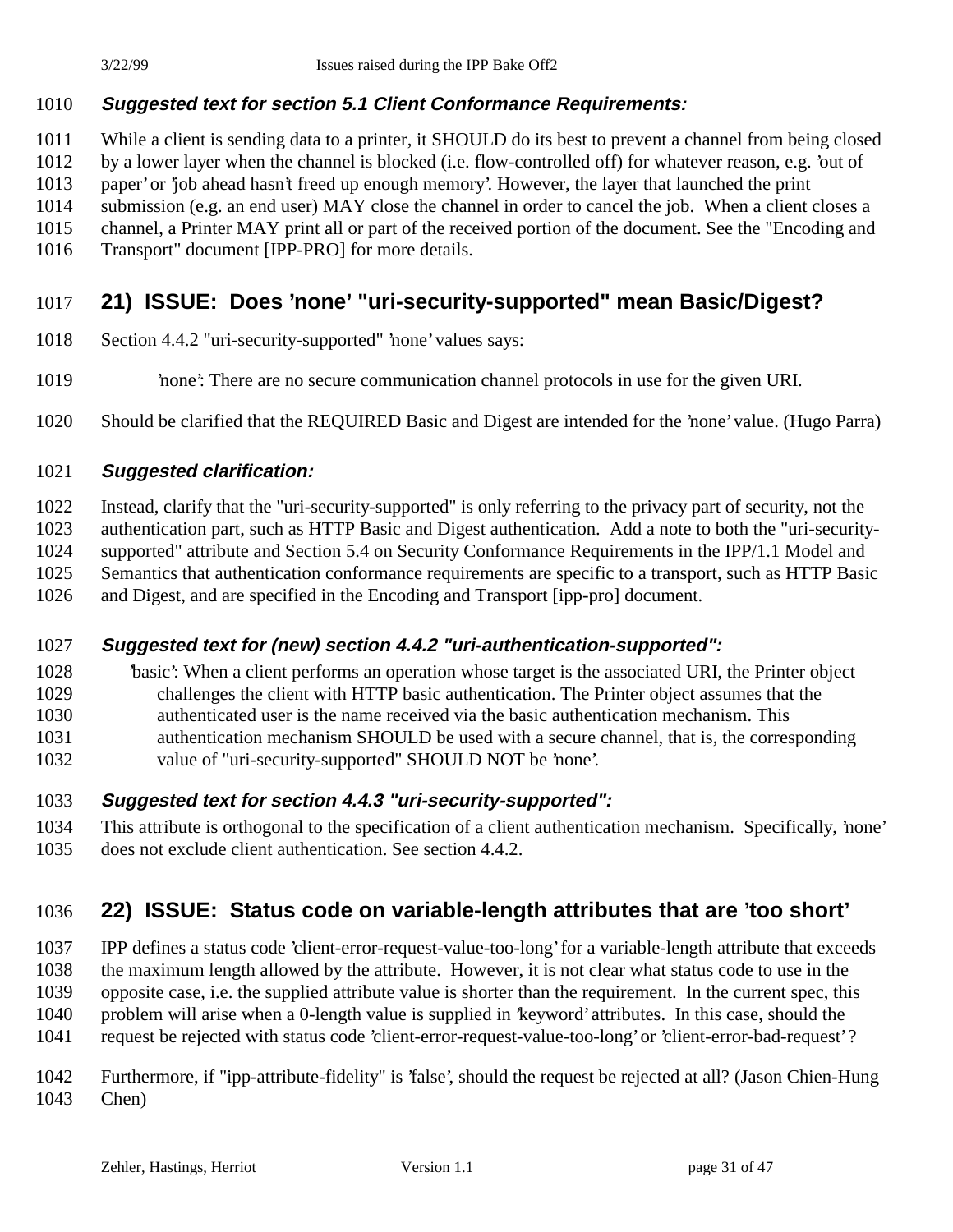#### **Suggested clarification in the IIG:**

No special status code is needed and no special action is needed by the IPP object. Since this is a

keyword, its value needs to be compared with the supported values. Assuming that the printer doesn't

 have any values in its corresponding "xxx-supported" attribute that are keywords of zero length, the comparison will fail. Then the request will be accepted or rejected depending on the value of "ipp-

attributes-fidelity" being 'false' or 'true', respectively. No change to the [ipp-mod]. Indicate this handling

of too short keywords in the IIG. All other variable length attribute syntaxes have a minimum greater

than 0.

## **23) ISSUE: There seems to be some misunderstanding about the unsupported-attributes group.**

Some implementations return all the attributes that are in the spec that their implementation does not

support in the Unsupported Attributes group on a get-attributes operation, independent of the attributes

that were actually requested. The unsupported-attributes presumably contains all the attributes the

implementation knows about but does not support. I do not believe this is the proper use of the

unsupported-attributes group. Do we need a clarification in the specification.

## **Suggested clarification (related to Issues 11 and 18):**

Clarify IPP/1.1 Model and Semantics document that only attributes (operation, Job Template, ...)

supplied in the request by the client that the IPP object does not support are returned in the Unsupported

Attributes group, not all attributes that the implementation doesn't support.

## **Suggested text for section 3.1.3 Attributes:**

 The Unsupported Attribute group is defined for all operation responses for returning unsupported attributes that the client supplied in the request.

## **Suggested text for (new) section 3.1.7 Unsupported Attributes:**

See Issue 18.

## **24) ISSUE What status does Get-Jobs return when no jobs?**

Should Get-Jobs return 'successful-ok' when there are no jobs to be returned? The client can see that the

Jobs group contains no jobs from the response. Returning an error may confuse the client. Some

implementations returned 'client-error-not-found' error code.

## **Suggested clarification:**

Clarify IPP/1.1 Model and Semantics document that the IPP Printer MUST return 'successful-ok' even

 when there are no jobs to return. The operation is successful and the client will see that there are no returned jobs.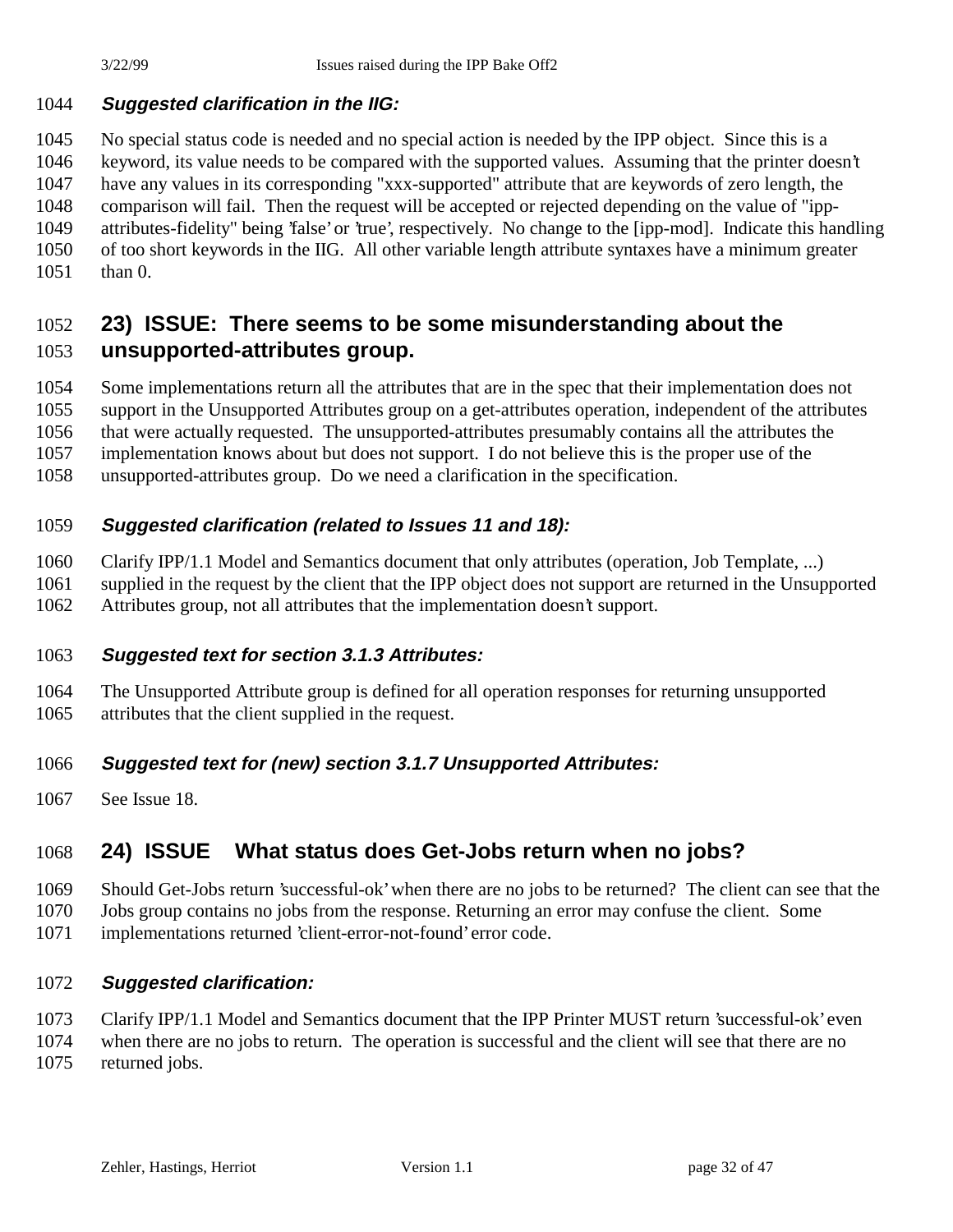#### **Suggested text for section 3.2.6.2 Get-Jobs Response:**

 It is not an error for the Printer to return 0 jobs. If the response returns 0 jobs because there are no jobs matching the criteria, and the request would have returned 1 or more jobs with a status code of 'successful-ok' if there had been jobs matching the criteria, then the status code for 0 jobs MUST be 'successful-ok'.

## **25) ISSUE - MAY an IPP object return more Operation attributes?**

 Is it ok for an IPP object to return additional operation attributes in a response (as an extension to the standard)? If so, then the client MUST ignore or do something with them. (Hugo Parra)

#### **Suggested clarification:**

 Clarify IPP/1.1 Model and Semantics document that the client MUST ignore or do something with additional operation attributes returned than are in the IPP/1.1 Model and Semantics specification.

### **Suggested text for section 5.1 Client Conformance:**

**A response MAY contain attribute groups, attributes, and values that the**

**client does not expect. Therefore, a client implementation MUST gracefully**

 **handle such responses and not refuse to inter-operate with a conforming Printer that is returning registered or private extensions, including attribute**

**groups, attributes, and attribute values that conform to Section 6. Clients**

**may choose to ignore any parameters, attributes, or values that they do not**

**understand.26) ISSUE: MAY an IPP object return additional groups?**

 It is ok for an IPP object to return additional groups of attributes in a response (as an extension to the standard)? For example, returning the "job-state" and "job-state-reasons" in a Hold-Job, Release-Job, and/or Cancel-Job operation. What about newly registered groups of attributes. If so, then the client MUST ignore or do something with them. (Hugo Parra)

#### **Suggested clarification:**

Clarify IPP/1.1 Model and Semantics document that the client MUST ignore or do something with

additional attribute groups returned than are in the IPP/1.1 Model and Semantics specification. Also

clarify that these additional groups MAY occur in any position.

#### **Suggested text for section 5.2.2 Operations:**

Conforming IPP objects MAY return operation responses that contain attributes groups, attributes name

 and attribute values that are extensions to this standard. The additional attribute groups MAY occur in any order.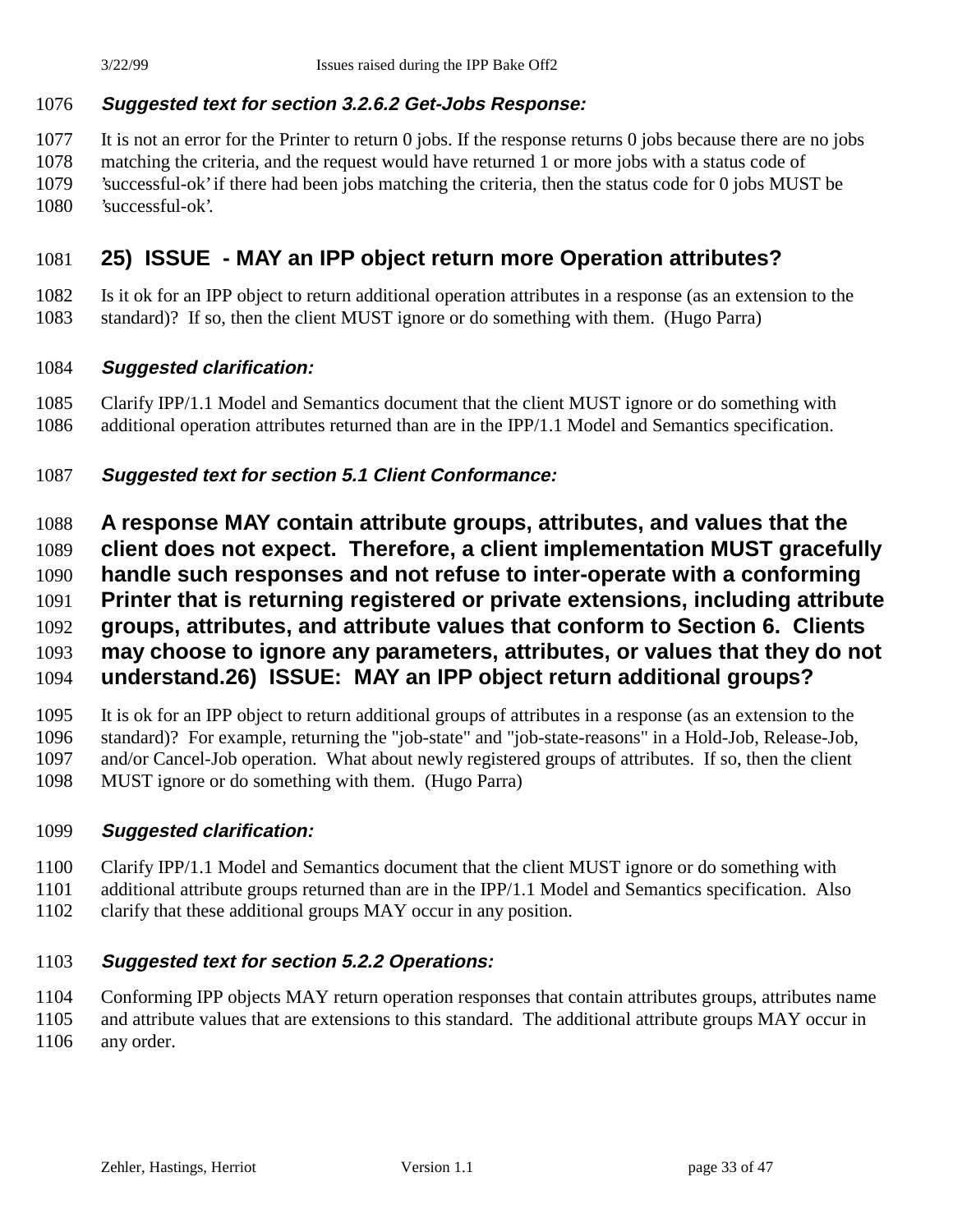## **27) ISSUE: Return first or all unsupported attributes in Unsupported Group?**

- Section 16.3 and 16.4 of the Model and Semantics document was moved to the Implementer's Guide
- when creating the November 1998 draft from the June 1998 draft. The following note was contained in section 16.4 that was moved:
- 
- Note: whether the request is accepted or rejected is determined by the value of the "ipp-attribute-fidelity"
- attribute in a subsequent step, so that all Job Template attribute supplied are examined and all
- unsupported attributes and/or values are copied to the Unsupported Attributes response group.

#### **Suggested clarification (same clarification as Issue 18):**

- Clarify in the IPP/1.1 Model and Semantics document that all operation attributes and all Job Template
- attributes MUST be returned in the Unsupported Attributes group, unless there is a specific error status
- for the unsupported operation attribute, such as: server-error-version-not-supported, server-error-
- operation-not-supported, client-error-charset-not-supported, client-error-compression-not-supported,
- client-error-document-format-not-supported, and client-error-uri-scheme-not-supported.

#### **Suggested text:**

See Issue 18.

## **28) ISSUE: What if compression is supplied but not supported?**

 The "compression" operation attribute is an OPTIONAL attribute for a Printer object to support in a create operation. However, if a client supplies the "compression" attribute, but the IPP object doesn't support the attribute at all, the Printer might attempt to print data it doesn't understand, because it is compressed. In order to prevent this error, the "compression" operation attribute should have been REQUIRED.

### **Possible Alternatives (related to Issues 3 and 6):**

 1. Clarify that an IPP object MUST reject a request that supplies a "compression" operation attribute, if the IPP object does not support the "compression" attribute at all. As with any such error, the IPP object copies the "compression" attribute to the Unsupported Attribute Group setting the value to the out-of-band 'unsupported' value and returns the "client-error-attributes-or-values-not-supported" status code. The IPP object MAY reject the request, even if the client supplies the 'none' value, since the IPP Printer does not have a corresponding "compression-supported" attribute.

- 2. Add a 'client-error-compression-not-supported' error status code. Require IPP Printer's to support this error code if they do not support the "compression" operation attribute.
- 3. Change IPP/1.1 Model and Semantics conformance requirement for the "compression" and "compression-supported" attributes from OPTIONAL to REQUIRED.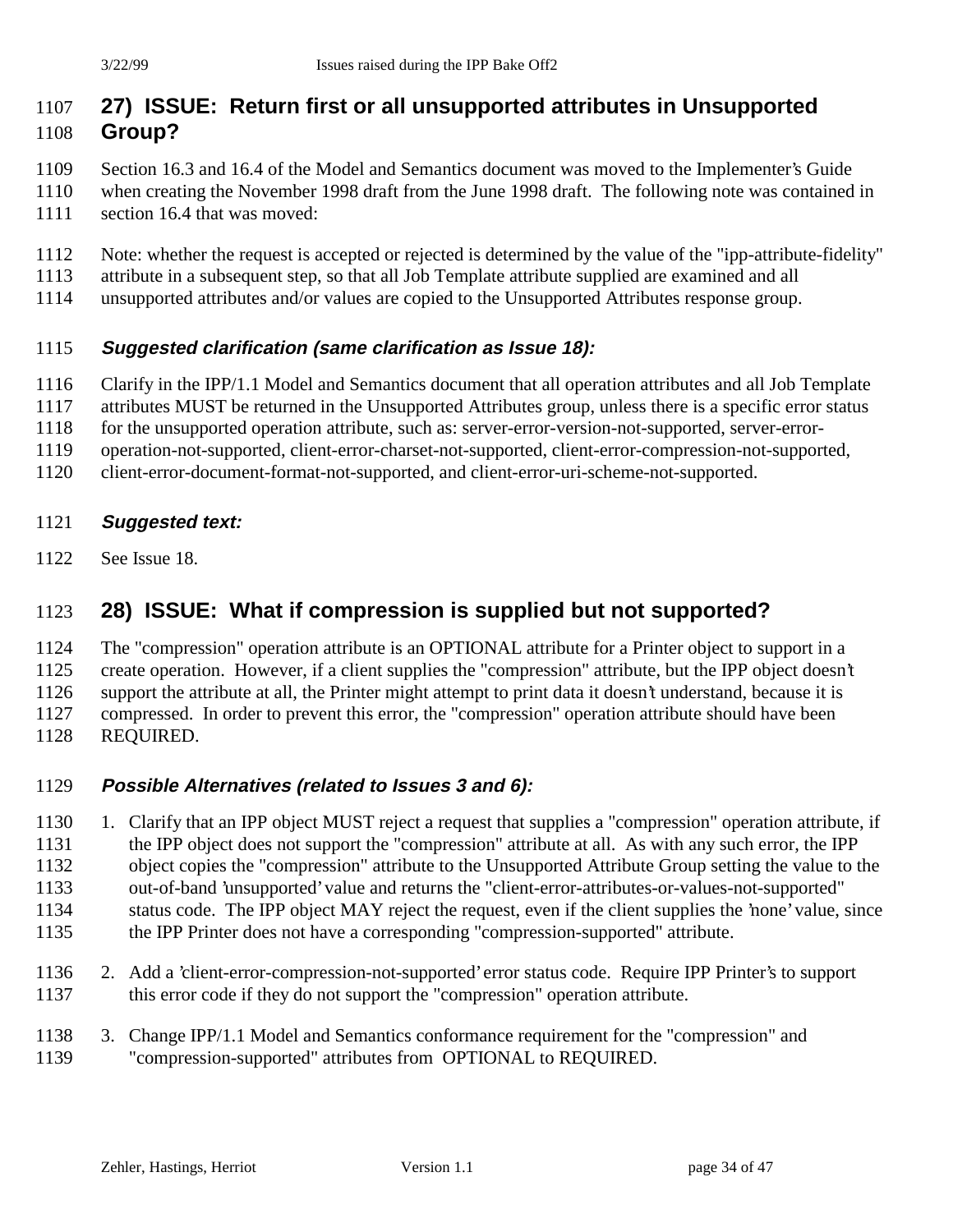#### **Suggested change:**

- Suggested IPP/1.1 Change (related to Issues 3 and 6): REQUIRE that IPP/1.1 implementations MUST
- support "compression" and "compression-supported" (with at least the 'none' value), even though it is OPTIONAL for IPP/1.0.
- Add the 'client-error-document-format-error' for error detected at request time with a supported
- document format, such as PostScript Level 3 not supported by a PostScript level 2 printer. Describe the
- priority between 'client-error-document-format-not-supported', 'client-error-compression-not-supported',
- 'client-error-document-format-error', and 'client-error-compression-error' status codes.
- Also add "compression-supported" to the Appendix E on directory schema as a RECOMMENDED attribute.
- Add to IIG for IPP/1.0: IPP/1.0 SHOULD at least check for the "compression" attribute being present
- and reject the create request, if they don't support "compression". Not checking is a bug, since the data will be unintelligible.
- 

### **Suggested text for "compression" operation attribute:**

- "compression" (type3 keyword)
- The client OPTIONALLY supplies this attribute. The Printer object MUST support this attribute and the "compression-supported" attribute (see section 4.4.30). The client supplied "compression" operation attribute identifies the compression algorithm used on the document data. The following cases exist:
- a) If the client omits this attribute, the Printer object MUST assume that the data is not compressed (i.e. the Printer follows the rules below as if the client supplied the "compression" attribute with a value of 'none').
- 1162 b) If the client supplies this attribute, but the value is not supported by the Printer object, i.e., the value is not one of the values of the Printer object's "compression-supported" attribute, the Printer object MUST reject the request, and return the 'client-error- compression-not-supported' status code. See section 3.2.1.2 for returning unsupported **attributes** and values.
- c) If the client supplies the attribute and the Printer object supports the attribute value, the Printer object uses the corresponding decompression algorithm on the document data.
- d) If the decompression algorithm fails before the Printer returns an operation response, 1171 the Printer object MUST reject the request and return the 'client-error-compression-error' status code.
- e) If the decompression algorithm fails after the Printer returns an operation response, the Printer object MUST abort the job and add the 'compression-error' value to the 1175 job's "job-state-reasons".
- 1176 f) If the decompression algorithm succeeds, the document data MUST then have the 1177 format specified by the job's "document-format" attribute (q.v.).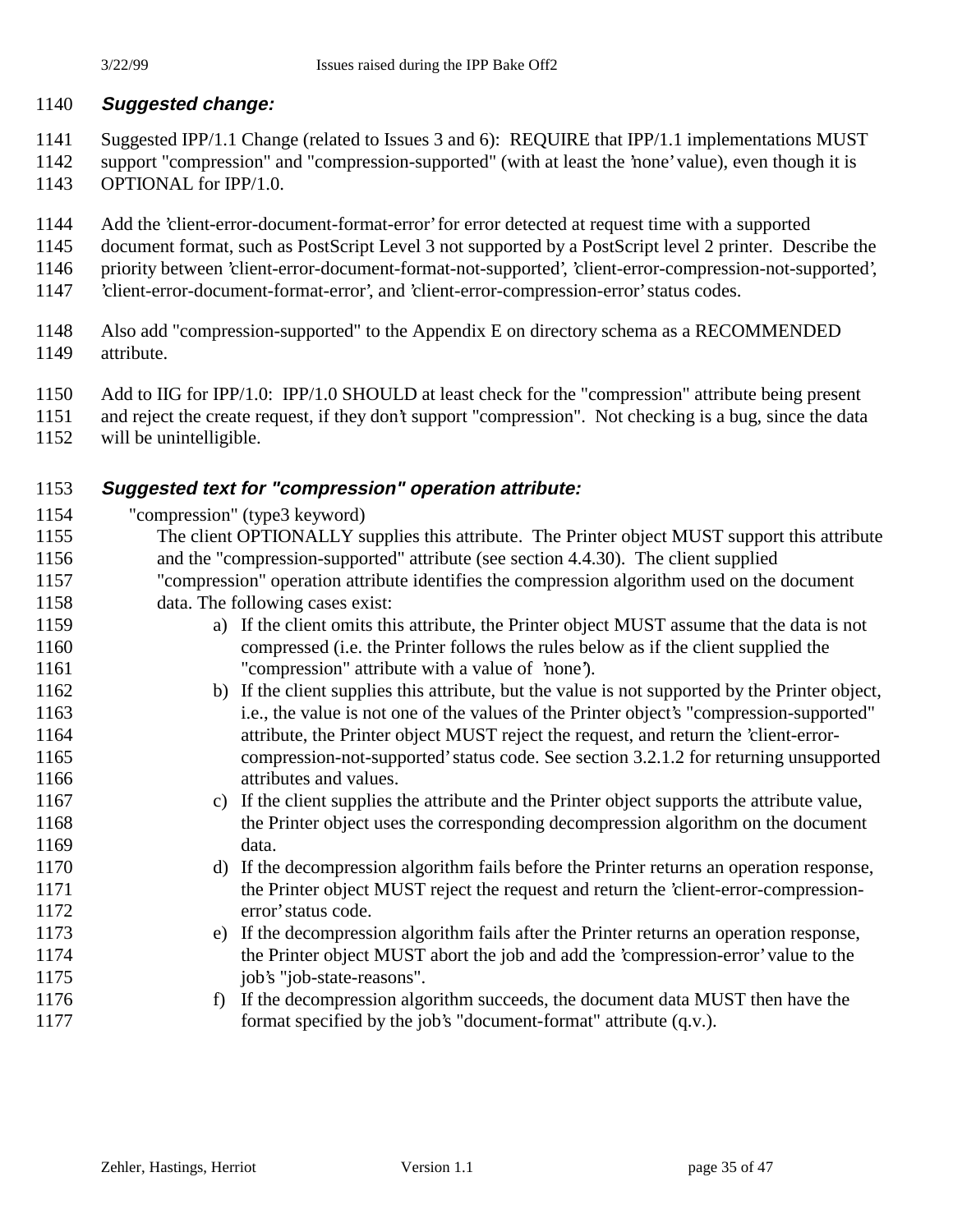#### **Suggested text for a new section 13.1.4.16 client-error-compression-not-supported**

- 13.1.4.16 client-error-compression-not-supported (0x040F)
- The IPP object is refusing to service the request because the document data, as specified in the
- "compression" operation attribute, is compressed in a way that is not supported by the Printer object.
- This error is returned independent of the client-supplied "ipp-attribute-fidelity". The Printer object
- MUST return this status code, even if there are other Job Template attributes that are not supported as
- well, since this error is a bigger problem than with Job Template attributes. See section 0.

## **29) ISSUE: Should "queued-job-count" be REQUIRED?**

- The "queued-job-count" Printer Description attribute is an OPTIONAL attribute for a Printer object to
- support. Since some clients may want a quick way to determine the load on an IPP Printer, querying the
- "Printer's "queued-job-count" should always be possible, but an implementation might not support it.

### **Suggested change:**

 Change IPP/1.1 Model and Semantics so that the "queued-job-count" changes from RECOMMENDED 1191 to REQUIRED.

## **30) ISSUE: Should "job-state-reasons" and "printer-state-reasons" be REQUIRED in IPP/1.1?**

- Considering that we tend to put more and more information into the currently OPTIONAL 'job-state-
- reason' and 'printer-state-reason' attributes, should we make them a MUST for the IPP/1.1 version?
- (Discussion in 990324 phone conference).

### **Suggested change:**

- Change IPP/1.1 document "job-state-reasons" and "printer-state-reasons" from OPTIONAL to
- REQUIRED for IPP/1.1. All references to "If the "job-state-reasons" attribute is supported, need to be removed.

### **Suggested changed to the "job-state-reasons" description in Print-Job response:**

- "job-state-reasons":
- The Printer object MUST return the Job object's REQUIRED "job-state-reasons" attribute.
- 

## **31) ISSUE: How indicate a ripped job that is waiting for the marker?**

Three alternatives being pursued: job stays in 'processing', job moves to 'pending', job moves to

'pending-held' job states. Any of the alternatives MAY use a new 'queued-for-marker' job state reason to

- indicate that the job has been ripped but is waiting for the marker in a high end system. The 'pending-
- held' state is used by systems where the Operator explicitly does a Release-Job to schedule the next job
- to be marked, while the 'pending' or 'processing' state is used by systems that choose the next job to mark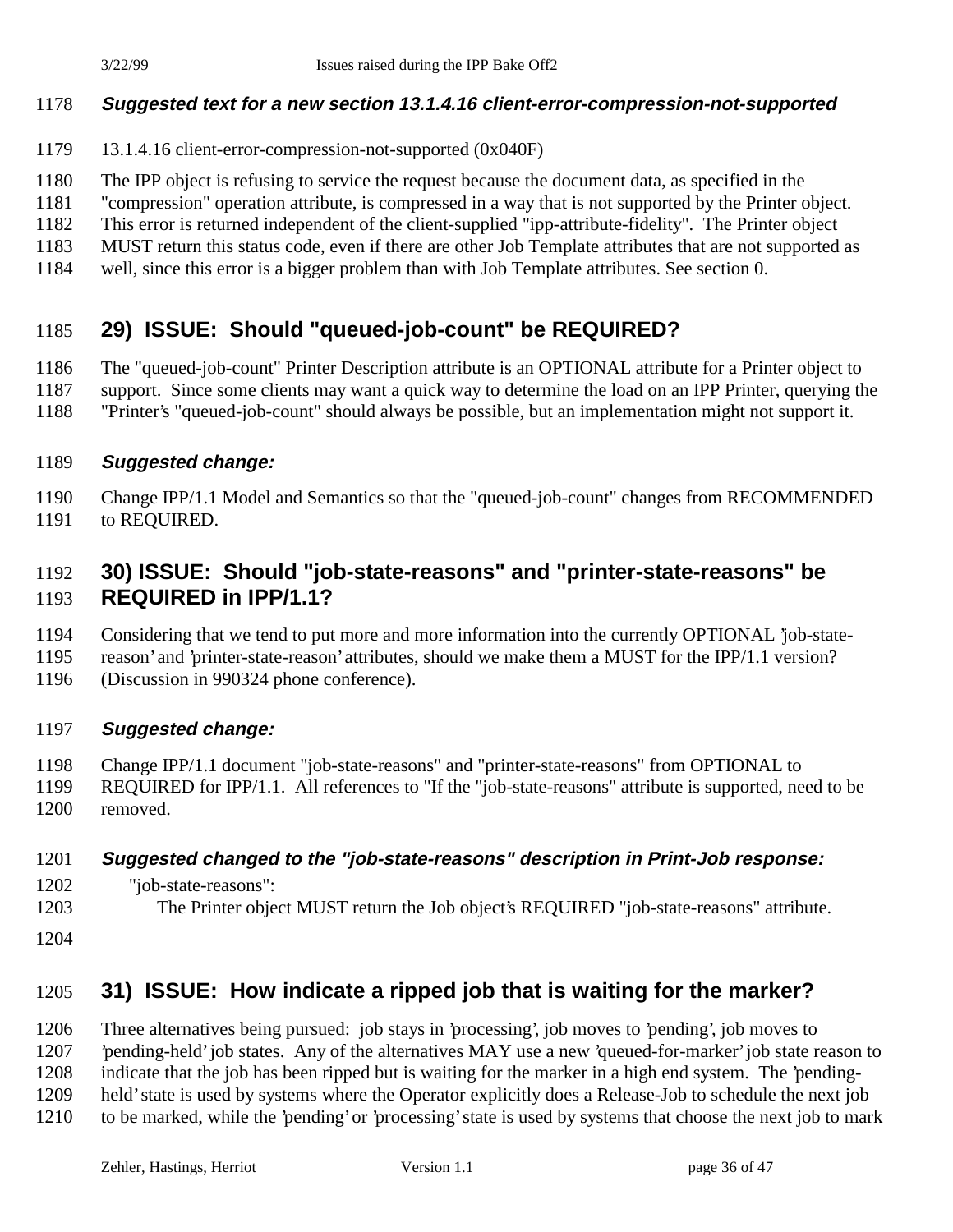- automatically. The 'processing' state is typically used by systems that tend not to have much time
- between ripping and marking.

#### **Suggested clarifications:**

- 1. Clarify that a Printer may have more than one job in the processing state at the same time.
- 2. Clarify that a job can remain in the 'processing' state even when the Printer is 'stopped', if that job is being ripped; only the job that is being marked MUST be moved to the 'processing-stopped' state.

#### **Suggested addition:**

 All three job states may be used to represent jobs that have been interpreted and are waiting to be marked, depending on implementation.

#### **Suggested text for section 4.3.8 job-state-reasons:**

 'job-queued-for-marker': Job is in any of the 'pending-held', 'pending', or 'processing' states, but more specifically, the Printer has completed enough processing of the document to be able to start marking and the job is waiting for the marker. Systems that require human intervention to release jobs using the Release-Job operation, put the job into the 'pending-held' job state. Systems that automatically select a job to use the marker put the job into the 'pending' job state or keep the job in the 'processing' job state while waiting for the marker, depending on implementation. All implementations put the job into (or back into) the 'processing' state when marking does begin.

| 1228         |    | Suggested text for section 4.4.10 printer-state:                                                                                                                                  |
|--------------|----|-----------------------------------------------------------------------------------------------------------------------------------------------------------------------------------|
| 1229<br>1230 | 3' | idle': If a Printer receives a job (whose required resources are ready) while in this state,<br>such a job MUST transit into the 'processing' state immediately. If the "printer- |
| 1231         |    | state-reasons" attribute contains any reasons, they MUST be reasons that would                                                                                                    |
| 1232         |    | not prevent a job from transiting into the 'processing' state immediately, e.g.,                                                                                                  |
| 1233         |    | 'toner-low'.                                                                                                                                                                      |
| 1234         |    |                                                                                                                                                                                   |
| 1235         |    | If a Printer can interpret one or more jobs while marking a job, then it is idle if it                                                                                            |
| 1236         |    | is available to interpret jobs even while marking a job.                                                                                                                          |
| 1237         |    |                                                                                                                                                                                   |
| 1238         |    | If a Printer controls more than one output device, the above definition implies that                                                                                              |
| 1239         |    | a Printer is 'idle' if at least one output device is idle, i.e., the IPP Printer is                                                                                               |
| 1240         |    | available to immediately start processing a job if a client submitted it.                                                                                                         |
| 1241         |    |                                                                                                                                                                                   |
| 1242         | 4' | 'processing': If a Printer receives a job (whose required resources are ready) while in this                                                                                      |
| 1243         |    | state, such a job MUST transit into the 'pending' state immediately. Such a job                                                                                                   |
| 1244         |    | MUST transit into the 'processing' state only after jobs ahead of it complete. If the                                                                                             |
| 1245         |    | "printer-state-reasons" attribute contains any reasons, they MUST be reasons that                                                                                                 |
| 1246         |    | do not prevent the current job from printing, e.g. 'toner-low'.                                                                                                                   |
| 1247         |    |                                                                                                                                                                                   |
| 1248         |    | If a Printer can interpret one or more jobs while marking a job and receives a job                                                                                                |
| 1249         |    | (whose required resources are ready) while in this state, such a received job MAY                                                                                                 |
| 1250         |    | transit into the 'processing' state along with the job that is being marked, if any.                                                                                              |
|              |    |                                                                                                                                                                                   |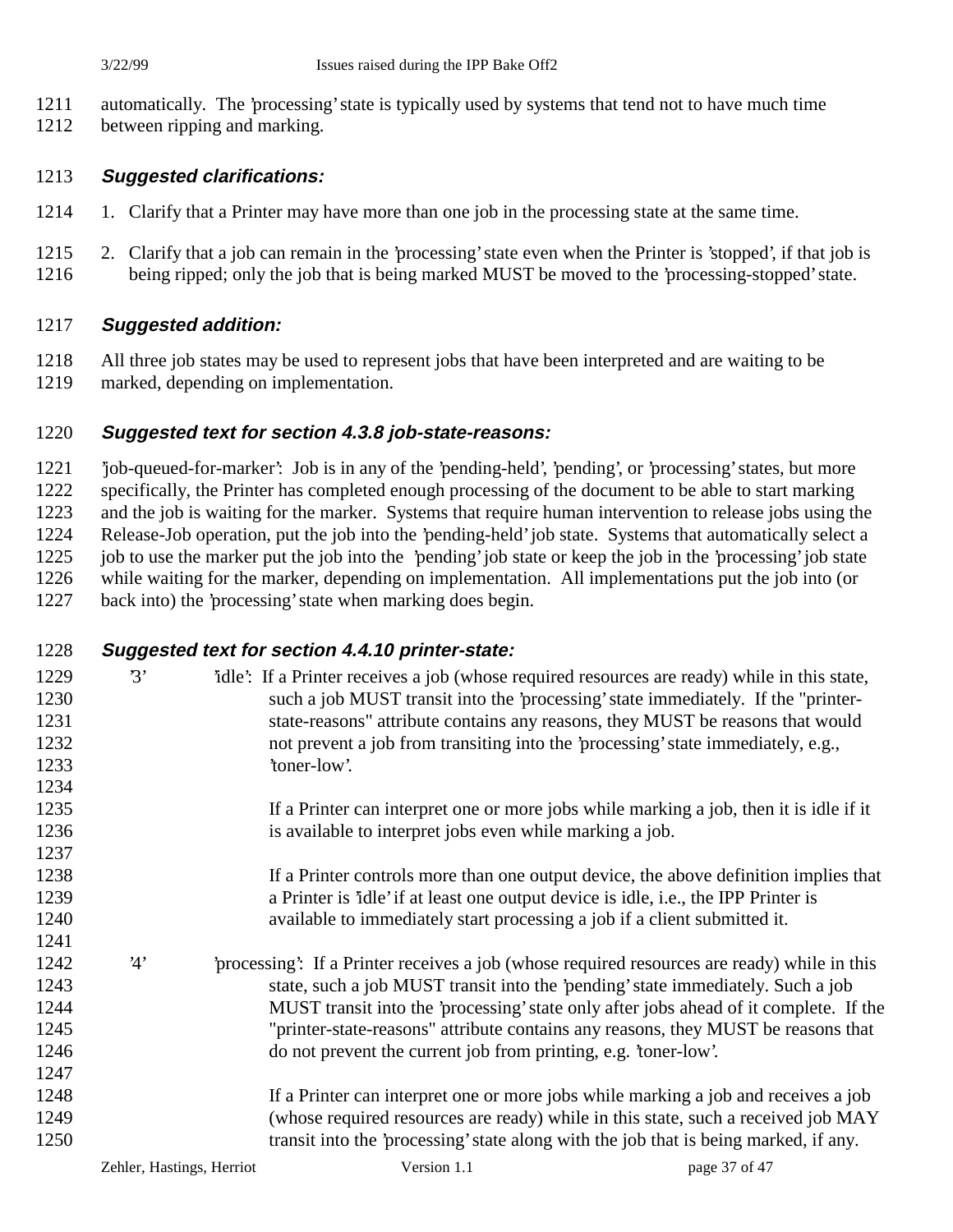| 1251 |            |                                                                                             |
|------|------------|---------------------------------------------------------------------------------------------|
| 1252 |            | If a Printer controls more than one output device, the above definition implies that        |
| 1253 |            | a Printer is 'processing' if at least one output device is processing, and none is idle.    |
| 1254 |            |                                                                                             |
| 1255 | $\cdot$ 5' | 'stopped': If a Printer receives a job (whose required resources are ready) while in this   |
| 1256 |            | state, such a job MUST transit into the 'pending' state immediately. Such a job             |
| 1257 |            | MUST transit into the 'processing' state only after some human fixes the problem            |
| 1258 |            | that stopped the printer and after jobs ahead of it complete processing.<br><b>Issue 30</b> |
| 1259 |            | The "printer-state-reasons" attribute MUST contain at least one reason, e.g.                |
| 1260 |            | media-jam', which prevents it from either processing the current job or                     |
| 1261 |            | transitioning a 'pending' job to the 'processing' state.                                    |
| 1262 |            |                                                                                             |
| 1263 |            | If a Printer can interpret one or more jobs while marking a job and receives a job          |
| 1264 |            | (whose required resources are ready) while in this state, such a submitted job              |
| 1265 |            | MAY transit into the 'processing' state in order to be interpreted even while the           |
| 1266 |            | Printer is in the 'stopped' state. However, before such a job can be completed, a           |
| 1267 |            | human needs to fix the problem.                                                             |
| 1268 |            |                                                                                             |
| 1269 |            | If a Printer controls more than one output device, the above definition implies that        |
| 1270 |            | a Printer is 'stopped' only if all output devices are stopped.                              |
| 1271 |            |                                                                                             |
| 1272 |            | Note: it is tempting to define 'stopped' as when a sufficient number of output              |
| 1273 |            | devices are stopped and leave it to an implementation to define the sufficient              |
| 1274 |            | number. But such a rule complicates the definition of 'stopped' and 'processing'.           |
| 1275 |            | For example, with this alternate definition of 'stopped', a job can move from               |
| 1276 |            | 'pending' to 'processing' without human intervention, even though the Printer is            |
| 1277 |            | stopped.                                                                                    |
|      |            |                                                                                             |

## **32) ISSUE: Is Digest REQUIRED for an IPP Client and an IPP Printer to support?**

- The Transport and Encoding document contains the following incorrect sentence:
- The IPP Model document defines an IPP implementation with "authentication" as one that implements the standard way for transporting IPP messages within HTTP 1.1.
- since the IPP Model document doesn't mention HTTP 1.1, since that is a transport issue.

The Transport and Encoding document refers to RFC 2068 (HTTP/1.1) and RFC 2069 (Digest), but does

 not require that RFC 2069 be supported. Furthermore, RFC 2068 does not require that RFC 2069 be supported either.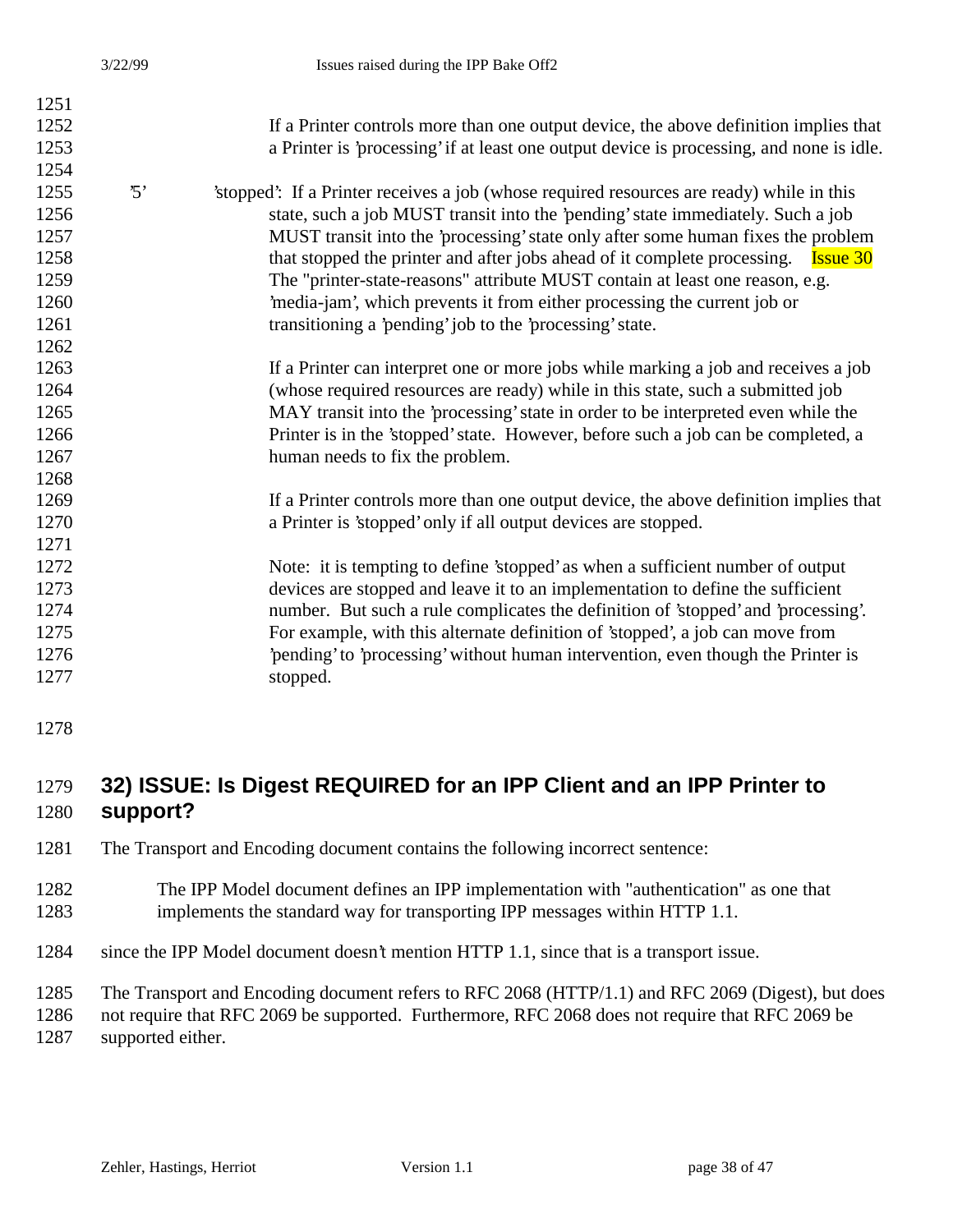#### **Suggested change:**

 Change the Transport and Encoding document to require that clients and Printers MUST support HTTP 1.1.

#### **Suggested change:**

- Suggested change to Encoding and Transport document for IPP/1.1 conformance:
- An IPP Printer MUST contain software that allows an administrator to configure the client authentication part of HTTP Digest (but not encryption of the body)
- IPP clients MUST implement the above in order to be able to interoperate with conforming Printers.
- Clients and Printers MAY also support additional Client Authentication, such as:
- 1298 1. HTTP Basic (not certificates) over a TLS secured channel (implementing TLS authentication 1299 is NOT REQUIRED).
- 2. HTTP Basic (not certificates) over an SSL3 secured channel.

 A Printer implementation MAY allow an administrator to configure the Printer so that all, some, or none of the users are authenticated.

- **Suggested text for** *Sec***tion 5.1 Client Conformance***:*
- A client MUST/SHOULD [which is to be determined in consultation with the Area Director] support

Client Authentication as defined in the IPP/1.1 Encoding and Transport document [ipp-pro]. A client

SHOULD support Operation Privacy and Server Authentication as defined in the IPP/1.1 Encoding and

Transport document [ipp-pro]. See also [ipp-mod] section 8.

#### **Suggested text for a new sub-section to Section 5.2 IPP Object Conformance:**

- 5.2.7 Security
- An IPP Printer implementation MUST/SHOULD [which is to be determined in consultation with the
- Area Director] contain support for Client Authentication as defined in the IPP/1.1 Encoding and
- Transport document [ipp-pro]. A Printer implementation MAY allow an administrator to configure the
- Printer so that all, some, or none of the users are authenticated. See also [ipp-mod] section 8.
- An IPP Printer implementation SHOULD contain support for Operation Privacy and Server
- Authentication as defined in the IPP/1.1 Encoding and Transport document [ipp-pro]. A Printer
- implementation MAY allow an administrator to configure the degree of support for Operation Privacy
- and Server Authentication. See also [ipp-mod] section 8.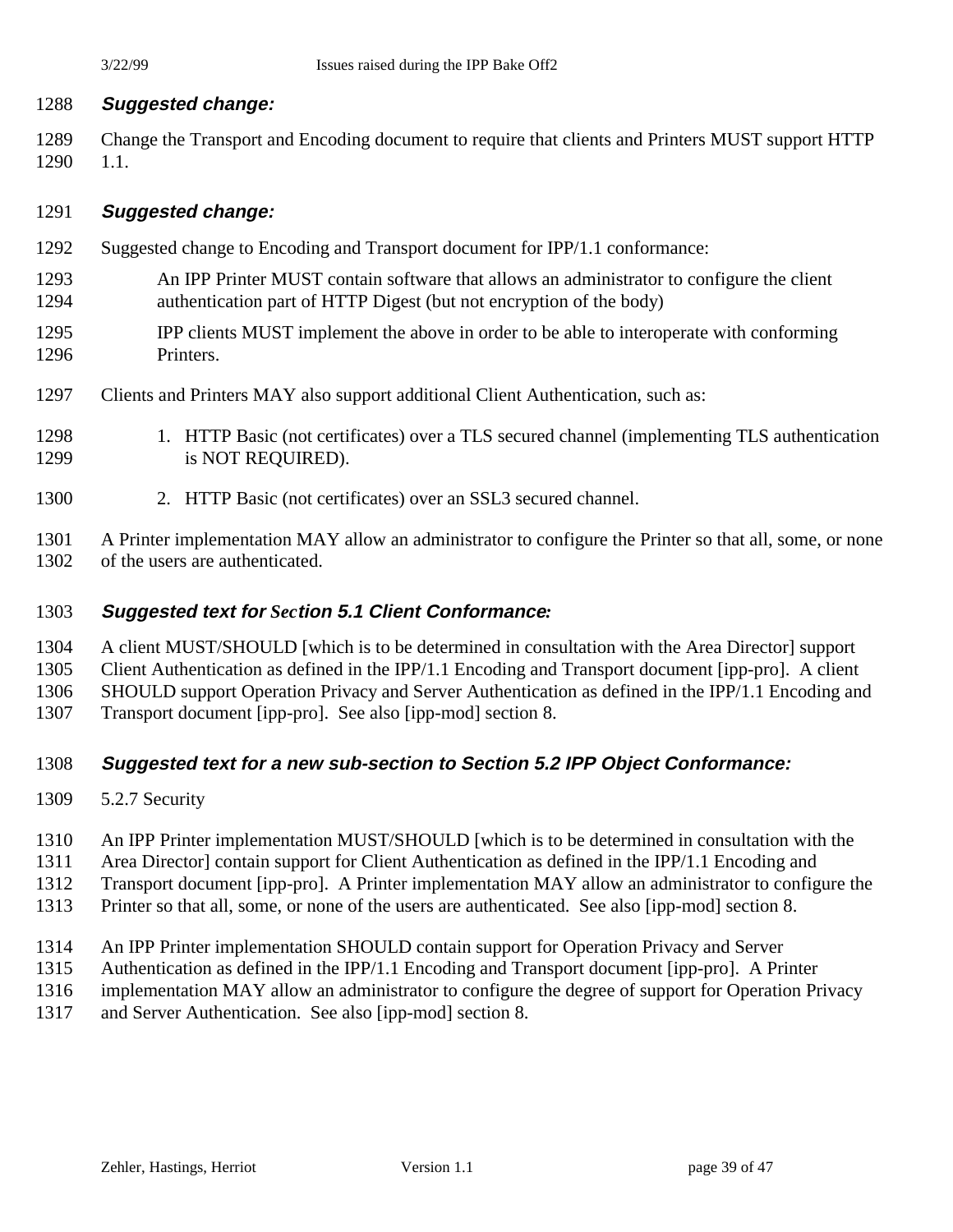### **33) ISSUE: Include the IPP/1.0 conformance requirements in the IPP/1.1 document?**

#### **Suggested change:**

No. The IPP/1.1 Model and Semantics document and the IPP/1.1 Encoding and Transport document

- 1322 will only cover IPP/1.1. They will NOT obsolete the experimental RFC that describes IPP/1.0. They will NOT describe IPP/1.0 at all.
- The IPP/1.1 document will say that for interoperability with IPP/1.0 clients, that an IPP Printer
- SHOULD accept IPP/1.0 requests ("version-number" parameter = '1.0') and, if they accept the request,
- MUST respond with IPP/1.0 responses ("version-number" parameter = '1.0') . Furthermore, an IPP/1.1
- conforming Printer or an IPP/1.0 conforming Printer MAY respond with any IPP/1.1 feature in such an
- IPP/1.0 response that would not jeopardize interoperability with any IPP/1.0 client. See Issue 17 for an
- example of an IPP/1.1 extension that MUST NOT be returned in a '1.0' response. If the IPP/1.1 Printer
- does not support version '1.0' requests, then it MUST reject such requests and return the 'server-error-
- version-number-not-supported' status code with the "version-number" parameter set to '1.1'.
- Fix the rule for using minor version numbers so that we can still use '1.1' for this version.

### **Suggested text for section 3.1.7 versions:**

3.1.7 Versions

 Each operation request and response carries with it a "version-number" parameter. Each value of the "version-number" is in the form "X.Y" where X is the major version number and Y is the minor version number. By including a version number in the client request, it allows the client to identify which version of IPP it is interested in using. If the IPP object does not support that version, the object responds with a status code of 'server-error-version-not-supported' along with the closest version number 1340 that is supported (see section 13.1.5.4).

- There is no version negotiation per se. However, if after receiving a 'server-error-version-not-supported'
- status code from an IPP object, there is nothing that prevents a client from trying again with a different
- version number. In order to conform to IPP/1.1, an IPP object implementations MUST support version
- '1.1' and SHOULD support version '1.0'.
- There is only one notion of "version number" that covers both IPP Model and IPP Protocol changes.
- Thus the version number MUST change when introducing a new version of the Model and Semantics
- document [IPP-MOD] or a new version of the "Encoding and Transport" document [IPP-PRO].
- Changes to the major version number indicate structural or syntactic changes that make it impossible for older version of IPP clients and Printer objects to correctly parse and correctly process the new or
- 
- changed attributes, operations and responses. If the major version number changes, the minor version numbers is set to zero. As an example, adding the REQUIRED "ipp-attribute-fidelity" attribute to
- version '1.1' (if it had not been part of version '1.0'), would have required a change to the major version
- number, since an IPP/1.0 Printer would not have processed a request with the correct semantics that
- 
- contained the "ipp-attribute-fidelity" attribute that it did not know about. Items that might affect the changing of the major version number include any changes to the Model and Semantics document [IPP-
- MOD] or the "Encoding and Transport" document [IPP-PRO] itself, such as: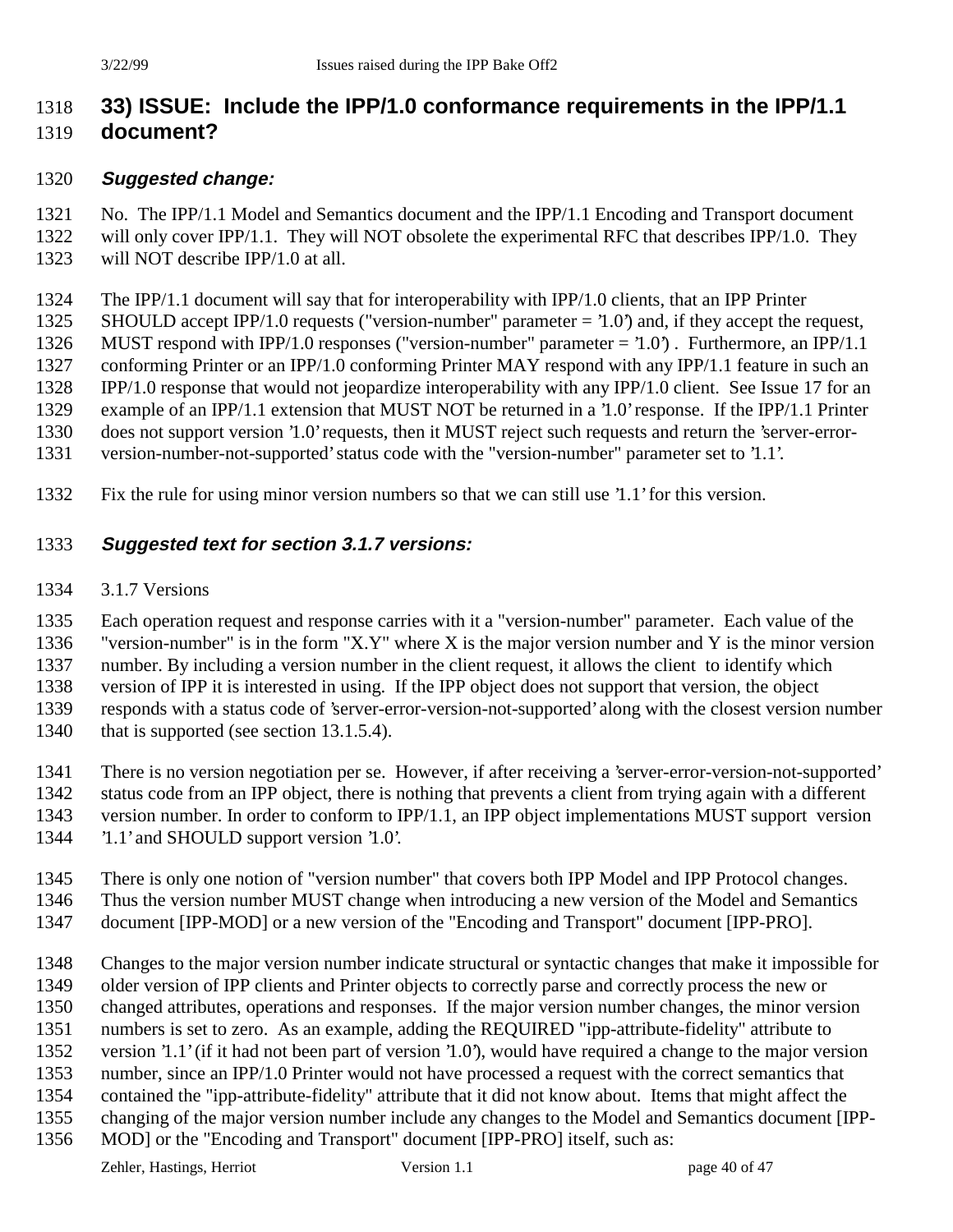- reordering of ordered attributes or attribute sets - changes to the syntax of existing attributes 1359 - adding REQUIRED (for an IPP object to support) operation attribute groups - adding values to existing REQUIRED operation attributes - adding REQUIRED operations Changes to the minor version number indicate the addition of new features, attributes and attribute values that may not be understood by all IPP objects, but which can be ignored if not understood. Items that might affect the changing of the minor version number include any changes to the model objects and attributes but not the encoding and transport rules [IPP-PRO] (except adding attribute syntaxes). Examples of such changes are: - grouping all extensions not included in a previous version into a new version - adding new attribute values - adding new object attributes 1371 - adding OPTIONAL (for an IPP object to support) operation attributes (i.e., those attributes that an IPP object can ignore without confusing clients) 1373 - adding OPTIONAL (for an IPP object to support) operation attribute groups (i.e., those attributes that an IPP object can ignore without confusing clients) - adding new attribute syntaxes - adding OPTIONAL operations 1377 - changing Job Description attributes or Printer Description attributes from OPTIONAL to 1378 REQUIRED or vice versa.
- 1379 adding OPTIONAL attribute syntaxes to an existing attribute.
- 

 The encoding of the "version-number" MUST NOT change over any version number (either major or minor). This rule guarantees that all future versions will be backwards compatible with all previous versions (at least for checking the "version-number"). In addition, any protocol elements (attributes, error codes, tags, etc.) that are not carried forward from one version to the next are deprecated so that

they can never be reused with new semantics.

 Implementations that support a certain version NEED NOT support ALL previous versions. As each new version is defined (through the release of a new specification), that version will specify which

previous versions MUST and which versions SHOULD be supported in compliant implementations.

### **Suggested text for the Appendices**

 The IPP/1.1 documents will contain an appendix that summarizes each difference from IPP/1.0 by section number and a brief description (see February 1999 I-Ds). The appendix will contain two separate lists: one is clarifications and OPTIONAL additions to IPP/1.1 and the other is changes in conformance requirements of existing IPP/1.0 features or new REQUIRED IPP/1.1 features.

- Here are the items for the Appendix for IPP-PRO:
- 1395 1. IPP/1.1 clients and Printers MUST support the IPP scheme; IPP/1.0 clients and Printers MUST 1396 support the http scheme.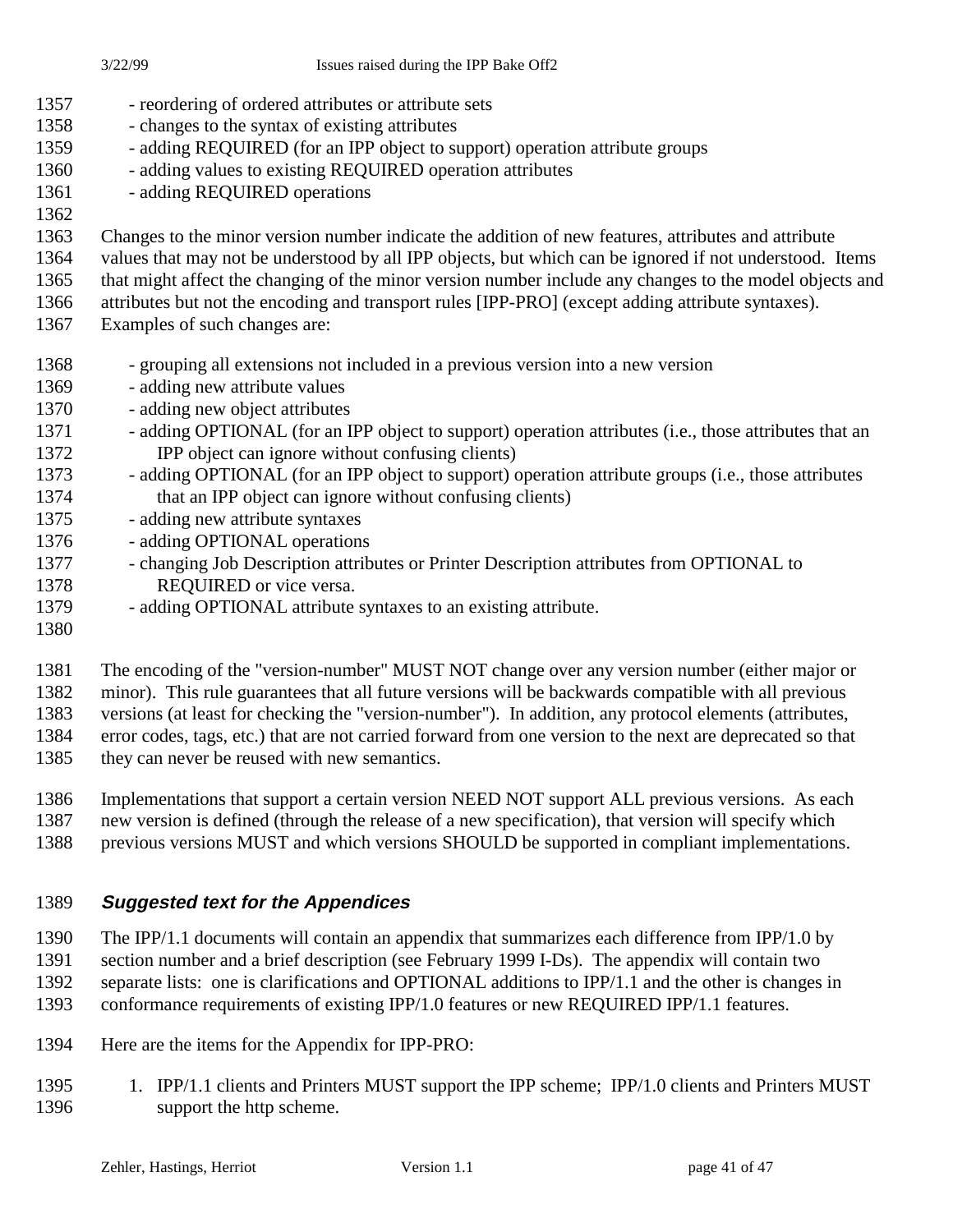| 1397<br>1398<br>1399 | 2. IPP/1.1 clients MUST support the secured channel part of TLS with at least Basic authentication<br>AND the user authentication part of Digest and non-TLS access; IPP/1.0 clients SHOULD<br>support SSL3 which uses the https scheme and non-SSL3 access. (See Issue 32)         |  |
|----------------------|-------------------------------------------------------------------------------------------------------------------------------------------------------------------------------------------------------------------------------------------------------------------------------------|--|
| 1400<br>1401<br>1402 | 3. IPP/1.1 Printers MUST be configurable to support the secured channel part of TLS access with at<br>least Basic authentication OR the user authentication part of Digest; IPP/1.0 Printers SHOULD<br>support SSL3 which uses the https scheme and non-SSL3 access. (See Issue 32) |  |
| 1403                 | Here are the items for the second list in the Appendix for IPP-MOD:                                                                                                                                                                                                                 |  |
| 1404                 | The following changes in semantics and/or conformance have been incorporated into this document:                                                                                                                                                                                    |  |
| 1405<br>1406         | 1. Section 3.1.8, 5.2.4, and 13.1.5.4 - Clients and IPP objects MUST support version 1.1 and<br>SHOULD support version 1.0. <b>Issue 33 and Issue 36</b>                                                                                                                            |  |
| 1407<br>1408         | 2. Section 3.2.1.1 and section 4.4.32 - changed the "compression" and "compression-supported"<br>attributes from OPTIONAL to REQUIRED. <b>Issue 28</b>                                                                                                                              |  |
| 1409                 | Sections 3.2.1.2 and 4.3.8 - changed "job-state-reasons" from RECOMMENDED to<br>3.                                                                                                                                                                                                  |  |
| 1410<br>1411         | REQUIRED, so that "job-state-reasons" MUST be returned in create operation responses. Issue<br>30                                                                                                                                                                                   |  |
| 1412<br>1413         | 4. Sections 3.2.4, 3.3.1, 4.4.16, and 16 - changed Create-Job/Send-Document so that they MAY be                                                                                                                                                                                     |  |
| 1414                 | implemented while only supporting one document jobs. Added the "multiple-document-jobs-<br>supported" boolean Printer Description attribute to indicate whether Create-Job/Send-Document                                                                                            |  |
| 1415<br>1416         | support multiple document jobs or not. Added to the Directory schema. <b>Issue 34</b><br>5. Section 4.1.9 - deleted 'text/plain; charset=iso-10646-ucs-2', since binary is not legal with the                                                                                       |  |
| 1417                 | 'text' type.                                                                                                                                                                                                                                                                        |  |
| 1418<br>1419         | Section 4.3.8 - changed "job-state-reasons" from RECOMMENDED to REQUIRED. Issue 30<br>6.<br>Section 4.3.12 - added OPTIONAL 'dateTime' attribute syntax to "time-at-creation", "time-at-<br>7.                                                                                      |  |
| 1420<br>1421         | processing", and "time-at-completed" Event Time Job Description attributes for use in version<br>'1.1' responses. <b>Issue 17</b>                                                                                                                                                   |  |
| 1422                 | 8. Section 4.3.12 - changed the "time-at-creation", "time-at-processing", and "time-at-completed"                                                                                                                                                                                   |  |
| 1423<br>1424         | Event Time Job Description attributes from OPTIONAL to REQUIRED. <b>Issue 17</b><br>9. Section 4.3.12.4 - added the REQUIRED "job-printer-up-time (integer(1:MAX))" Job                                                                                                             |  |
| 1425<br>1426         | Description attribute as an alias for "printer-up-time" to reduce number of operations to get job<br>times. <b>Issue 17</b>                                                                                                                                                         |  |
| 1427                 | 10. Section 4.4.2 - added the REQUIRED "uri-authentication-supported (1setOf type2 keyword)"                                                                                                                                                                                        |  |
| 1428<br>1429         | Printer Description attribute to describe the Client Authentication used by each Printer URI.<br><b>Issue 2</b>                                                                                                                                                                     |  |
| 1430<br>1431         | 11. Section 4.4.11 - clarified the "printer-state" to allow a Printer that can interpret one or more jobs<br>(rip) while marking one job to have those jobs all in the 'processing' state. <b>Issue 31</b>                                                                          |  |
| 1432                 | 12. Section 4.4.12 - changed "printer-state-reasons" Printer Description attribute from OPTIONAL to                                                                                                                                                                                 |  |
| 1433<br>1434         | REQUIRED. <b>Issue 30</b><br>13. Section 4.4.14 - added the REQUIRED "ipp-versions-supported (1setOf keyword)" Printer                                                                                                                                                              |  |
| 1435                 | Description attribute, since IPP/1.1 Printers do not have to support version '1.0'.                                                                                                                                                                                                 |  |
| 1436<br>1437         | 14. Section 4.4.16 - added the REQUIRED "multiple-document-jobs-supported (boolean)" Printer<br>Description attribute so that a client can tell whether a Printer that supports Create-Job/Send-                                                                                    |  |
| 1438<br>1439         | Document supports multiple document jobs or not. <b>Issue 34</b><br>15. Section 4.4.24 - changed the "queued-job-count" Printer Description attribute from                                                                                                                          |  |
| 1440                 | RECOMMENDED to REQUIRED. Issue 29                                                                                                                                                                                                                                                   |  |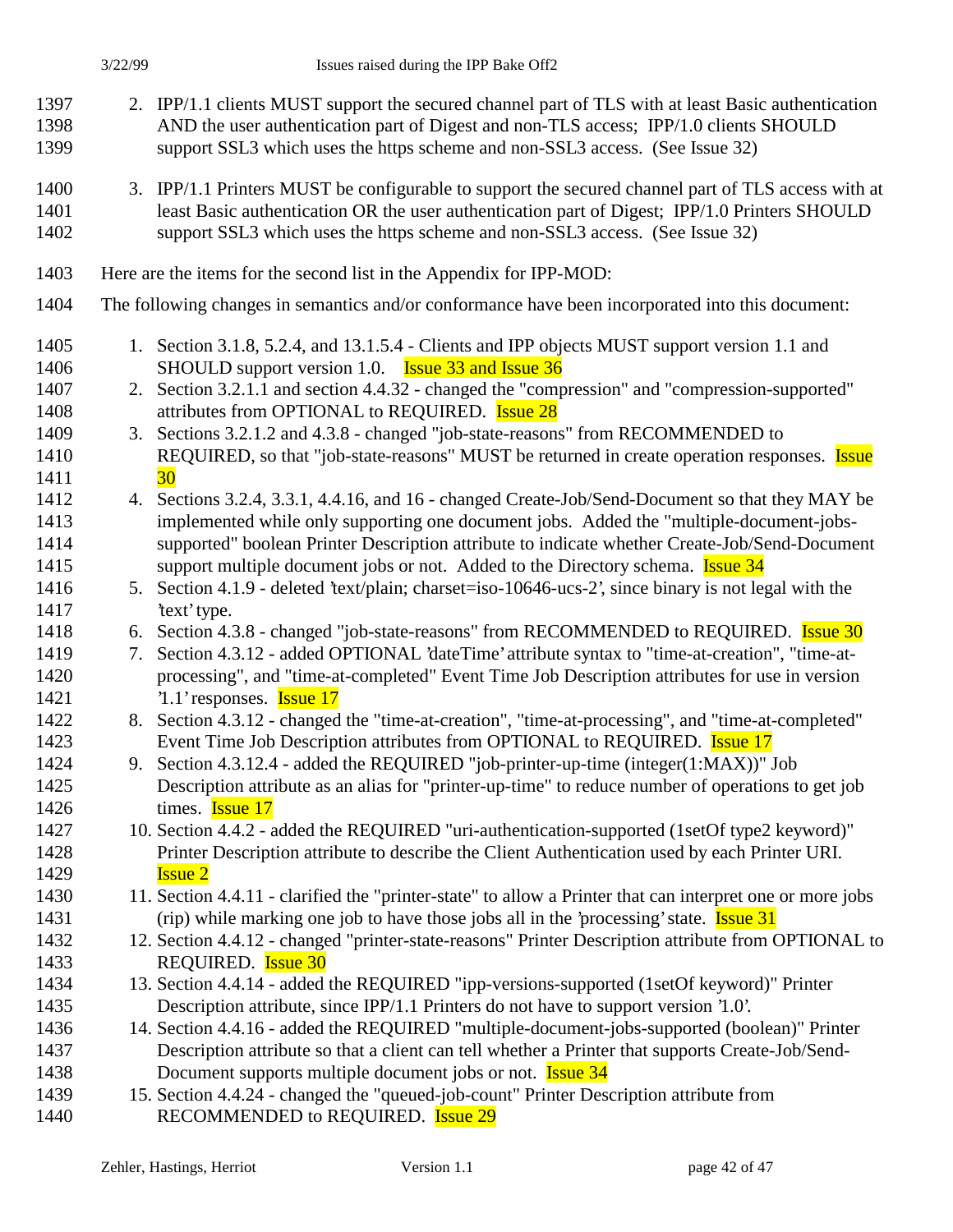- 16. Section 4.4.32 changed "compression-supported (1setOf type3 keyword)" Printer Description 1442 attribute from OPTIONAL to REQUIRED. **Issue 28**
- 1443 17. Section 5.1 changed the client security requirements from RECOMMENDED non-standards 1444 track SSL3 to MUST/SHOULD [which is to be determined in consultation with the Area Director] support Client Authentication as defined in the IPP/1.1 Encoding and Transport document [IPP-PRO]. A client SHOULD support Operation Privacy and Server Authentication 1447 as defined in the IPP/1.1 Encoding and Transport document [IPP-PRO]. **Issue 32**
- 18. Section 5.2.7 changed the IPP object security requirements from OPTIONAL non-standards 1449 track SSL3 to MUST/SHOULD [which is to be determined in consultation with the Area Director] contain support for Client Authentication as defined in the IPP/1.1 Encoding and Transport document [IPP-PRO]. A Printer implementation MAY allow an administrator to configure the Printer so that all, some, or none of the users are authenticated. An IPP Printer implementation SHOULD contain support for Operation Privacy and Server Authentication as defined in the IPP/1.1 Encoding and Transport document [IPP-PRO]. A Printer implementation MAY allow an administrator to configure the degree of support for Operation Privacy and Server 1456 Authentication. **Issue 32**
- For the IIG:
- 1. Discuss the advantage for client implementations to support both IPP/1.1 and IPP/1.0, so that 1459 they can interoperate with either Printer implementations.
- 2. Discuss the advantage for Printer implementations to support both IPP/1.1 and IPP/1.0, so that 1461 they can interoperate with either client implementations.

## **34) ISSUE: Ok to REQUIRE "multiple-document-handling if Create-Job is supported?**

- The IPP/1.0 Implementer's Guide contains the following issue:
- 2.16 Support of multiple document jobs
- IPP/1.0 is silent on which of the four effects an implementation would perform if it supports Create-Job, but does not support "multiple-document-handling".

 A fix to IPP/1.0 would be to require implementing all four values of "multiple-document- handling" if Create-Job is supported at all. Or at least 'single-document-new-sheet' and 'separate- documents-uncollated-copies'. In any case, an implementation that supports Create-Job 1471 SHOULD also support "multiple-document-handling". Support for all four values is RECOMMENDED, but at least the 'single-document-new-sheet' and 'separate-documents- uncollated-copies' values, along with the "multiple-document-handling-default" indicating the default behavior and "multiple-document-handling-supported" values. If an implementation spools the data, it should also support the 'separate-documents-collated-copies' value as well.

There is a need to allow Create-Job and Send-Document to be supported while making it OPTIONAL to

 support multiple documents per job. A client that wants to monitor a job while it is sending data can do so with Create-Job and Send-Document. A Printer that wants to support "long documents", namely,

when the document data is indefinitely long (so long it can't be spooled) but does not want to support

multiple documents.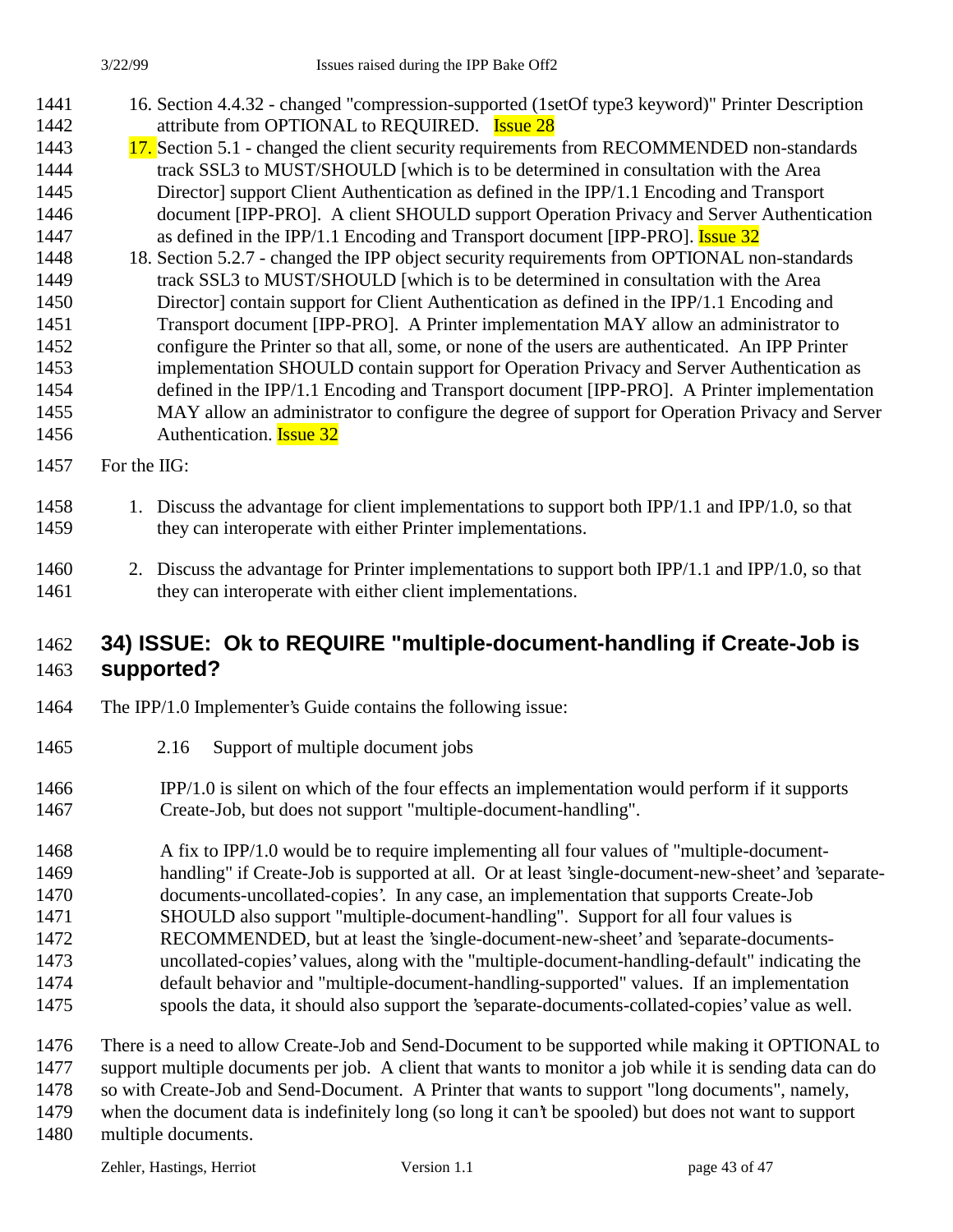#### *Suggested solution:*

 Instead of requiring "multiple-document-handling" if Create-Job and Send-Document are supported as proposed in the original solution for Issue 34, lets:

1. Clarify that a conforming implementation NEED NOT support multiple documents when it supports

- the Create-Job and Send-Document operations. (There currently is no conformance sentence that
- requires support of multiple document jobs when Create-Job and Send-Document are supported, though
- 1487 that was certainly our intent which this clarification would countermand).
- 2. If the Printer does support the Create-Job and Send-Document operations, then it MUST support the
- (new) "multiple-document-jobs-supported (boolean)" Printer Description attribute. A 'true' value
- indicates that multiple documents are supported in a job.
- 3. Add "multiple-document-jobs-supported (boolean)" to the Directory Schema in Appendix E as OPTIONAL.
- 4. If the Printer does support multiple documents in a job, then it MUST support the "multiple-

document-handling" Job Template attribute with at least one value and the associated "multiple-

document-handling-default" and "multiple-document-handling-supported" Job Template Printer

- attributes.
- 5. Add a new status code: 'server-error-multiple-document-jobs-not-supported'
- 6. In the table in section 14.2 indicate that 'server-error-multiple-document-jobs-not-supported' can be used only with the Send-Document and Send-URI operations.

#### *Suggested text for section 3.2.4 Create-Job:*

- If the Printer object supports this operation, then it MUST support the "multiple-document-jobs-
- supported" Printer Description attribute and indicate whether or not it supports multiple-document jobs.
- If the Printer object supports this operation and supports multiple documents in a job, then it MUST
- support the "multiple-document-handling" Job Template job attribute with at least one value (see section
- 4.2.4) and the associated "multiple-document-handling-default" and "multiple-document-handling-
- supported" Job Template Printer attributes.

#### *Suggested text for section 3.3.1 Send-Document operation:*

 If the Printer supports this operation but does not support multiple documents per job, the Printer MUST reject subsequent Send-Document operations supplied with data and return the 'server-error-multiple-

document-jobs-not-supported'. However, the Printer MUST accept the first document with a 'true' or

'false' value for the "last-document" operation attribute (see below), so that clients MAY always submit

- one document jobs with a 'false' value for "last-document" in the first Send-Document and a 'true' for
- "last-document" in the second Send-Document (with no data).

#### *Suggested text for section 4.2.4 multiple-document-handling*

After the first sentence which says: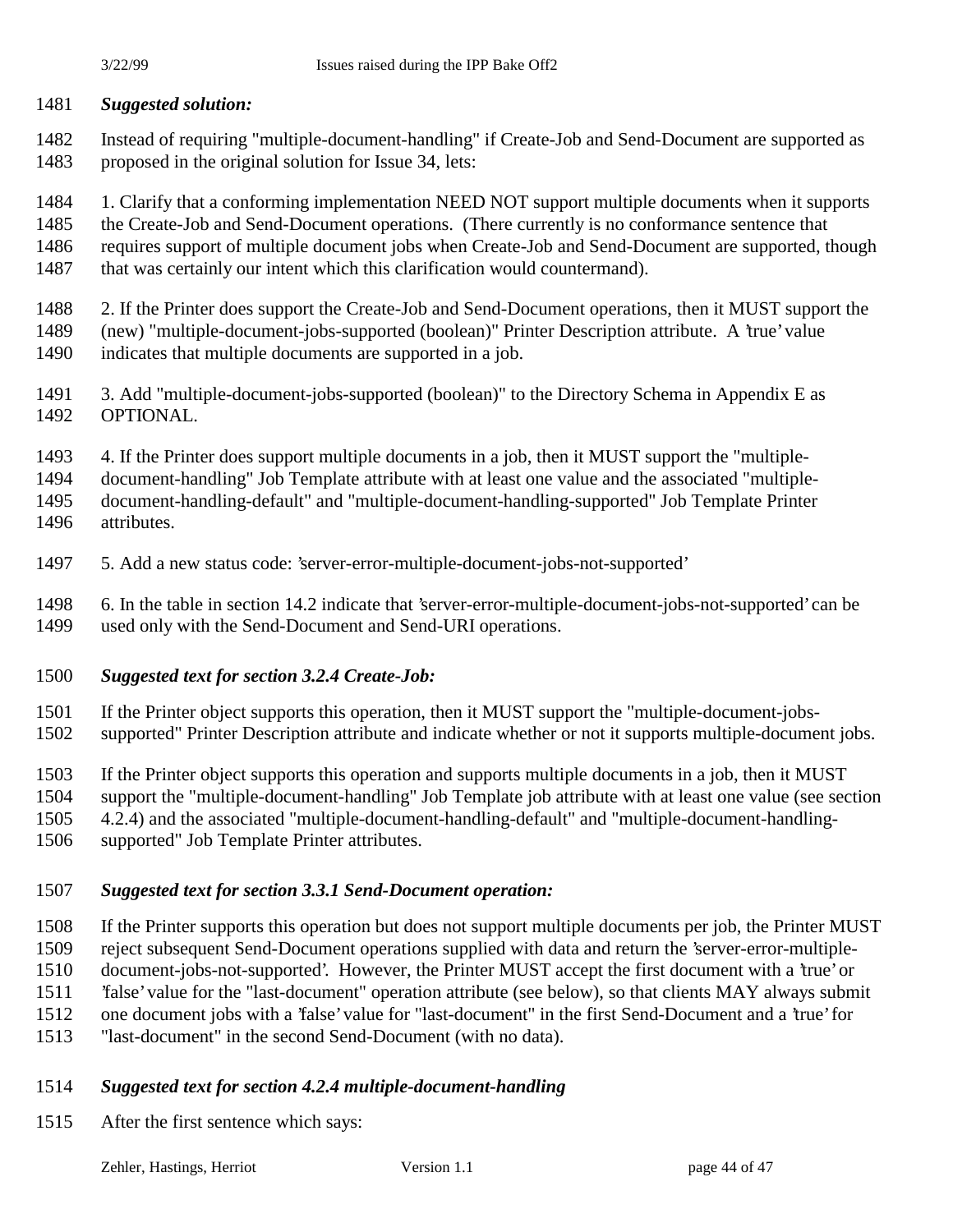This attribute is relevant only if a job consists of two or more documents.

#### add:

 This attribute MUST be supported if the Printer supports multiple documents per job (see sections 3.2.4 and 3.3.1).

#### *Suggested text for new section 4.4.28 multiple-document-jobs-supported*

4.4.28 multiple-document-jobs-supported (boolean)

This Printer attribute indicates whether or not the Printer supports more than one document per job, i.e.,

more than one Send-Document or Send-Data operation with document data. If the Printer supports the

Create-Job and Send-Document operations, it MUST support this attribute.

#### *Suggested text for new section 14.1.5.10:*

- 14.1.5.10 server-error-multiple-document-jobs-not-supported (0x0509)
- The IPP object does not support multiple documents per job and a client attempted to supply document
- data with a second Send-Document or Send-URI operation.

## **35) ISSUE: What error code to return on Print-URI or Send-URI if document not accessible?**

 Section 3.2.2, "Print-URI Operation", it looks like it's an implementation decision whether to pull the data from the document-uri at job submission time or at job processing time. Say I decide to pull the data at job submission time. Say I get some kind of error doing so, like no-route-to-host, or HTTP 404. Shouldn't I return some kind of error status? Currently, it looks like I have to return successful-ok as long as the document-uri uses a scheme I support, regardless of whether or not I can actually get the document data.

### **Suggested addition:**

 Add both a new 'client-error-document-access-error' status code and a 'document-access-error' value for "job-state-reasons", just like we have done for compression and document format errors for Issue 3, 6, and 28.

### **Suggested text for section 3.2.2 Print-URI Operation:**

- Replace the sentences:
- See The Implementer's Guide [IPP-IIG] for suggested additional checks. The Printer NEED NOT follow the reference and validate the contents of the reference.
- with:
- The IPP Printer MAY validate the accessibility of the document as part of the operation or subsequently. If the Printer determines an accessibility problem before returning an operation response, it rejects the request and returns the 'client-error-document-access-error' status code. If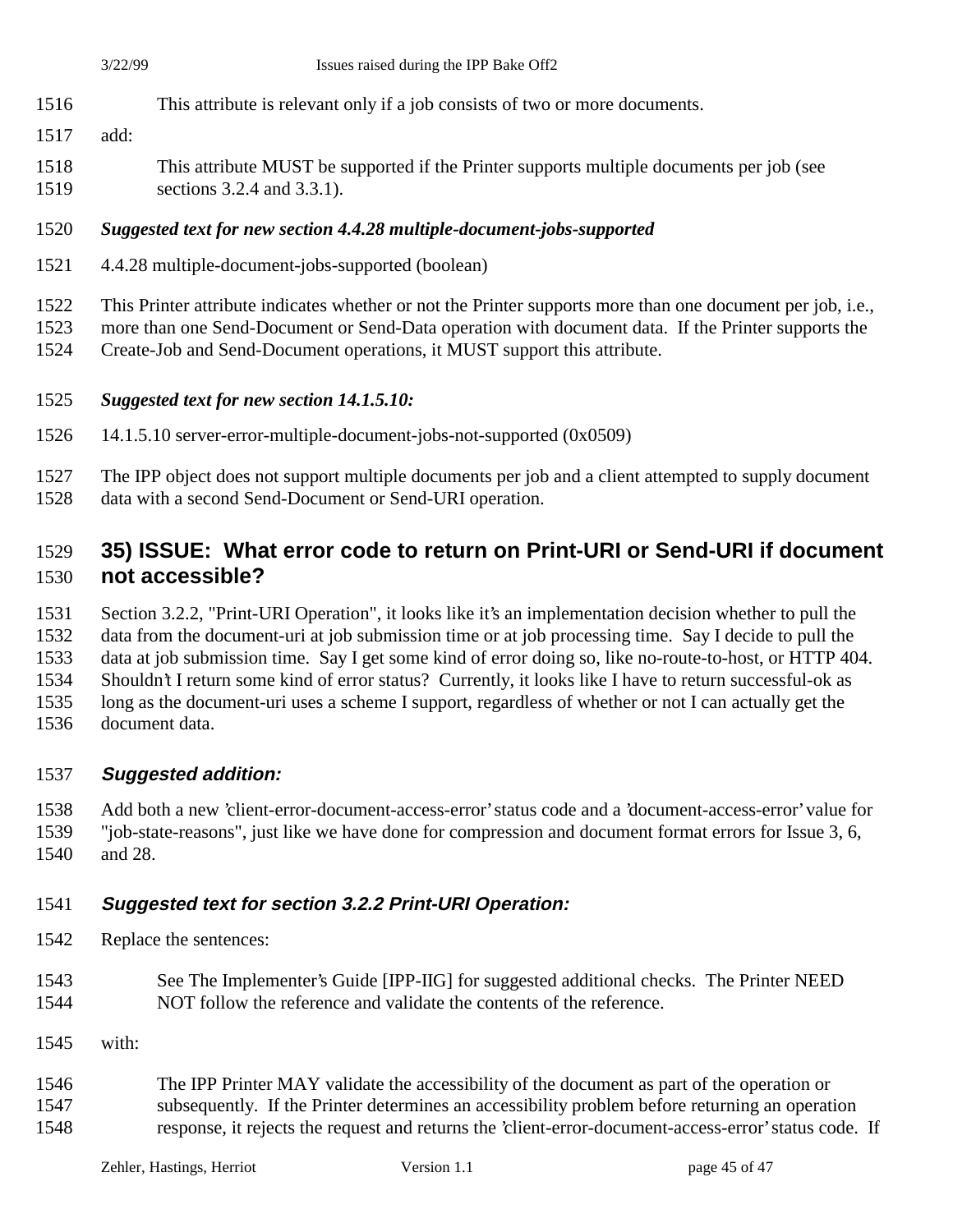the Printer determines this accessibility problem after accepting the request and returning an operation response with one of the successful status codes, the Printer adds the 'document-access- error' value to the job's "job-state-reasons" attribute. See The Implementer's Guide [IPP-IIG] for suggested additional checks.

### **Suggested text for section 4.3.8 job-state-reasons:**

 'document-access-error': After accepting a Print-URI or Send-URI request, the Printer could not access one or more documents passed by reference. This reason is intended to cover any file access problem, including file does not exist and access denied because of an access control problem. Whether the Printer aborts the job and moves the job to the 'aborted' job state or prints all documents that are accessible and moves the job to the 'completed' job state and adds the 'completed-with-errors' value in the job's "job-state-reasons" attribute depends on implementation 1560 and/or site policy.

### **Suggested text for section 14.1.4.19 Client Error Status Codes:**

4.1.4.19 client-error-document-access-error (0x0412)

The IPP object is refusing to service the Print-URI or Send-URI request because Printer encountered an

access error while attempting to validate the accessibility or access the document data specified in the

"document-uri" operation attribute. This error is returned independent of the client-supplied "ipp-

 attribute-fidelity". The Printer object MUST return this status code, even if there are Job Template attributes that are not supported as well, since this error is a bigger problem than with Job Template attributes.

### **36) ISSUE: Don't require 1.0 support and add REQUIRED "version-numbers-supported" attribute**

### **Suggested addition:**

RECOMMEND, rather than REQUIRE, conforming IPP/1.1 clients and the IPP/1.1 Printers to support

IPP/1.0 requests and responses. Therefore, add an "ipp-versions-supported" Printer Description

attribute. Indicate that version '1.0' can include any extension in the IPP/1.1 document as long as it

follows the rules of an IPP/1.0 request, if any, such as in the "time-at-xxx" Job Description attributes and

the "operations-supported" attribute. Also add this attribute as RECOMMENDED in the directory

schema list in the Appendix.

### **Suggested text for new attribute:**

4.4.n ipp-versions-supported(1setOf type2 keyword)

This REQUIRED attribute identifies the IPP protocol versions that this Printer supports, including minor

versions, i.e., the values of the "version-number" parameter that it will accept in requests and return in

responses. If an IPP Printer receives a request with the "version-number" parameter set to a (two-octet

- binary) value that does not correspond to one of the values of this (US-ASCII) keyword, it MUST reject
- the request and return the 'server-error-version-not-supported' status code. See Section 3.1.8.
- The following standard keyword values are defined: